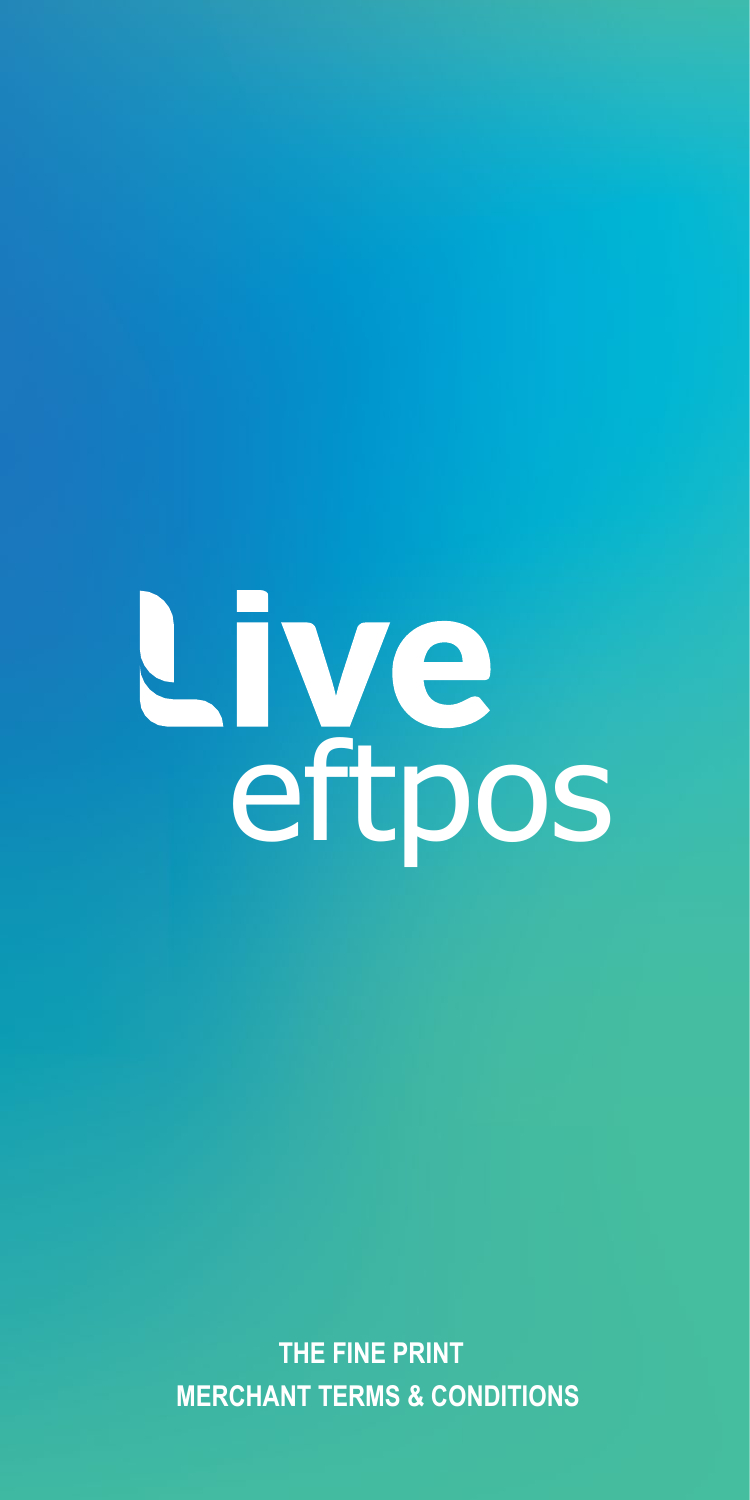# TABLE OF CONTENTS

| 1.0          | Introduction                                                | 04       |
|--------------|-------------------------------------------------------------|----------|
| 2.0          | Definitions                                                 | 05       |
| 3.0          | Equipment                                                   | 11       |
| 4.0          | <b>Processing Transactions</b>                              | 13       |
| 5.0          | Surcharging                                                 | 16       |
| 6.0          | Sale Refunds                                                | 17       |
| 7.0          | <b>Invalid Transactions</b>                                 | 18       |
| 8.0          | Your Account                                                | 20       |
| 9.0          | My Web - Live eftpos Online Portal                          | 23       |
| 10.0         | Hotel/Motel Reservation Guarantee & Advance                 |          |
|              | <b>Accommodation Deposit</b>                                | 23       |
| 11.0         | <b>Express Checkout</b>                                     | 25       |
| 12.0         | Vehicle and Equipment Rental Transactions                   | 25       |
| 13.0         | Quasi-Cash Transactions                                     | 26       |
| 14.0         | <b>Trustees</b>                                             | 27       |
| 15.0         | Records                                                     | 28       |
|              | 16.0 Creditworthiness of the Cardholder                     | 29       |
|              | 17.0 Variations                                             | 29       |
| 18.0         | <b>Notices</b>                                              | 29       |
| 19.0         | Warranties & Indemnities                                    | 29       |
| 20.0         | <b>Fraud Prevention</b>                                     | 31       |
|              | 21.0 Financial Crimes Monitoring & Anti-Money Laundering 33 |          |
| 22.0         | Assignment                                                  | 34       |
| 23.0         | Termination                                                 | 34       |
| 24.0         | Re-establishment fee                                        | 36       |
| 25.0         | Privacy Law                                                 | 37       |
| 26.0         | Changes<br><b>Third Parties</b>                             | 38       |
| 27.0<br>28.0 | <b>GST</b>                                                  | 39<br>39 |
| 29.0         |                                                             | 39       |
| 30.0         | Suspension<br>Jurisdiction                                  | 40       |
| 31.0         | Use of Trade Marks                                          | 40       |
| 32.0         | Personal Properties Securities Act                          | 40       |
| 33.0         | Holds on Funds                                              | 42       |
| 34.0         | Limiting Terminal Access Services                           | 43       |
| 35.0         | <b>Reserves</b>                                             | 45       |
| 36.0         | What to do if you have a Problem or Dispute                 | 46       |
| 37.0         | Damaged. Lost or Stolen Equipment                           | 46       |
| 38.0         | Interpretation                                              | 46       |
| 39.0         | Acquirer                                                    | 47       |
|              |                                                             |          |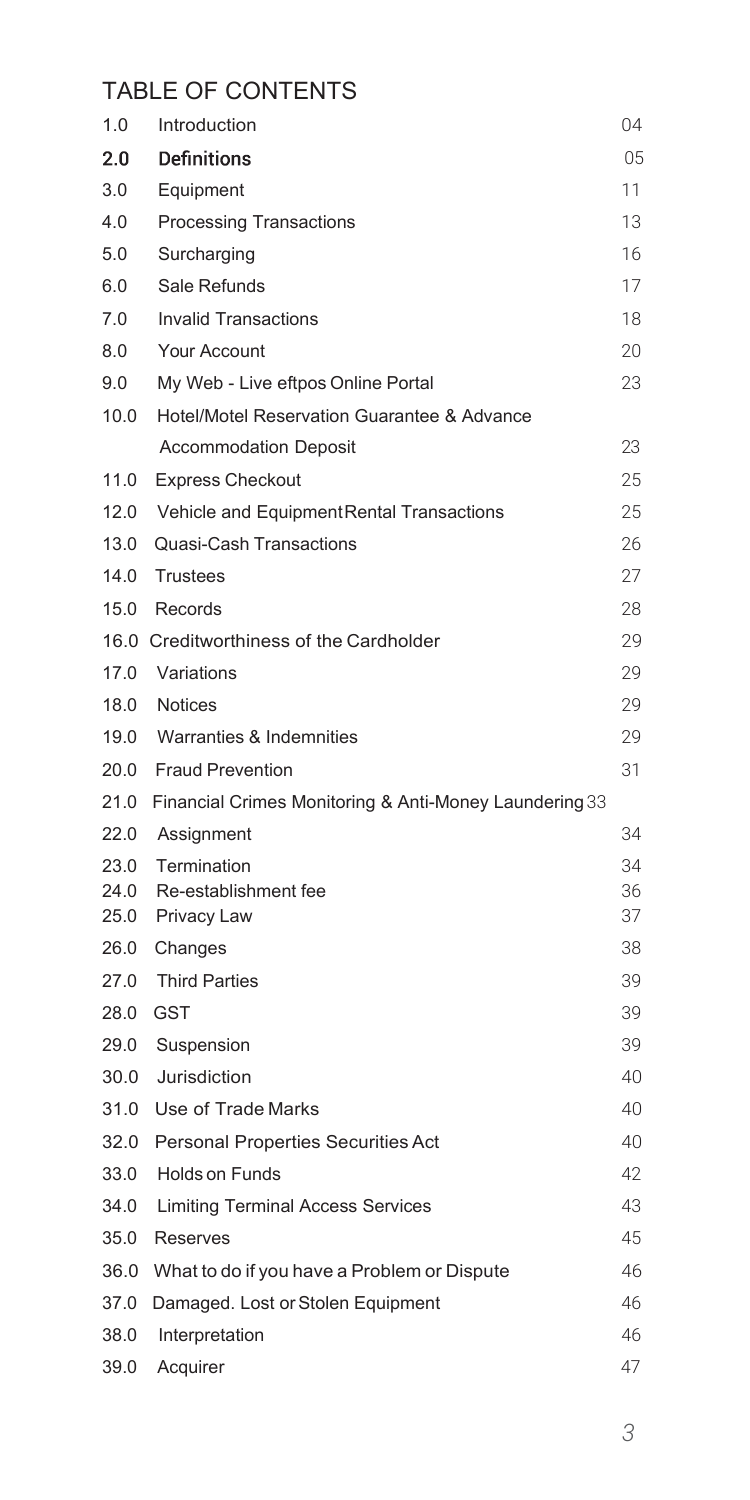# 1.0 INTRODUCTION

This booklet sets out the standard terms and conditions applying to the acceptance of Cards under various types of Merchant Facilities provided by us.

If we approve an application from you for a Merchant Facility, we will set up a Merchant Identification Number (MID) for you and send you an offer email (the "Letter"). Included within the email will be:

- The T&C's
- Live eftpos terminal user guide
- Overview of Merchant Security Team

If you accept our offer, as described below, the above listed documents, the email, the Application for New Merchant Facility/Upgrade and any Manuals we give you will comprise your legally binding contract with us ("the Agreement").

Please note we have several Merchant Facility products. Some of these products require you to enter into an MSA Contract. If we agree to provide you with one or more of these products, your legally binding contract will consist of the MSA Contract and the other documents which we notify you will govern your use of that product(s) (such as, but not limited to, a Product Module).

You may accept the offer contained in the quote email/welcome letter in any of the following ways:

- (a) by commencing to process Transactions through the Merchant Facility;
- (b) taking delivery, either of any Equipment enabling the processing of Transactions under the Merchant Facility, or of any materials to be used by you during the currency of the facility; or
- (c) if you are an eCommerce Merchant, by contacting our support desk to obtain a MID and Merchant Category Code.
- (d) if you are a mobile merchant, by receiving your username

If you accept our offer in a manner outlined above, you undertake to us:

> (i) to observe at all times your obligations set out in the Agreement;

(ii) to execute any directions and authorities we require to give effect to any of your obligations under the Agreement; and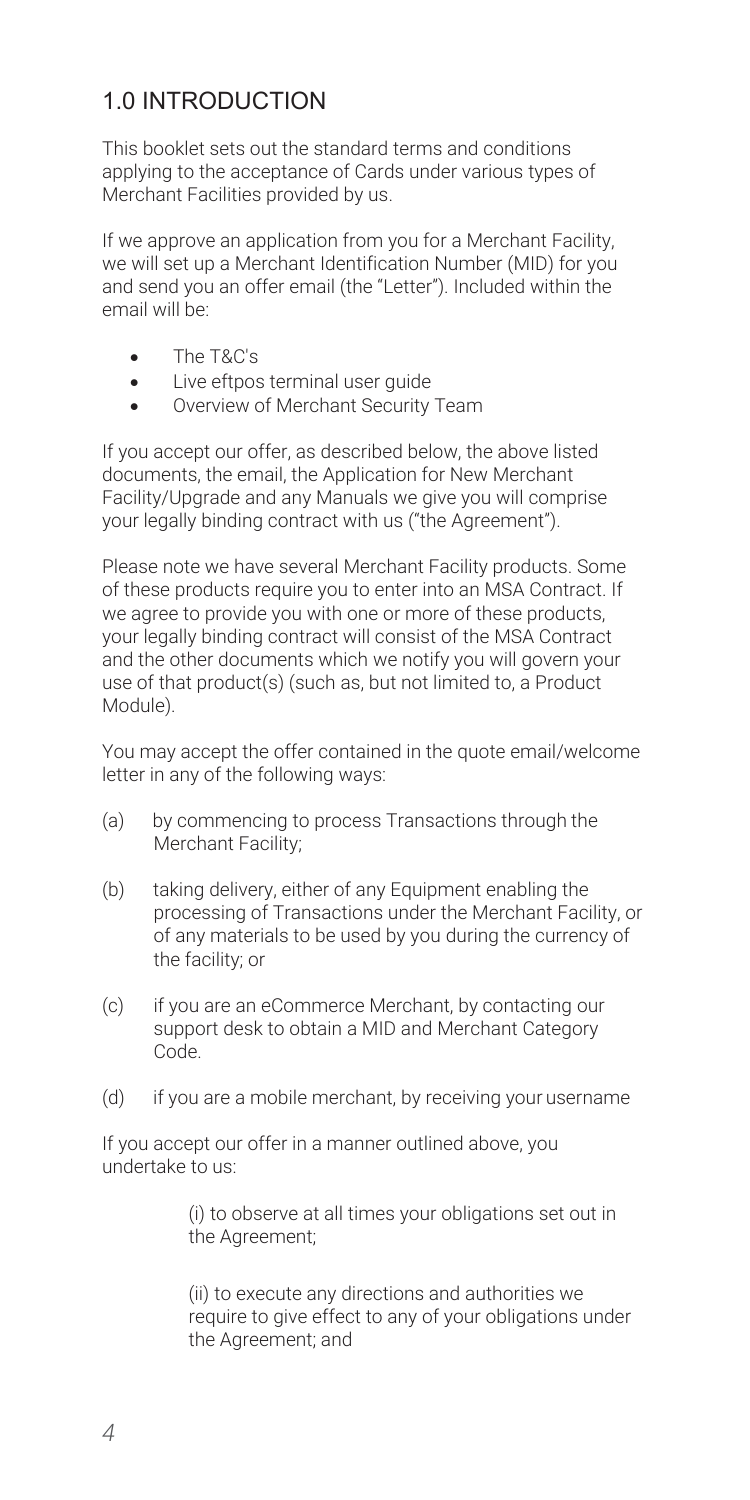(iii) not to enter into any agreement similar to the Agreement with any other financial institution while the Agreement is in operation.

If you do not wish to accept our offer of a Merchant Facility, you must immediately contact us to withdraw your application where upon we shall cancel your MID. Even if you have not done any of the things set out in sections 1(a), (b) or (c), you will be deemed to have accepted our offer if you have not contacted us to withdraw your application within seven (7) business days after the date of the Letter.

If we approve a subsequent application from you for another type of Merchant Facility, the terms and conditions set out in our letter for that Merchant Facility will apply not the Agreement.

# 2.0 DEFINITIONS

In this booklet unless the contrary intention appears:

- (a) "Account" means any account nominated by you for any purpose under the Agreement (including settlement, Chargeback or billing purposes);
- (b) "Acquirer" or "Acquirer's" or "Merchant Acquirer" means the entity which enables the ability to accept credit card or debit card transactions and handles communications into the issuing bank
- (c) "ADC" (being an Account Data Compromise) means any event whereby Live eftpos or you (or any of your officers or employees), or any Service Provider facilitating the storage, transmission or processing of card payments for or on your behalf, suspect or have confirmation of unauthorised access to Cardholder Data;
- (d) "Agreement" has the meaning given to it in clause 1;
- (e) "Authorisation" means the response to you authorising a Card to be used for a particular Transaction;
- (f) "Card" means:
	- a valid financial Transaction Card issued by a member or affiliate of MasterCard® on which the MasterCard marks appear;
	- a valid financial Transaction Card issued by a member or affiliate of Visa on which the Visa marks appear;
	- a valid financial Transaction Card capable of acceptance under the eftpos mark issued by an Australian bank or financial institution;
	- a Charge Card;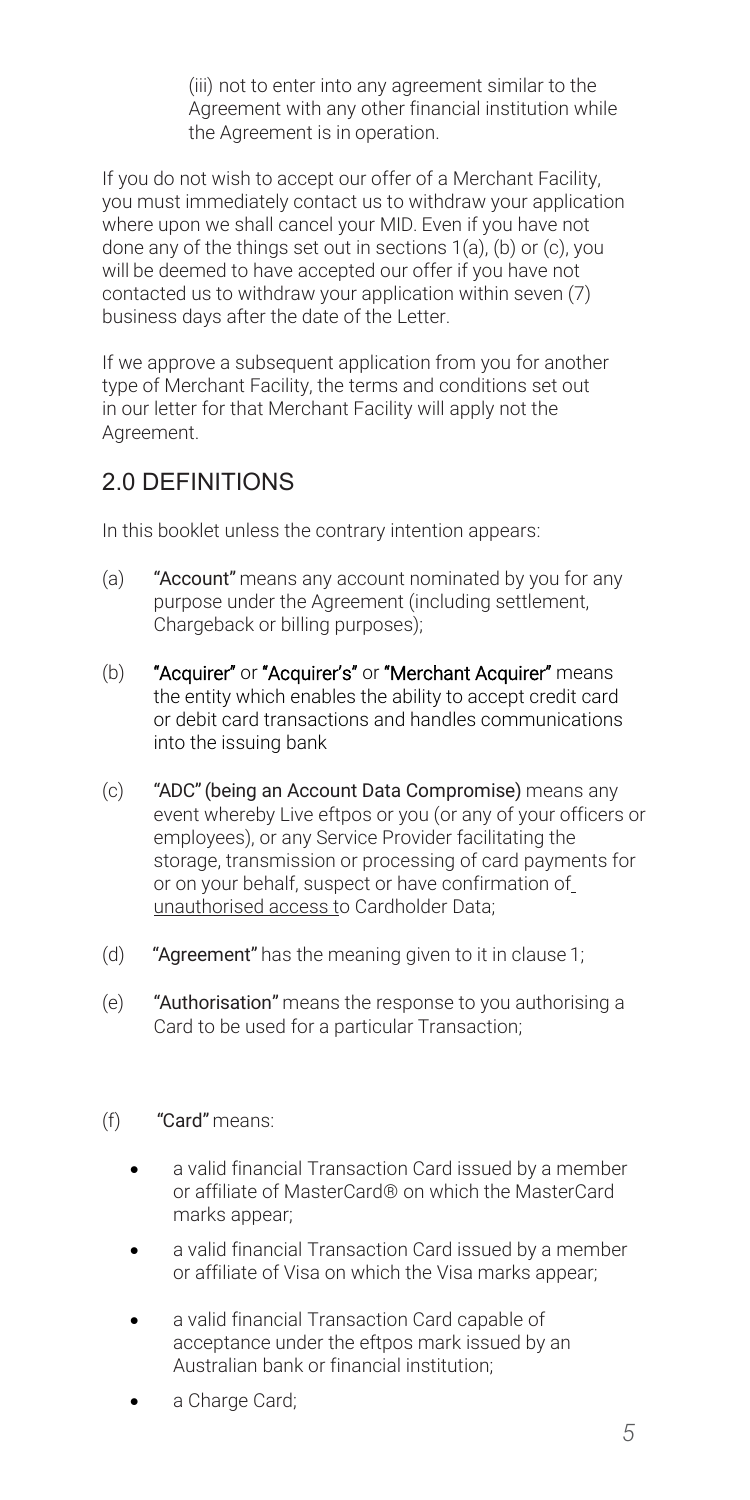- any other valid financial Transaction Card that is issued under any loyalty programme; or any other financial Transaction Card which we request you and you agree to honour;
- a valid financial Transaction Card issued by a member or affiliate of American Express on which the American Express marks appear;
- (g) "Card Scheme" means the MasterCard, Visa, American Express, Diners Club, Discover, JCB and EPAL or any other Card Scheme provider that Westpac the bank of Live eftpos is a member of or participates in;
- (h) "Cardholder" means a person to whom a Card has been issued;
- (i) "Cardholder Data" means the account information of a Cardholder;
- (j) "Chargeback" means a debit entry to your Account processed by us, and is the reversal of a credit previously settled to you, as a result of an invalid Transaction (as described in clause 7.0);
- (k) "Charge Card" means a Card issued under any one of the following Card Schemes: American Express, Diners Club, Discover, Union Pay or JCB.
- (l) "Credit Card Transaction" means a Transaction where the details of a MasterCard, Visa Card, American Express Card, Union Pay or Diners Card have been presented and the Transaction is processed using either;
	- a paper credit card sales voucher;
	- a Terminal without a pinpad; or
	- a Terminal with a pinpad and selecting the "Credit" button on the pinpad; or
	- any bank approved electronic device or internet based interface.

In this booklet, this definition applies even where the ultimate destination of a Mastercard or Visa Card Transaction may be a deposit account;

- (m) "Debit Card Transaction" means a Transaction performed using a Card where a cheque or savings account is selected using either a pinpad or an EFTPOS paper sales voucher;
- (n) "Dynamic Currency Conversion" (DCC) means a facility which enables Cardholders who have Cards issued by a non-Australian financial institution to elect to pay for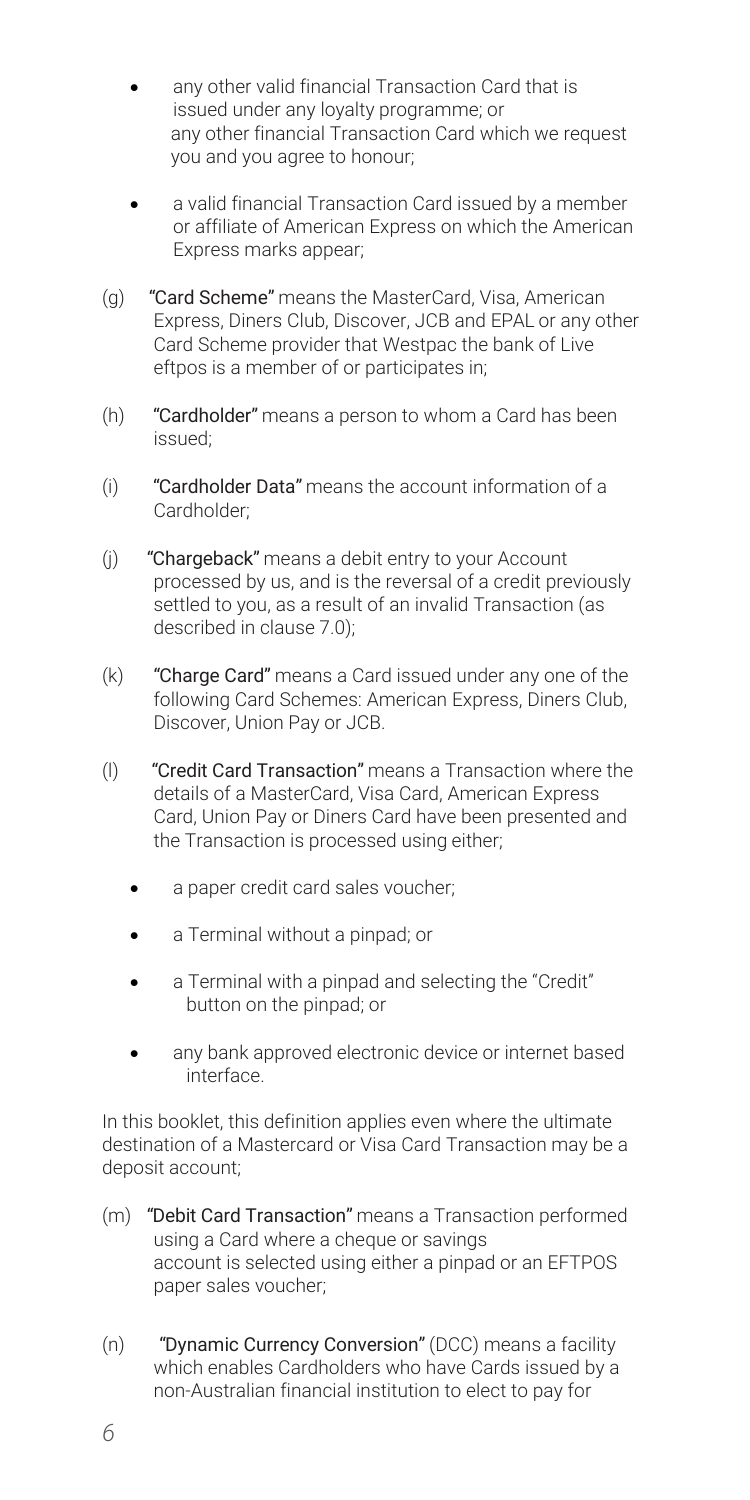goods or services in Australian dollars or their local currency at the time of the purchase. DCC is only available in a number of selected non-Australian currencies and on eligible Merchant Facilities;

- (o) "eCommerce Merchant" means a Merchant who has been authorised by us to accept Credit Card Transactions whilst conducting the sale of goods or services with a Cardholder electronically over the internet or other network;
- (p) "eCommerce Merchant Facility" means any method and/ or device utilised by you, or by any Service Provider that may be used to engage in the acceptance or transmission of Credit Card Transactions or storage of Credit Card payment details. This definition includes but is not limited to all software, hardware, databases, digital image and physical records used and/or maintained by you and/or the Service Provider(s);
- (q) "eCommerce Transaction" means a Credit Card Transaction between you and a Cardholder where the Cardholder sends Card data to you over the internet or other network (including via a Website), rgardless of how the data is transmitted from you to us;
- (r) "eftpos" means the Electronic Funds Transfer at Point of Sale system;
- (s) "eftpos Trade Mark" means all registrations for the eftpos logo that are owned by EPAL or any other trademark developed or acquired by EPAL that are contained in your Merchant Operating Guide from time to time;
- (t) "Electronically" means electronic communication to your nominated electronic address or making particulars of changes available at our website www.liveeftpos.com.au;
- (u) "EMV" (or Europay/Mastercard/Visa) means the method of authenticating credit or debit card payments using a security microchip, containing personal data embedded in the credit or debit card;
- (v) "EPAL" means eftpos Payments Australia Limited;
- (w) "EPAL Scheme Rules" means the EPAL Scheme Rules published by EPAL on its website from time to time;
- (x) "Equipment" includes any Terminal, manual imprinter, sales vouchers, power cords, car adapters, docking cradles, the user and technical manuals and any other materials or items supplied by us from time to time;
- (y) "Floor Limit" means the total value of sales or cash out which you are authorised from time to time to make to a Cardholder on any one occasion in respect of any one Card without obtaining an authorisation number from us.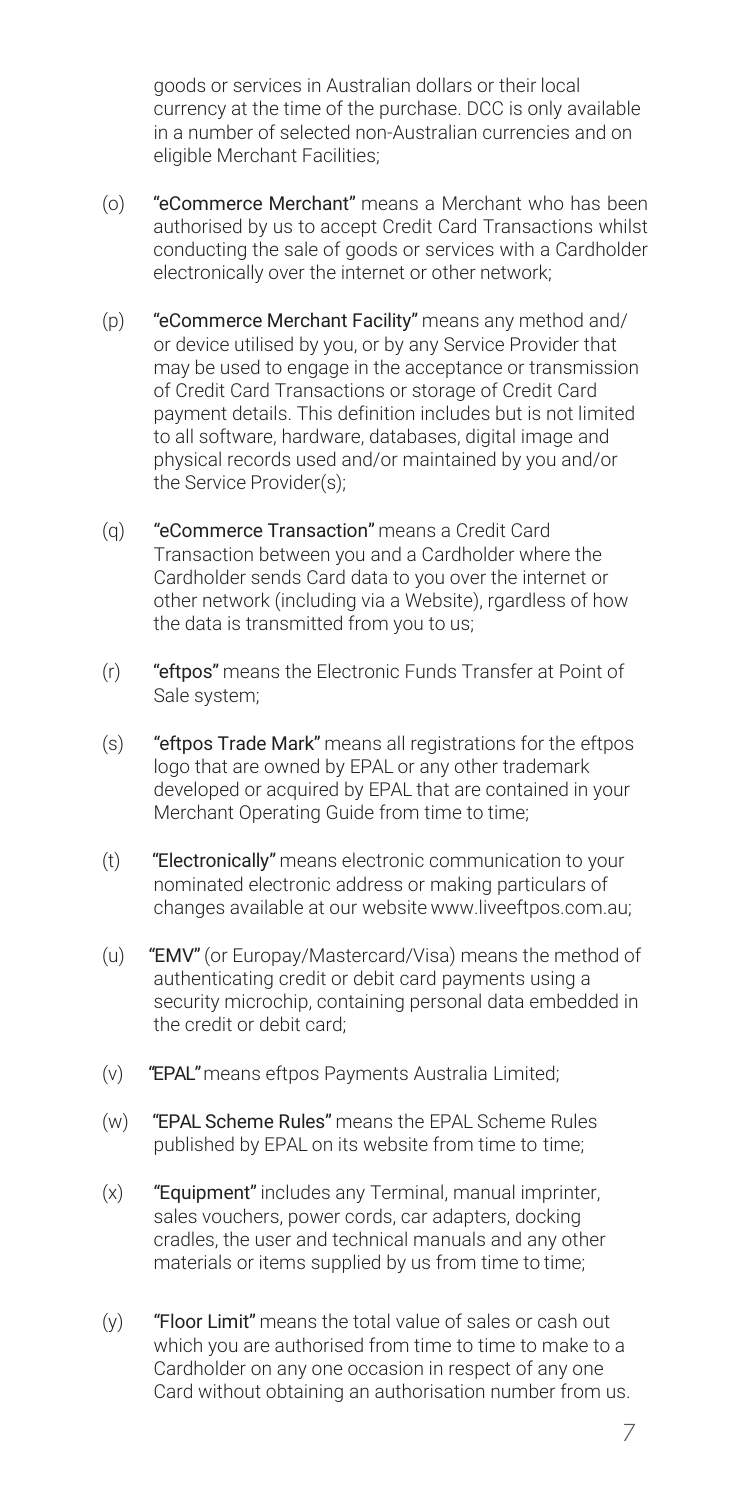We may change your authorised floor limit at any time by giving notice to you;

- $(z)$  "Law" includes any law, statute, regulation, ordinance, proclamation, by-law, statutory instrument or order, Rules or codes of conduct issued by regulatory bodies;\
- (aa) "Manual" includes the Quick Reference Guide, User Guide, Merchant Operating Guide and any other practical operating instructions we provide;
- (bb) "MasterCard" means MasterCard International Incorporated;
- (cc) "Merchant Facility" means the Live eftpos approved facility made available to you to enable you to accept payments using Cards;
- (dd) "Mobile Merchant" means a Merchant who has been authorised by us to accept Credit Card Transactions whilst conducting the sale of goods or services with a Cardholder electronically over a mobile device, tablet or internet;
- (ee) "Multi Merchant" means one of a number of merchants who have individual merchant agreements with Live eftpos and transact their business through one shared Terminal;
- (ff) "Multi Merchant Facility" provides a means whereby one of a number of merchants may process Transactions for their individual businesses through one shared Terminal;
- (gg) "PAN" means the Primary Account Number or Cardholder account number commonly located on the front of a Card;
- (hh) "Payment Gateway" provides a secure method for authorising Credit Card Transactions over the internet through a system accredited by Live eftpos;
- (ii) "Payment Review" A process by which Live eftpos reviews certain potentially high-risk payment transactions;
- (jj) "PA-QSA" means Payment Application Qualified Security Assessor;
- (kk) "PCI PA-DSS" means Payment Card Industry Payment Application Data Security Standards, developed and updated by the PCISSC from time to time, and applying to software vendors and other vendors developing payment applications that store, process or transmit Cardholder Data, as part of an authorisation or settlement process, where these payment applications are sold, distributed, or licensed to third parties;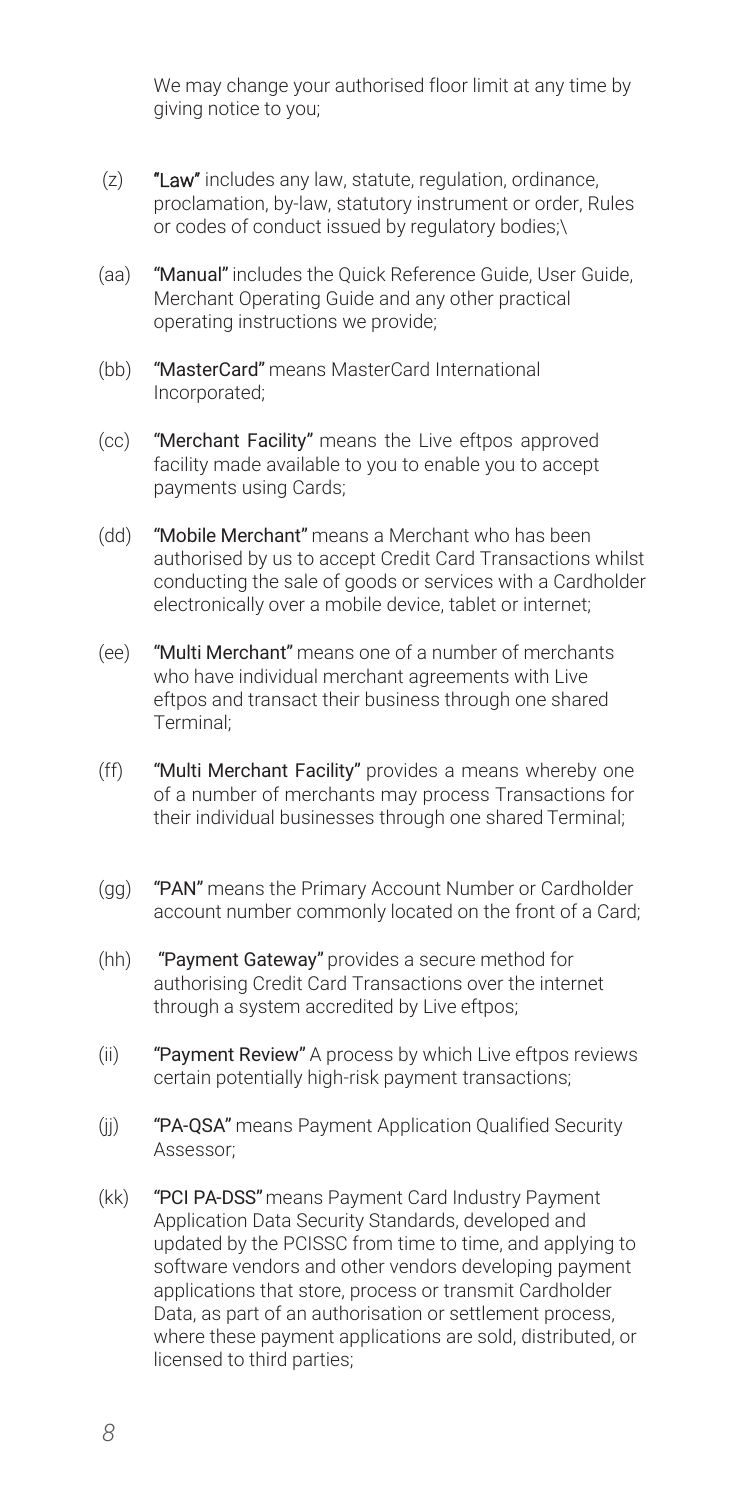- (ll) "PCI PTS" means Payment Card Industry PIN Transaction Security;
- (mm) "PCI DSS" means Payment Card Industry Data Security Standards. This refers to the data security standards mandated by Visa and MasterCard to facilitate protection of cardholder payment data from unauthorised access, which is applicable to any persons who stores, processes or transmits card data;
- (nn) "PCISSC" means the Payment Card Industry Security Standards Council, being a not-for-profit organisation responsible for the development of the PCI DSS, the PCI PTS and the PCI PA-DSS standards;
- (oo) "Person" includes a company or organisation;
- (pp) "PIN" means personal identification number;
- (qq) "pinpad" means the device designed as part of, or for attachment to, a Terminal and which contains an alpha/ numberic function keyboard by which the user nominates an account and enters a PIN;
- (rr) "PPSA" means the Personal Property Securities Act 2009 (Cth);
- (ss) "Primary Merchant" means the merchant of a Multi Merchant facility who agrees to take full responsibility for the physical terminal in accordance with clause 3.0 of this booklet;
- (tt) "Quasi-Cash Merchant" is a merchant who carries out a Quasi-Cash Transaction;
- (uu) "Quasi-Cash Transaction" means a Transaction between you and a Cardholder where you sell items that are directly convertible to cash. Examples include (but are not limited to) money orders, traveller's cheques, precious metals and foreign currency;
- (vv) "Recurring Transaction" means when you are authorised to make regular drawings on a Card at predetermined intervals (not to exceed one year between Card Transactions) with the Cardholder's written authority;
- (ww) "Rules" means the Card Scheme rules set by Card Schemes from time to time including the EPAL Scheme Rules;
- (xx) "Secure Socket Layer (SSL)" means the encryption technology used on a server that encrypts important data such as credit card numbers and other information when it is being stored or passed from one computer to another;
- (yy) "Security Interest" includes any security interest under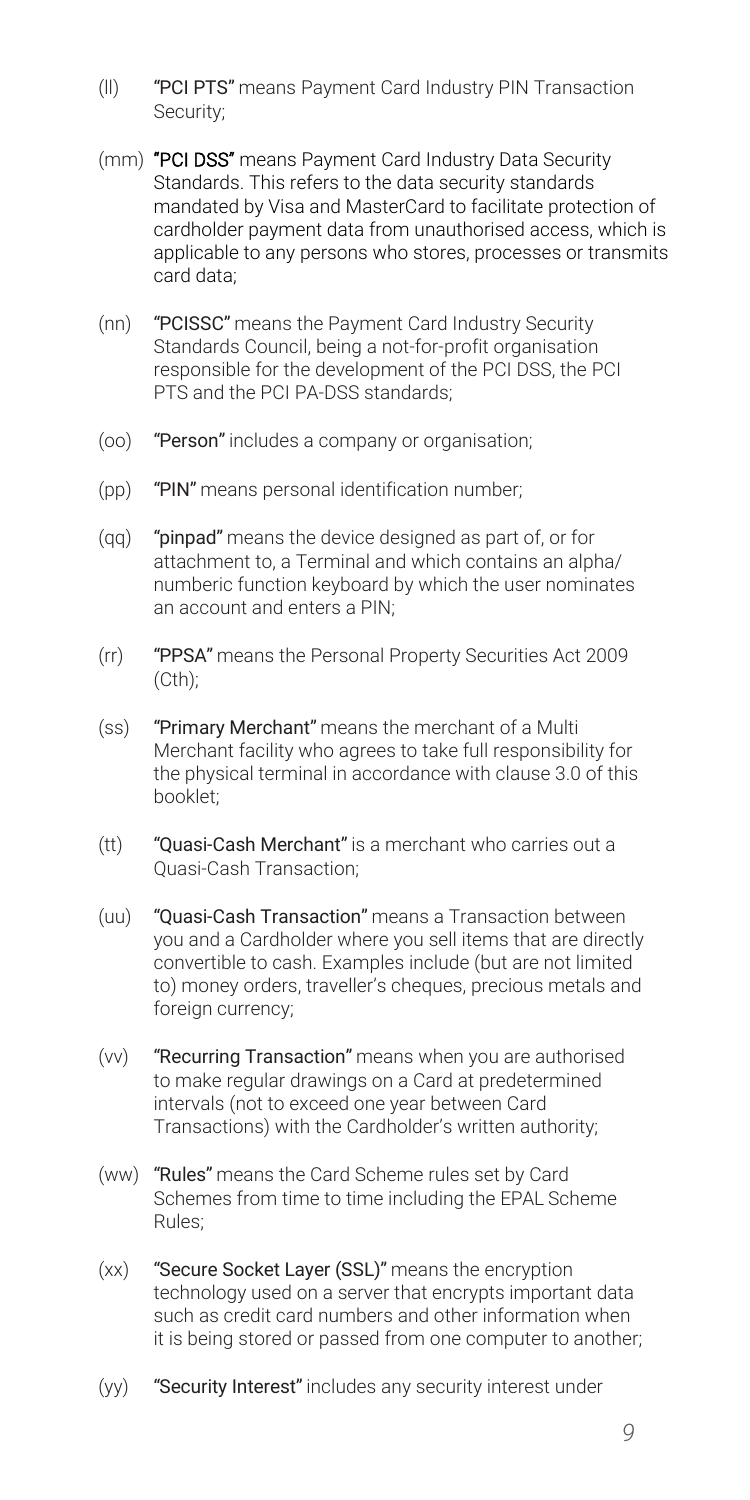the PPSA, mortgage, pledge, Iien, charge, hypothecation, trust arrangement, title retention arrangement or other security interest or encumbrance;

- (zz) "Sensitive Authentication Data" includes any full magnetic stripe, PIN verification or code otherwise known as CAV, CVC, CVC2, CVV, CVV2, PVV, PIN and PIN Block
- (aaa) data and excludes the information listed in clause 4.12;
- (bbb) "Service Provider" means any entity or third party that stores, processes or transmits card data on your behalf or you utilise to assist with the acceptance of card payments including but not limited to Payment Gateways and Web Hosting Providers;
- (ccc) "Shopping Cart Vendor System" means the data processing system comprising the hardware, software and telecommunication network utilised by a shopping cart vendor to provide services including any third party systems connected to a shopping cart vendor's hardware, software and telecommunications network;
- (ddd) "Small Business" means a business having:
	- less than 100 full time (or equivalent) people if the
	- business is or includes the manufacture of goods, or
	- in any other case, less than 20 full time (or equivalent) people;
- (eee) "Subsequent Merchant" means a merchant who is a member of a Multi Merchant facility and transacts business through a shared Terminal for which the Primary Merchant has full responsibility for the physical Terminal;
- (fff) "Terminal" means the hardware used to accept Card payments and the software that is installed on that eftpos hardware, and includes any replacement hardware. "Sofware" includes the operating system, application Software, Live eftpos value added application, Live eftpos gateway and the terminal management software, and any updates issued from time to time;
- (ggg) "Terminal Access Services" means access to the Live eftpos Transaction network; services that facilitate Transactions, including the provision of the installation, maintenance, repair, training and other services, and the provision of a Terminal (including the right to use the software) of the type and configuration ordered by you;
- (hhh) "Trade Mark" means any logo, symbol, trade mark, trade name, service mark, brand name, domain name, company or trading name, trading get up and similar right, whether registered or unregistered, belonging to us or any related body corporate;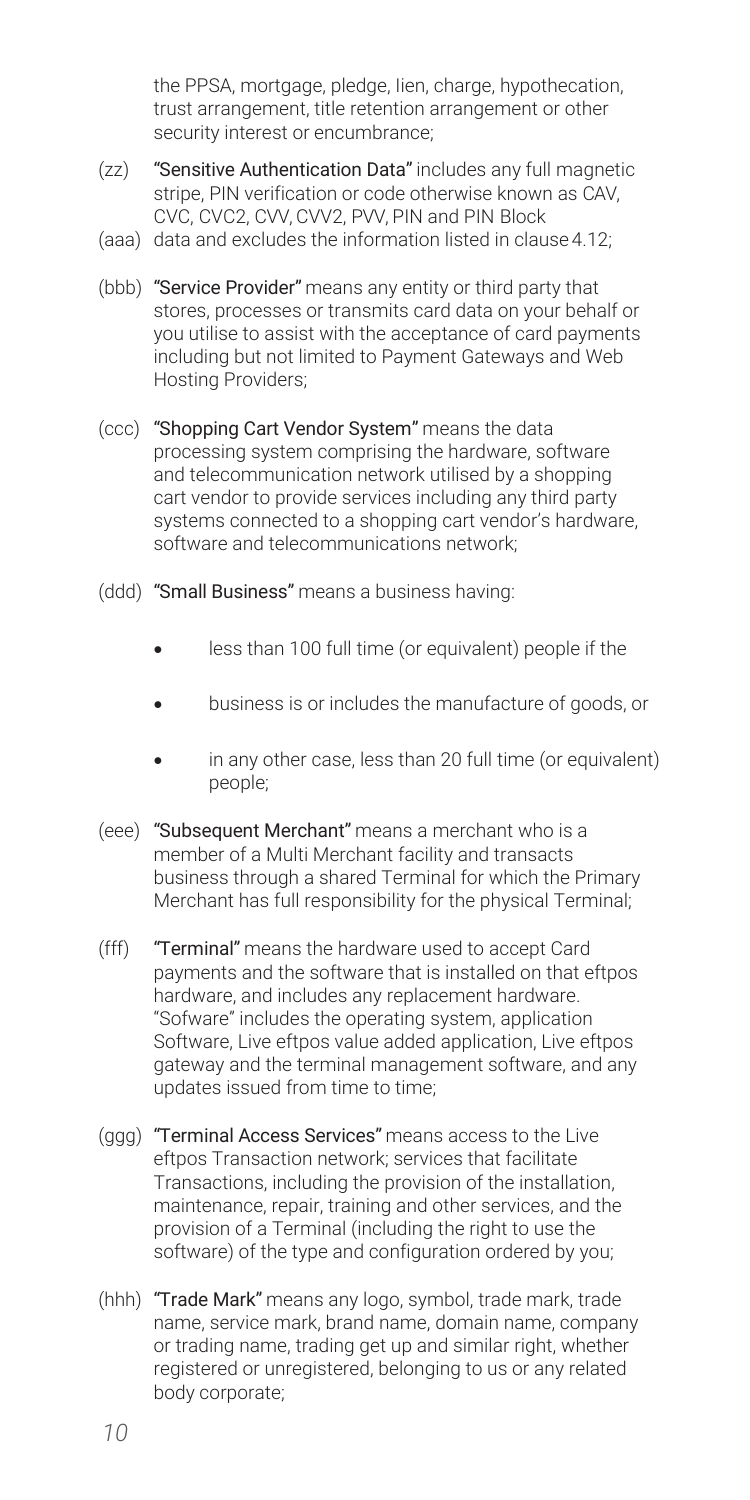a. "Transaction" includes a Debit Card Transaction and Credit Card Transaction as well as Sale Refunds as defined in clause 6;

- (iii) "Visa" means Visa Inc.;
- (iii) **"Website"** means an interface or portal published by a merchant to facilitate an eCommerce Transaction which includes but is not limited to a web page, web portal or smart phone application;
- (kkk) "Live eftpos", "we", "us" or "our" means Live eftpos ABN 150 373 069 and any related body corporate.
- (lll) "Web Application" means the software that your business utilises to advertise the sale of goods and/or services over the Internet;
- (mmm) "Westpac Group", "Westpac Bank" means Westpac Group ABN 33 007 457 141;
- (nnn) "Wpay" means Wpay Pty Limited ABN 86 646 547 908
- (ooo) "You" means the person to whom the letter is addressed. If there is more than one, it includes any one or more of you. Where there is more than one of you, each of you is individually liable under the Agreement. This liability will continue even where one or more of you is not liable or is no longer liable.

### <span id="page-9-0"></span>3.0 EQUIPMENT

- 3.1 You must at your expense, prepare (and keep prepared) at your premises a site which meets our specifications for the installation of Terminals as outlined in the Merchant Operating Guide (such as a power supply or telephone line if applicable) for the exclusive use of your Equipment.
- 3.2 You will allow (and where applicable reserve the right to permit) at all times our representatives to enter your premises and access the Equipment to install, move, maintain, repair, replace or remove the Equipment or to ensure that you are complying with the Agreement, during business hours or at any other reasonable time. We may disrupt your business activities.
- 3.3 Upon initial installation of a Terminal we will provide training (including via the phone, internet or some other method) on the use of the Terminal to the individual(s) you designate. These people must be available at the time of installation. You are responsible, at your cost, to train all employees, contractors or agents who access the Terminal. You must not permit any untrained or unauthorised persons to operate or otherwise use the Terminal.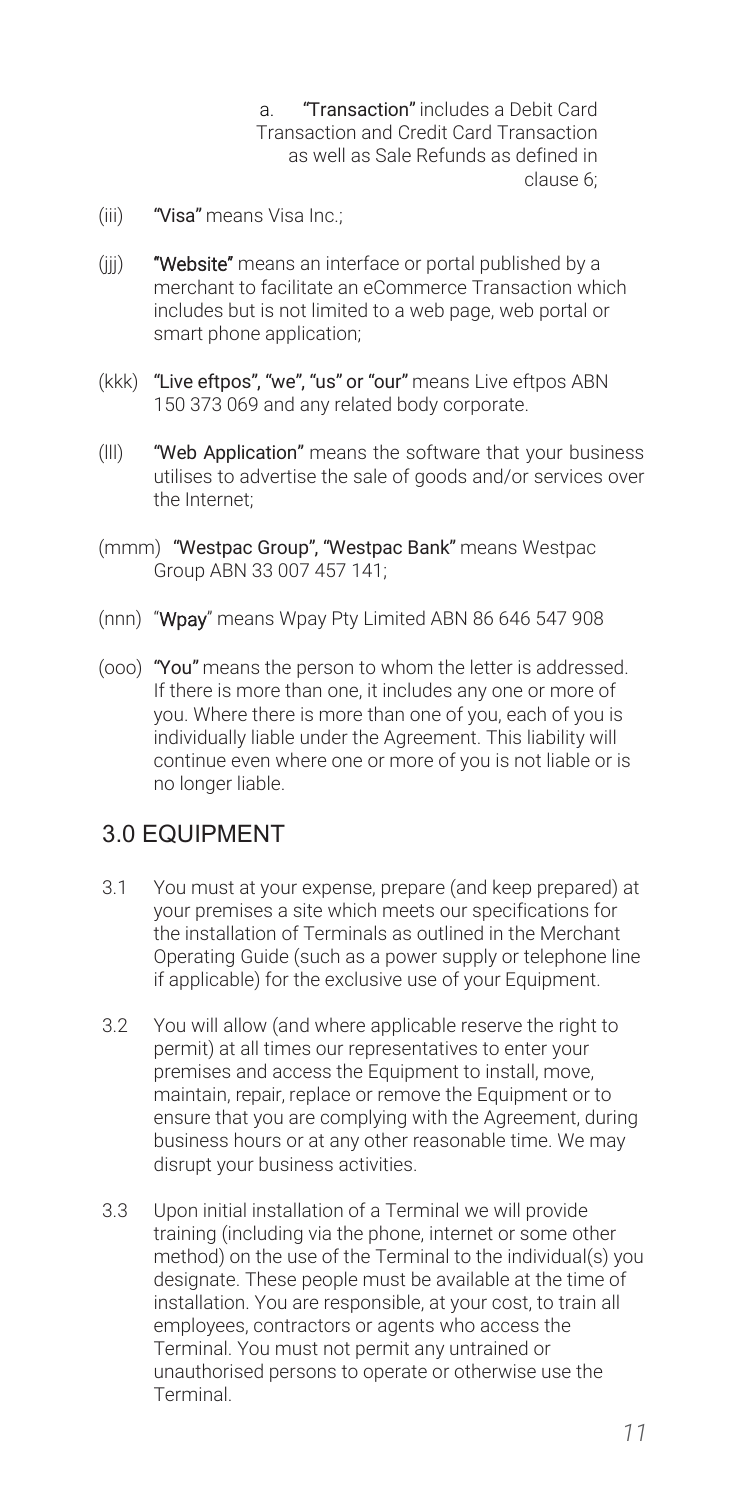- 3.4 If a Terminal malfunctions, or for any reason is not able to process Transactions, you should report it immediately to us. We will endeavour to remedy the problem and may arrange for the Terminal to be repaired or replaced at our discretion. You must not carry out a Transaction using a malfunctioning Terminal. It is your responsibility to ensure that other means are available at short notice to enable you to continue to process Transactions. These might include the use of a manual card imprinter or identifying to your customers the location of the closest automatic teller machine.
- 3.5 We may supply you with Equipment, Manuals, Card decals and promotional material on agreed terms and conditions from time to time. You shall display prominently at each of your premises all signs, advertising and promotional material we supply to you. You shall not use any advertising or promotional material in relation to the Cards, except as authorised by us.
- 3.6 For the duration of the Agreement you must:
- (a) use and operate the Equipment with reasonable care only in accordance with the user and technical manuals and any instructions provided to you by us and allow only your fully trained staff to operate the Equipment;
- (b) allow only us or our representatives to maintain, replace (including any upgrades performed by us from time to time) or remove the Equipment;
- (c) allow us to upgrade the Equipment as required including when industry or security standards change. If you use a Terminal provided by someone else you must upgrade it when we tell you;
- (d) keep the Equipment under your control and secure, and (unless it is a mobile Terminal) at the premises at which it was installed (or at such other location as is agreed by us);
- (e) insure the Equipment against theft, loss, damage, vandalism, fire, flood, earthquake, misuse or neglect, for its full replacement value;
- (f) take proper care of the Equipment. You are responsible for any costs incurred in the replacement or repair of the Equipment due to theft, loss or damage;
- (g) not process a Card Transaction without presentation of a Card, unless we have given you authority to accept mail and telephone orders (MOTO) from Cardholders or you are an eCommerce Merchant;
- (h) not process a Transaction by manually keying details into the Terminal unless previously agreed by us or you are an eCommerce or mobile Merchant;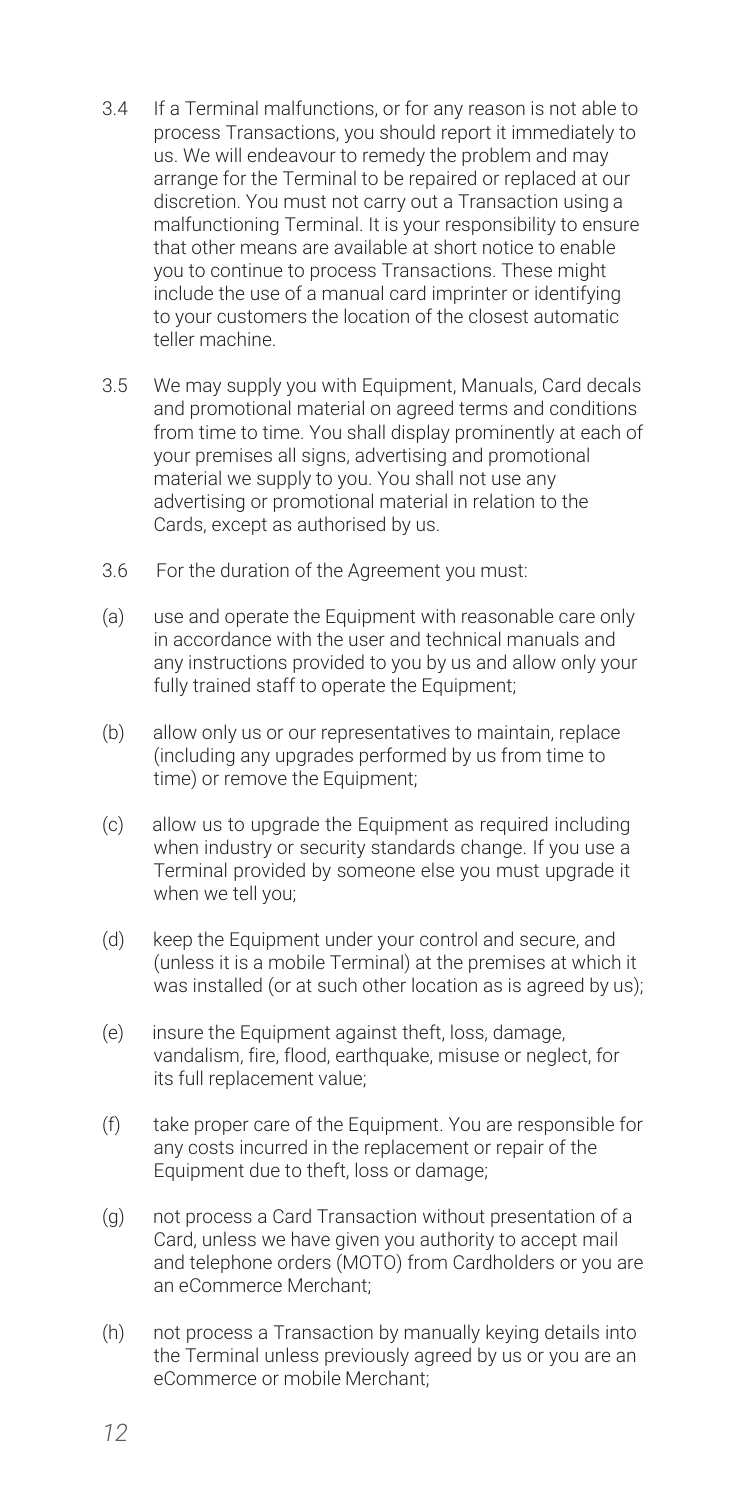- (i) use reasonable care to detect forged or unauthorised signatures or the unauthorised use of a Card;
- (j) immediately alert us, if you suspect that the Equipment has been tampered with;
- (k) not modify the Equipment in any way.
- 3.7 Title in the Equipment, Manuals, Card decals and promotional material we provide you remains with us or our suppliers and is not transferred to you. You must not sell, assign or encumber them, nor provide them to any third party. You must not remove any plates, stickers or markers which are used to identify the Equipment and/or the owner of the Equipment. We may, without your consent, give a third party any form of interest in, or security over, the Equipment or all or part of your agreement with us.
- 3.8 We may at any time replace any Equipment with new Equipment. If we replace any Equipment we will notify you promptly of any additional amounts payable by you to us.
- 3.9 The Terminal is supplied strictly to enable you to process Card Transactions under the Agreement, and any other kinds of Transactions which may subsequently be regulated by the Agreement.
- 3.10 We only grant you a non-transferrable non-exclusive licence to use the Equipment solely for your lawful Transactions in Australia.

### <span id="page-11-0"></span>4.0 PROCESSINGTRANSACTIONS

- 4.1 You will accept all valid Cards and process all Transactions in accordance with all applicable Laws, any obligations in the Agreement and any direction of Live eftpos in carrying out activities related to your Merchant Facility.
- 4.2 All Transactions are to be processed in Australian dollars except where you have been approved for Dynamic Currency Conversion (DCC). We may pay you commissions on currency conversion Transactions at the rate we specify from time to time.
- 4.3 You must obtain prior authorisation for the total amount of the sale if it exceeds the applicable Floor Limit when processing Transactions via a Terminal. For all telephone, facsimile or online Transactions you must obtain prior authorisation. You are responsible for verifying the identity of the Cardholder (for example by ensuring that the signature or any other Cardholder authorisation on the voucher is not forged, obtained by fraud or deception, or unauthorised) and that the Transaction is not otherwise invalid (refer to clause 7).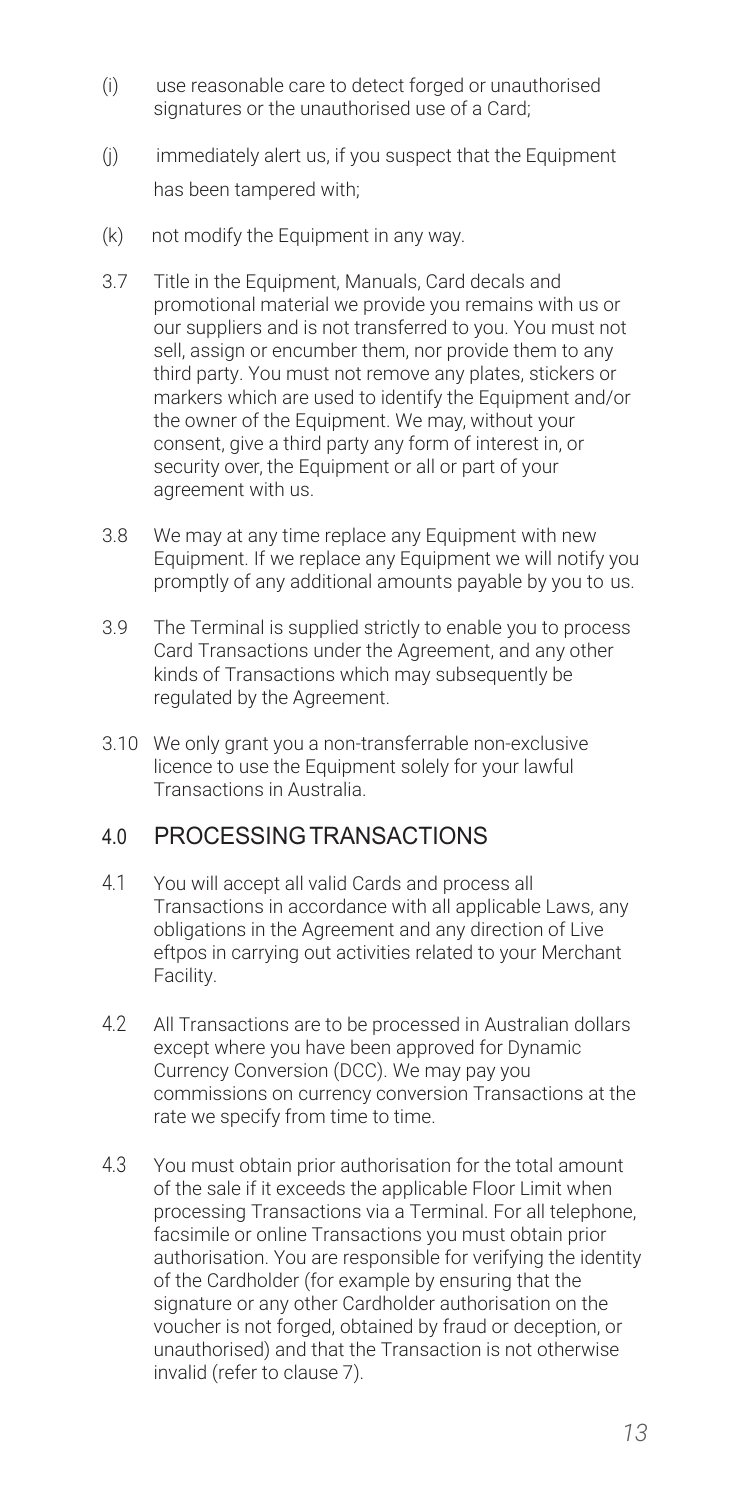- 4.4 Throughout Cardholder contact, you must prominently and unequivocally inform the Cardholder of your identity so that the Cardholder can readily distinguish you from any supplier of goods or services to you or other third parties. You must also provide notice to the Cardholder that you are responsible for the Transaction, including the goods or services acquired by use of the Card, as well as for related customer service, dispute resolution and performance of the terms and conditions of the **Transaction**
- 4.5 You are responsible for ensuring that a Transaction is approved or declined before providing a Cardholder with goods and/or services. We take no responsibility and will not provide compensation where goods or services are provided for declined Transactions.
- 4.6 You shall not, either directly or indirectly, process any Transaction or present any voucher to us which was not originated as a result of a Transaction between you and a Cardholder to whom you have actually supplied the goods or services for which the Card was used in payment unless you have been approved by us to process prepayment Transactions and the Cardholder has expressly authorised the Transaction.
- 4.7 You shall not split a Transaction into two or more Transactions on the same Card to avoid having to obtain an authorisation. You will not be considered to be avoiding having to obtain an authorisation by splitting a Transaction in the following instances:
- (a) when the Cardholder bills a portion of the Transaction to a card and pays the remaining balance by cash or cheque only; or
- (b) when the goods or services will be delivered or performed after the Transaction date, and one voucher represents a deposit, and the second voucher represents payment of the remaining balance and the second voucher is conditional upon the delivery or performance of the goods or services.
- 4.8 You shall not undertake any Transaction:
- (a) representing a refinance or transfer of an existing Cardholder's financial obligation to you (whether or not you consider that the obligation is not collectable); or
- (b) as an alternate way of accepting payment due to the dishonour of a Cardholder's personal cheque.
- 4.9 Where a manual Card imprinter has been provided to you, you must not use the manual Card imprinter at the same time as the Terminal. You can only use the manual Card imprinter if the Terminal is not capable of normal operation (unless previously authorised by us) and the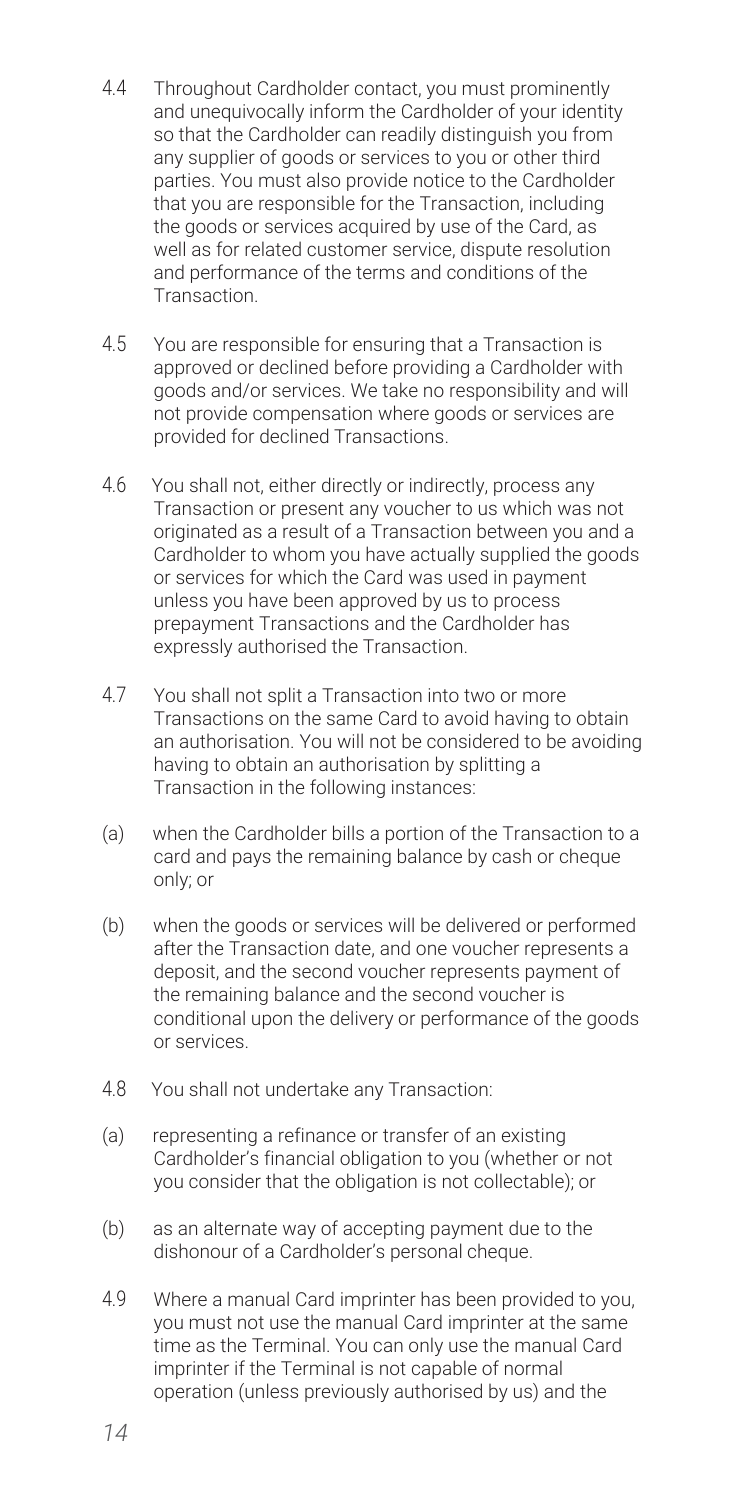Terminal malfunction has been reported to either our Live eftpos support desk or if the Terminal has been issued by a third party, the issuer of your Terminal. For each Transaction processed manually by the imprinter, you must obtain all necessary authorisations as instructed by us. You must present all Card Transaction information to us within 3 business days of the Transaction. We may charge the Transaction back to you if there is any delay in providing this information.

- 4.10 If required by law, we will forward to you monthly statements. Statements will take the form of Tax Invoices. This may be in electronic format.
- 4.11 Under no circumstances should you request or allow any Cardholder to disclose their personal identification number (PIN), password or other code or information that can be used to access a customer's account, for you to retain. You should only retain a Card if we ask you to do so. Without limiting your other obligations in this clause 4.11, you will not disclose, give (other to us or unless required by law), buy, sell or exchange a Cardholder's name or Card details to any person.
- 4.12 Subject to the next paragraph, you may only store the following Cardholder Data:
- (a) PAN rendered unreadable in compliance with the PCI DSS;
- (b) Cardholder name;
- (c) card expiry date;
- (d) extended service code (used for Smart Card processing).

You must store this information securely such that the information cannot be reasonably compromised. You should only store the above Cardholder Data if there is a genuine business need to do so. If the genuine business need no longer exists, the relevant Cardholder Data must be removed in accordance with the PCI DSS.

- 4.13 Under no circumstances will you store Sensitive Authentication Data post Authorisation. All Cardholder Data elements not listed in clause 4.12 are considered to be Sensitive Authentication Data and are not to be stored under any circumstances after Authorisation.
- 4.14 Under no circumstances should you request or use Credit Card details provided via email for payment of the provision of goods or services. If provided, you must immediately securely destroy these details.
- 4.15 You must not process or encourage Transactions through the Merchant Facility that relate to, or are in connection with, the sale of goods or services that are in contravention of the laws of Australia, the laws of your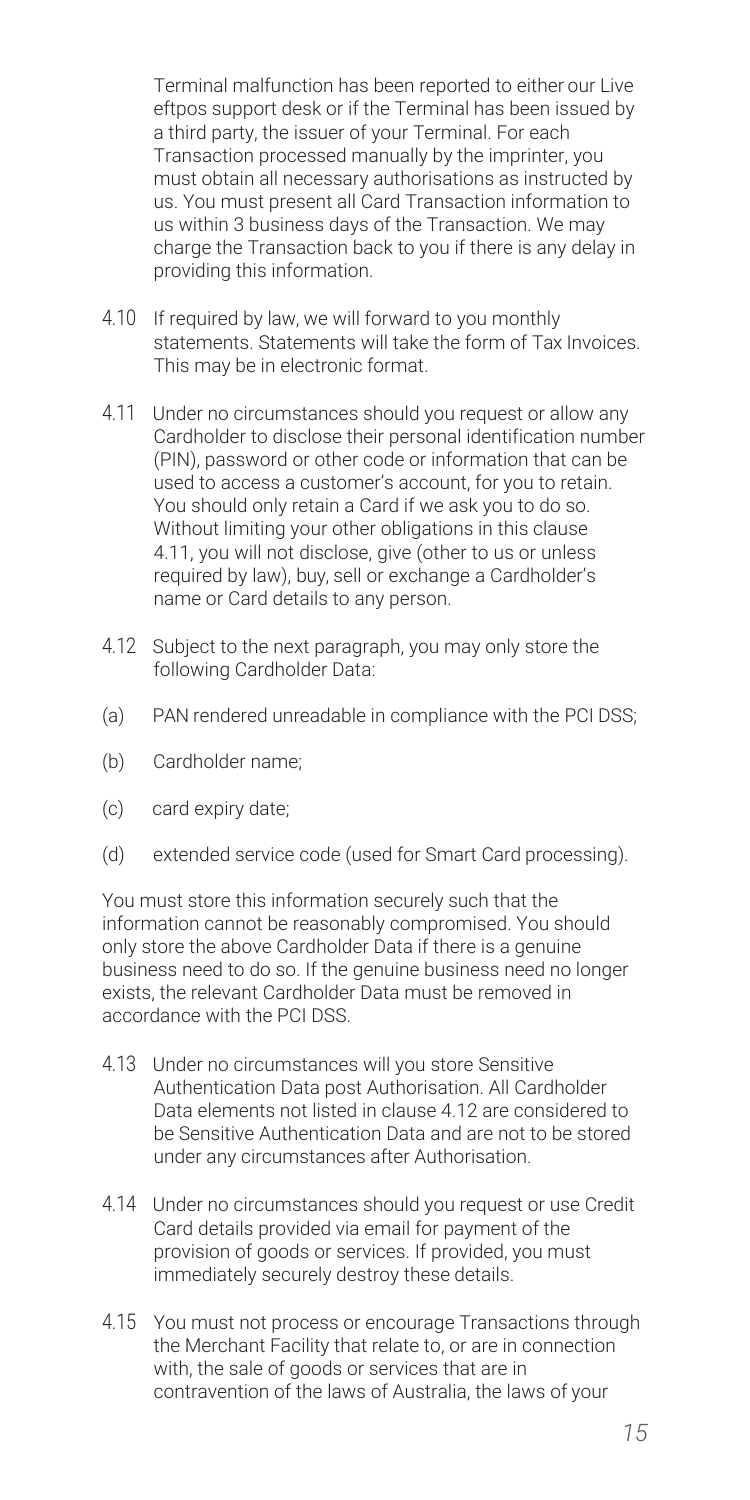jurisdiction or the laws of the Cardholder's jurisdiction (including but not limited to the violation of export controls, obscenity laws or gambling laws). You must not offer for sale goods or services, or use or display materials, that are illegal, obscene, vulgar, offensive, dangerous or are otherwise inappropriate. You are required to comply with any industry code of conduct specifically regulating or prohibiting the retention by you of Cardholder's personal identification numbers, passwords or other codes or information that can be used to access a Cardholder's account.

- 4.16 We will not be responsible or liable for any delay that might occur in the processing of payments or any lost Transactions that might occur where the Merchant Facility is not available for any reason. This includes instances where cash-out Transactions are not available.
- 4.17 We are not liable for any loss which you may suffer resulting from our failure to credit an Account due to technical or administrative difficulties relating to the banking system used for the transfer of funds. This also includes instances where your Merchant Facility is unable to settle for any reason.
- 4.18 We may notify you if you have excessive Chargebacks and/ or fraudulent Transactions in any particular category or if a particular category is at risk of exceeding the threshold. You must take immediate action to rectify the situation. Failure to resolve the cause of the problem, in accordance with our instructions may result in Chargebacks or non-compliance Card Scheme fines which may be passed on to you.
- 4.19 If we determine that your conduct in processing Transactions may cause loss to you or Live eftpos, we may require you to replace the card imprinter with a Live eftpos Terminal and/or withdraw any authorisation for card-not present Transactions.
- 4.20 You are required to obtain and hold Cardholder authorisation for all Recurring Transactions and ensure the nominated card is within current validity at all times.

#### <span id="page-14-0"></span>5.0 SURCHARGING

- 5.1 You agree to:
- (a) charge a Cardholder a price for goods and services comparable to the price you charge for cash for those goods and services; and
- (b) honour a Card tendered by a Cardholder for the payment of goods or services to be supplied by you to the Cardholder in accordance with the Agreement.
- 5.2 If you charge a fee for Transactions, you must clearly disclose any surcharges that might apply before
- *16*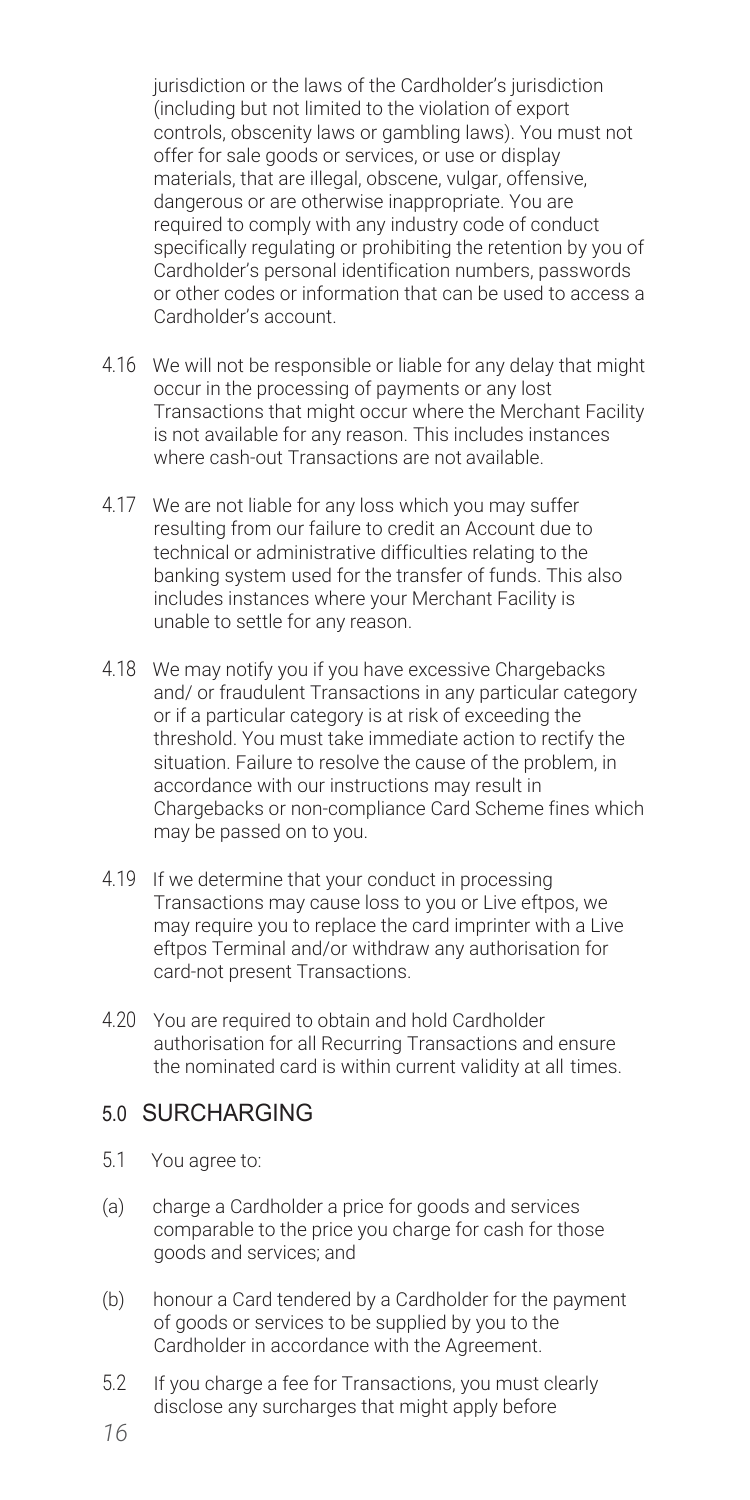processing the Transaction.

- 5.3 You must limit the cost of the surcharge to the reasonable cost of accepting the Transaction as per the RBA Guidelines.
- 5.4 Before a Transaction is completed, you must allow the Transaction to be cancelled, without the cardholder incurring any cost after advising the Cardholder of the total Transaction amount.
- 5.5 You acknowledge that Card issuers may from time to time change the classification of a Card (i.e. standard or premium) and, as a result when applying a surcharge rate to a Cardholder, it cannot be guaranteed that the classification of the Card on which you have based the surcharge will be the same as the classification on which you are charged your merchant service fee in relation to the same Transaction.
- 5.6 You will pay any fines associated with your noncompliance of Scheme surcharging rules.
- 5.7 Live eftpos will not allow any Terminal to automatically surcharge more than the reasonable cost of accepting a transaction

## <span id="page-15-0"></span>6.0 SALE REFUNDS

- 6.1 You shall establish a fair policy for exchange or return of merchandise and (where applicable) for the handling of disputed amounts, give credit upon each return, not in cash, but by means of a sales refund Transaction ("Sale Refunds") as set out in the Manuals.
- 6.2 Subject to clauses 6.3 to 6.6, you may process Sale Refunds by transferring the amount of the refund from your Account to a Card account. Sale Refunds may only be processed to a Card where there was an initial valid Transaction on that Card. A Sale Refund must not be provided to a different Card, in cash or by cheque. If your Terminal allows Sale Refunds, the Sale Refund should be refunded to the Cardholder through your Terminal. The provisions in clauses 6.3 to 6.6 inclusive do not apply where the Terminal has been supplied by somebody other than Live eftpos. You should refer to the agreement with whoever supplies the Terminal to you for their requirements (if any).
- 6.3 In order to utilise Sale Refunds via a Terminal:
- (a) you must initiate a password; or
- (b) for some products, we will provide you with a password which you must change immediately on receipt by telephoning our Live eftpos support desk.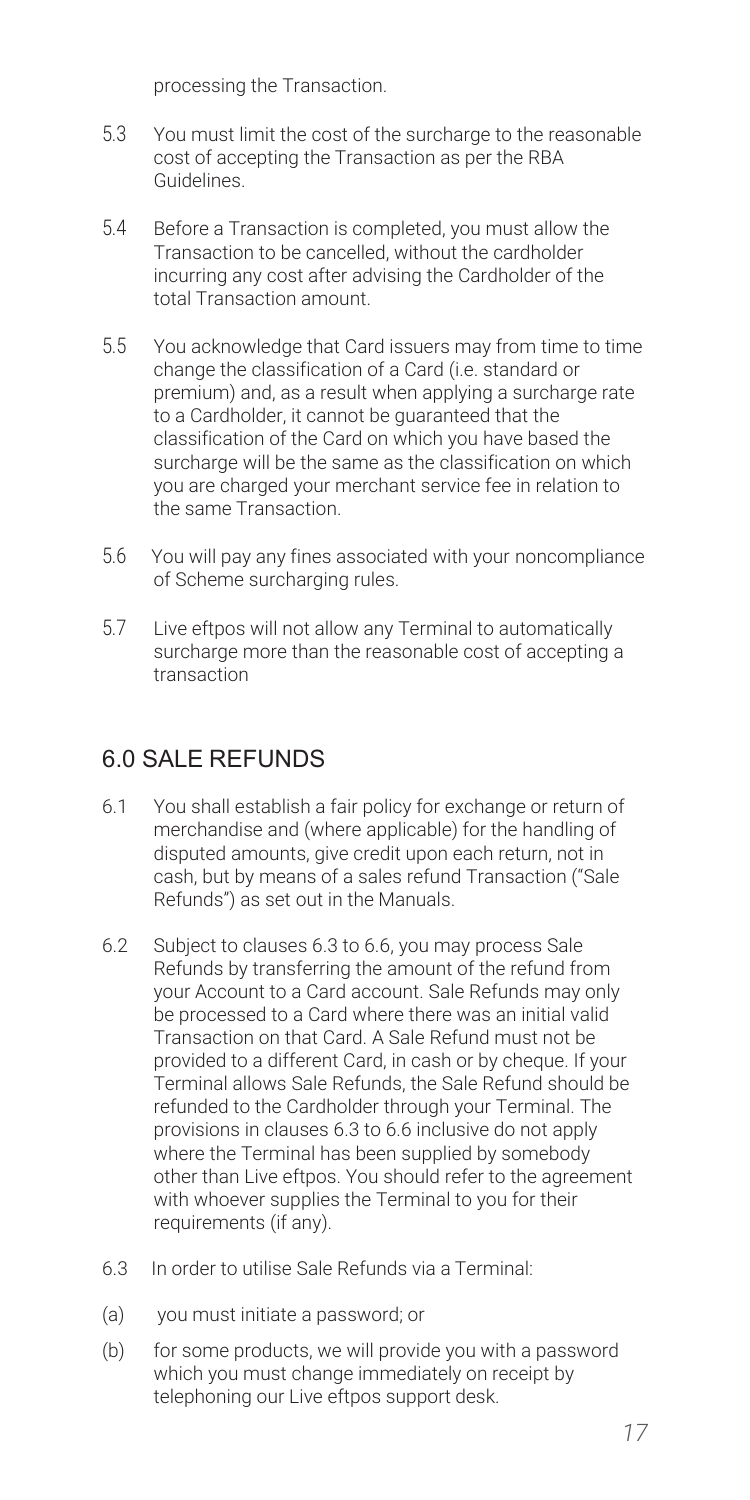You may not process a Sale Refund using a Terminal unless you enter the password prior to each Transaction if this is something you have been provided.

- 6.4 Where we have issued you with a password, we shall not be responsible for any unauthorised Sale Refund processed through your Terminal using the password we have issued.
- 6.5 You shall control and be responsible for access to the Terminal Sale Refund password. You should change your password if for any reason you think it has become known to persons other than those who you have authorised to complete Sale Refunds.
- 6.6 We shall not be responsible for any unauthorised Sale Refunds processed through your Terminal, even if those Sale Refunds may cause your Account to be debited by the amount of the Transaction.
- 6.7 If we do not supply electronic Terminals to you we will not be responsible for any unauthorised Sale Refunds processed through your Terminal.

## <span id="page-16-0"></span>7.0 INVALID TRANSACTIONS

- 7.1 A Transaction is invalid if:
- (a) the Transaction it records is illegal or you do not have a valid regulatory licence or authorisation to process the Transaction;
- (b) it was processed after your Merchant Facility or Agreement was terminated in accordance with clause 23 or whilst it was suspended in accordance with clause 28;
- (c) the Transaction is split into two or more Transactions on the same Card or over two or more cards to avoid having to obtain an authorisation for the total amount of the sale (each Transaction will be invalid);
- (d) the signature on the voucher or any other Cardholder authorisation on the voucher is forged, obtained by fraud or deception, unauthorised or otherwise invalid;
- (e) the particulars on the voucher are not identical with the particulars on the Cardholder's copy;
- (f) the Card relating to the Transaction is not current at the time of the Transaction;
- (g) the voucher presented to us is incomplete or illegible;
- (h) the Card was used without the Cardholder's authority;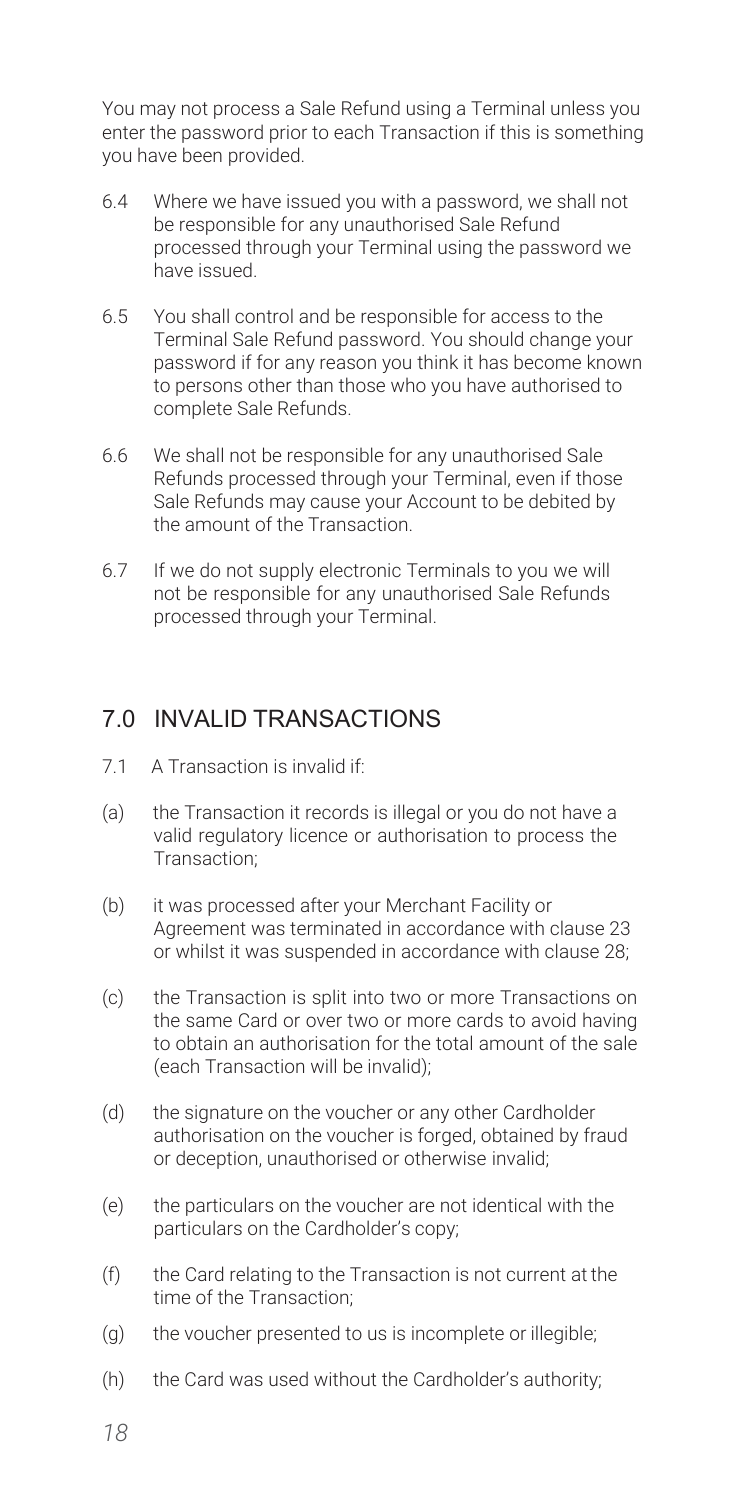- (i) the Transaction did not originate from an act between you and the Cardholder;
- (j) you have not retained your copy of the receipt or voucher signed by the Cardholder for 18 months from the date of the Transaction or you do not produce to us the tally roll receipt or voucher within five business days of a request by us for production of that receipt;
- (k) it is a Credit Card Transactionand:
- (i) it is not for the supply of goods or service to a genuine customer;
- (ii) it represents a transfer of funds, not supply of goods or services;
- (l) it was submitted as a Transaction authorised by us, where an authorisation was never obtained from or given by us;
- (m) it is a Sales Refund and:
- (i) no corresponding sales Transaction exists for the Cardon which the Sales Refund is made or purported to be made;
- (ii) it represents the payment of wages/salary;
- (iii) it represents the transfer of funds; or
- (iv) insufficient funds are available in the Account to cover the refund amount;
- (n) you fail to comply with all messages displayed on the Terminal in relation to the Transaction;
- (o) where the Transaction is not processed by a Terminal:
- (i) the voucher used is incomplete or illegible;
- (ii) you imprinted a voucher for the Transaction contrary to a prior message displayed on a Terminal in relation to the Cardholder or the Transaction; or
- (iii) the voucher does not bear the Card imprint;
- (p) you are unable to demonstrate the validity of the Transaction to our satisfaction;
- (q) you do not observe the Agreement in relation to the Transaction; or
- (r) you do not respond to voucher requests or other supporting information required by us within the timeframes specified by the applicable Rules.
- 7.2 A telephone, mobile, Internet or mail order Transaction is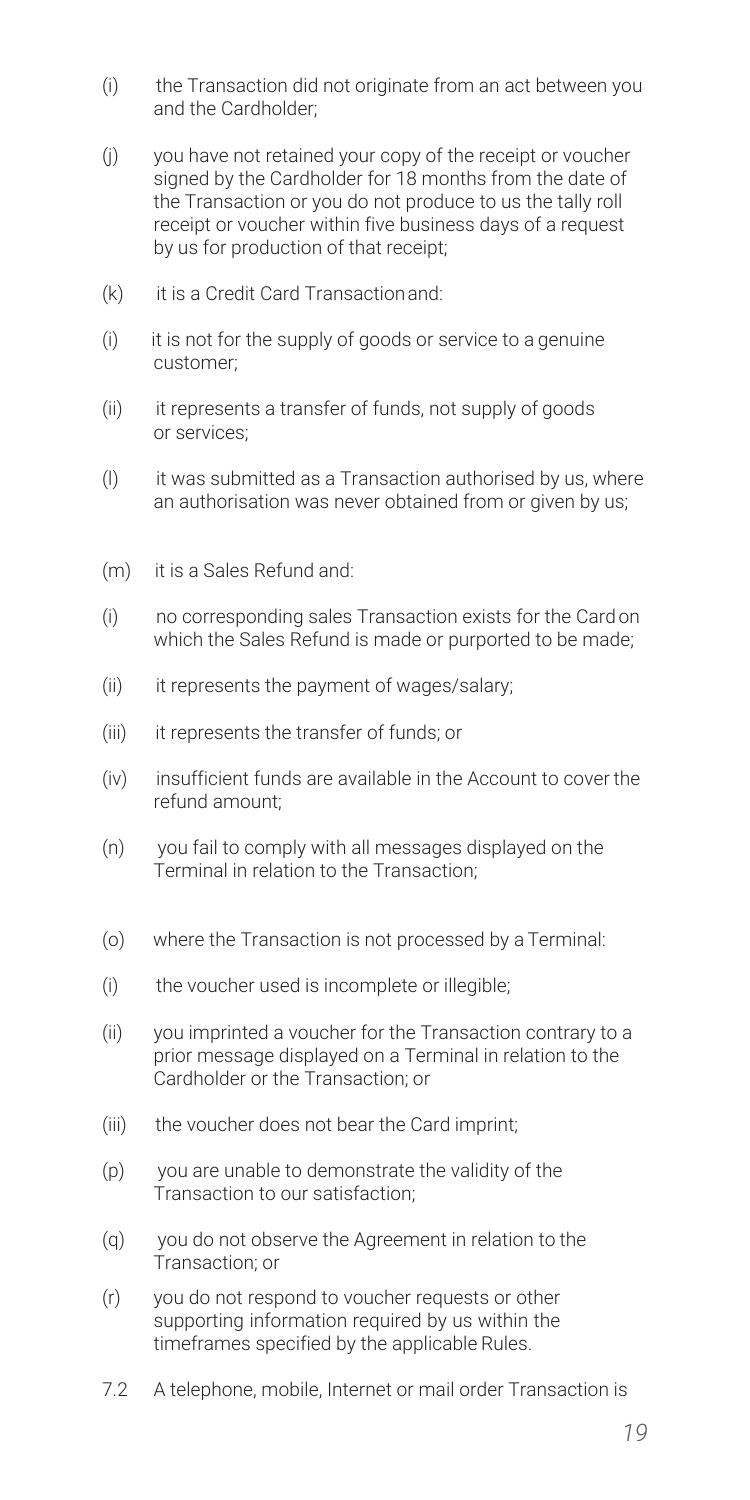also invalid if the Transaction is not authorised by the Cardholder, or in the case of a standing authority, the authority has expired or was cancelled prior to the Transaction. You acknowledge that authorisations obtained provide no guarantee that the person providing the Card details is the Cardholder.

- 7.3 We may refuse to accept, or may Chargeback, any Transaction if:
- (a) the Transaction is invalid or we consider it to be invalid;
- (b) the Cardholder claims the Transaction is invalid or disputes liability for any reason;
- (c) you process a cancelled Recurring Transaction;
- (d) the Cardholder asserts a claim for set-off or a counterclaim.
- 7.4 You undertake to abide by industry best practices to minimise fraud and chargebacks as set out in the Manuals from time to time.
- 7.5 Chargebacks may be processed to your Account up to 18 months after the date of the original Transaction.

## <span id="page-18-0"></span>8.0 YOUR ACCOUNT

- 8.1 If you request and we agree, you may use one account for settling transactions you process and one for paying your fees and other amounts you owe us (for example Chargebacks). You must advise us of the details of the Account. We will credit your Account with the amount of the Transactions processed. You must notify us immediately if your Account details change. If your account is with another financial institution, you will need to give us a new Direct Debit Authority. In some circumstances (e.g. eCommerce Merchant Facilities) it will be necessary for Transactions to settle to a Westpac Bank account. You will be advised of this requirement at the time of application.
- 8.2 We can debit your Account, Credit Card or Charge Card (and you authorise us to do so) with the following:
- (a) all service charges, fees and other charges set by us and which are notified to you from time to time;
- (b) all government charges, duties and taxes (including GST) that apply in relation to the Agreement;
- (c) the full amount of all Sales Refund you process, less any charges we have already debited to your Account relating to the Transaction;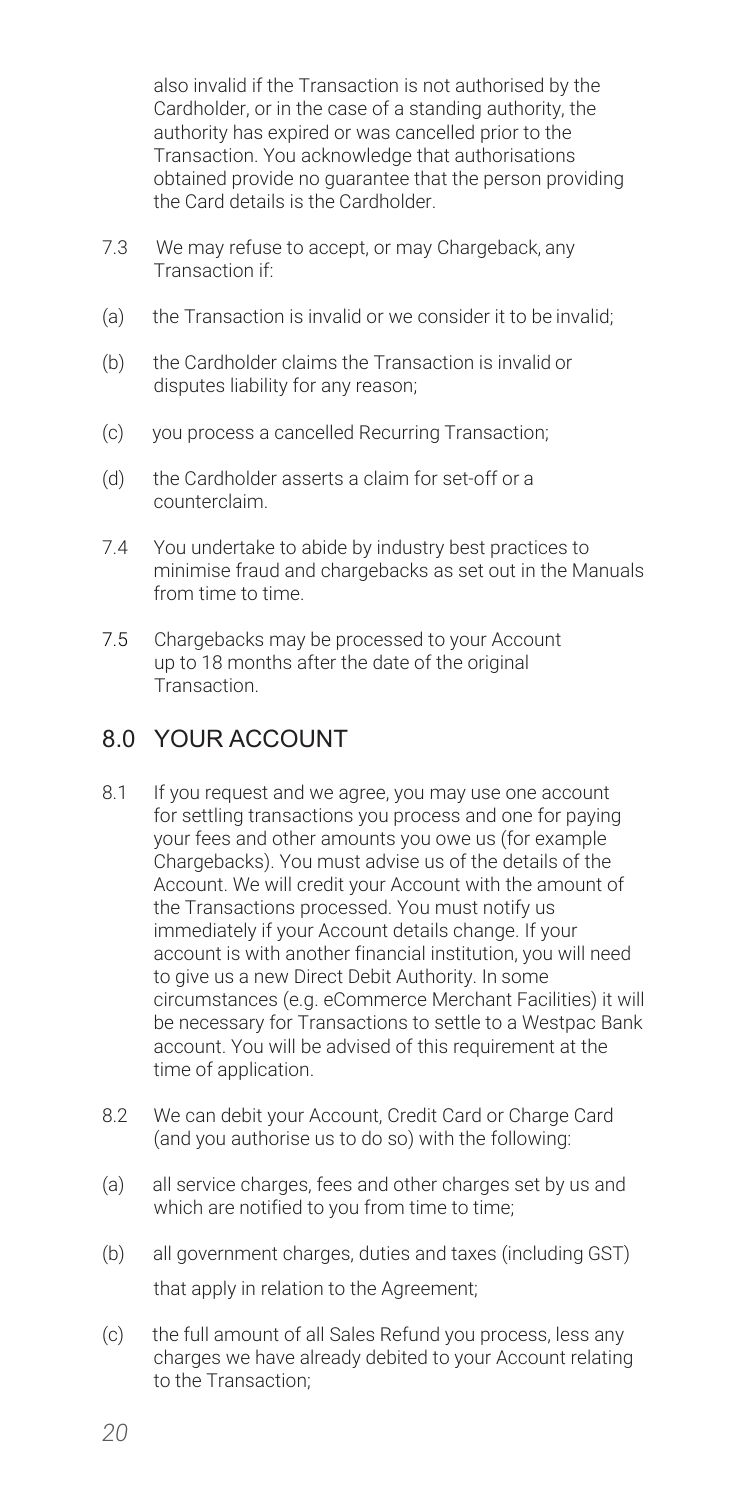- (d) any overpayments or credits we have made in respect of Transactions due to errors or omissions;
- (e) the value of Transactions which are invalid;
- (f) any Chargeback;
- (g) any moneys paid by us to you for Card Transactions where we are investigating the validity of the Transaction or a suspected Chargeback;
- (h) any fees, fines or penalties that we are required to pay to Card Schemes pursuant to the Rules as a direct or indirect result of your failure to observe your obligations under the Agreement including any procedures set out in the Manuals;
- (i) a Card Transaction not being a valid Transaction or being charged back to us;
- (j) our maintenance of the facilities we supply you under the Agreement;
- (k) any deficiency in a payment made by you following an audit or a check by us of your Merchant Facility or Account;
- (l) all penalties and costs incurred by us as a result of an ADC or your non-compliance to the PCI DSS (including your Service Providers) including but not limited to the cost of all forensic investigations as required by us or the Card Schemes;
- (m) any other money you owe us under the Agreement; and
- (n) reasonable enforcement expenses under the Agreement, including any amount reasonably incurred by the use of our staff and facilities, in the event of a breach of the Agreement.

If we debit the Account, Credit Card or Charge Card in which there are insufficient funds, then the payment may be reversed and you will be regarded as not having made the payment in which case you must make the payment to us as soon as possible.

8.3 You will pay on demand the amount of any debt you owe us under the Agreement which remains unpaid. Should you fail to pay any debt which you owe us we may commence enforcement action and report your default to

a credit-reporting agency, which may affect your credit rating and your ability to obtain finance in the future. We may also set-off any amount due for payment by you to us against any amount due for payment by us to you.

8.4 We can also debit or credit your Account, Credit or Charge Card with the amount of any deficiencies or charges we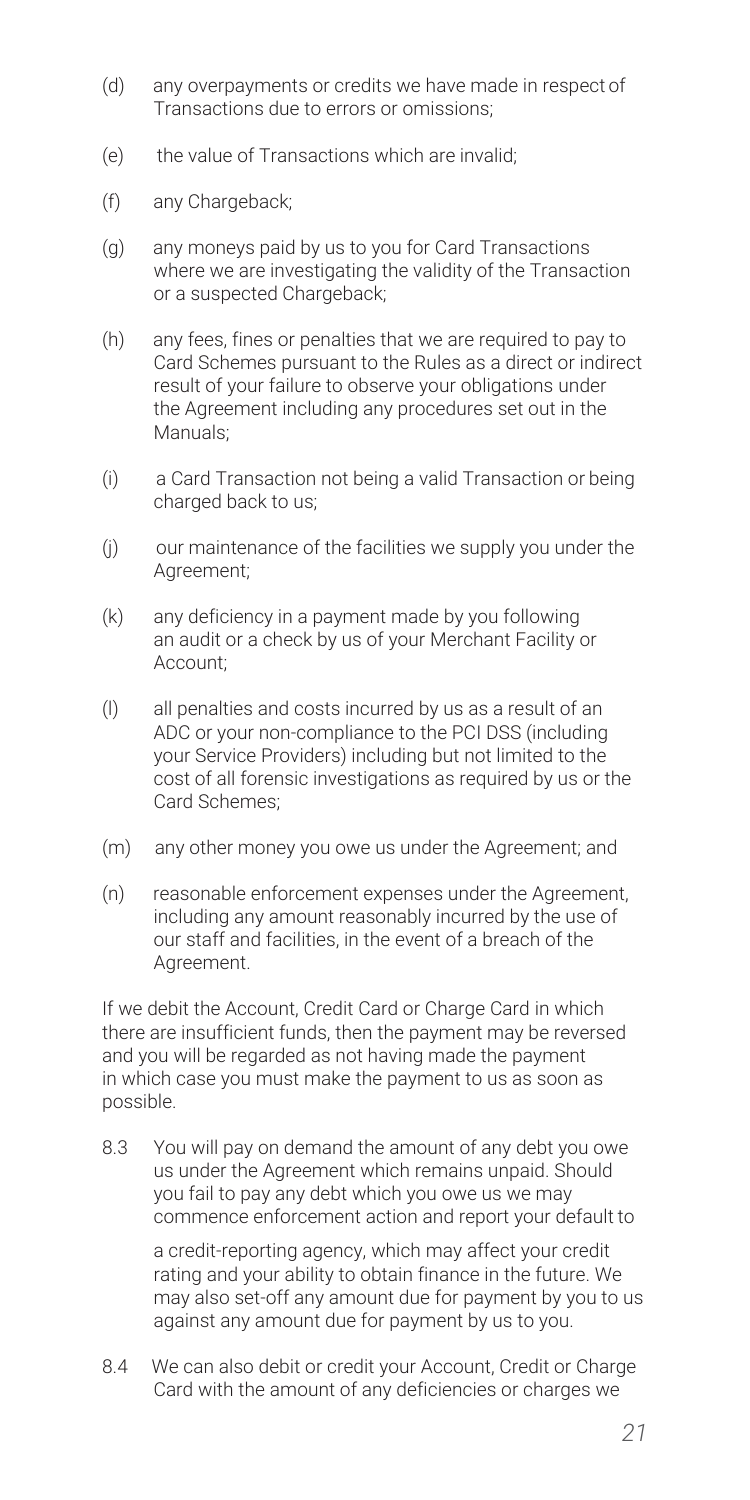establish are payable following an audit or check of your Account if:

#### 8.5 a)

- i. we have concerns about your solvency;
- ii. you are involved in a disproportionately high number of Chargebacks or invalid transactions;
- iii. we have commenced but not yet concluded reason able investigations into any claimed Chargebacks or into the validity of any transactions processed by you; or
- iv. we have concerns about you or your business, we may withhold release of the funds in the Account, or withhold or suspend payment of any money that would otherwise be owing to you, until further notice. We may also establish an Account in your name for the purpose of retaining funds for processing Transactions or Chargebacks.
- b) We may appropriate money you hold in your Account, or any other related Account with us, towards any and all amounts you owe us under the Agreement. If we do this, the balance of your Account will reduce by the amount used for this purpose. We will notify you promptly after exercising our right to appropriate money in your Account.
- 8.6 You are responsible for reconciling your sales and settlements for all Transactions. If you have any concerns about any missing amounts you need to contact us within 7 days from the date of the transaction to have it reviewed. Any disputes raised after this time will not be reprocessed.
- 8.7 You must reconcile the statements that we send you under the Agreement to ensure that payments to and from your Account have occurred in accordance with the Agreement. It is your obligation to check the accuracy of the statements. If you fail to notify us within 3 months of an incorrect fee being processed, and thus an incorrect amount was debited from your account or a payment should have been made to you, then you shall have no claim against us and the account with us will be deemed settled. This includes but is not limited to Terminal rental fees, minimum merchant service fees, terminationfees and transaction fees.

## <span id="page-20-0"></span>9.0 MyWeb - LIVE EFTPOS ONLINE PORTAL

9.1 You agree that if we grant you a logon/s for the purposes of accessing electronic copies of statements and submitting service requests to Live eftpos, that you are responsible for administering and managing access to the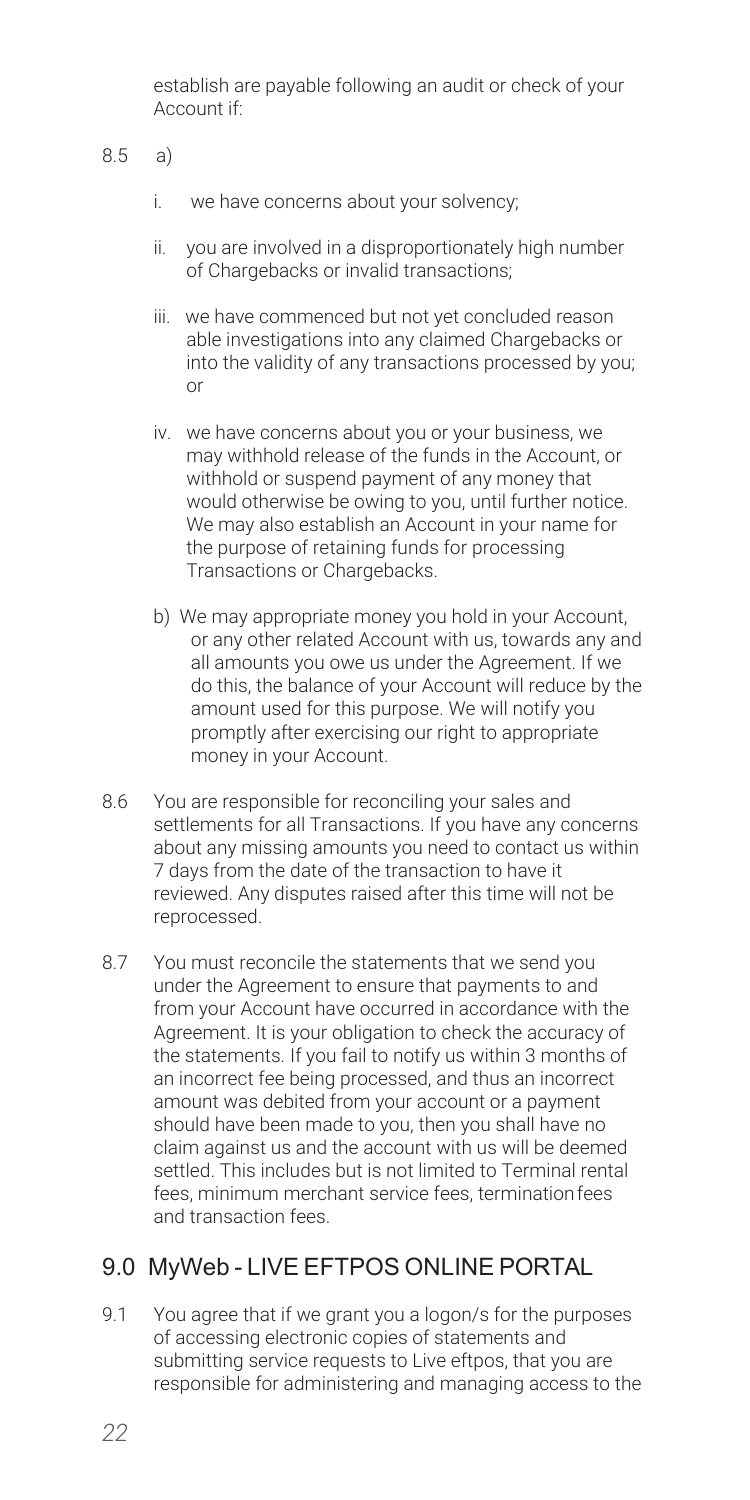site.

- 9.2 We will not be liable for any unauthorised use of your logon/s or for any inaccuracy, error, delay or loss that any User incurs as a result of connecting to, downloading or accessing My Web - Live eftpos online portal, therefore you should keep your logon details secure and confidential. You must notify us of any changes to your users of My Web - Live eftpos online portal. If a User ceases to be employed by you, we must be notified immediately to cancel that user's access.
- 9.3 We reserve the right to suspend a user's access to My Web - Live eftpos online portal if we suspect that they are using My Web - Live eftpos online portal inappropriately or not in accordance with any instructions issued from time to time.
- 9.4 We make no guarantee that information available on My Web - Live eftpos online portal is accurate or correct at the time of viewing. My Web - Live eftpos online portal is subject to system maintenance and availability, therefore users should independently download or record information for their own record keeping purposes.

#### 10.0 HOTEL/MOTEL RESERVATION GUARANTEE & ADVANCEACCOMODATIONDEPOSIT

- 10.1 This section only applies where you have been authorised to accept Credit Card Transactions to guarantee hotel/ motel reservations or advance accommodation deposits.
- 10.2 MasterCard and Visa have each arranged for their members a program that permits their Cardholders to guarantee reservations of hotel or motel accommodation by telephone and make deposits in advance towards accommodation reservations by using their MasterCard or Visa card.
- 10.3 You agree to:
- (a) handle the reservations in accordance with the Rules;
- (b) honour these reservations in all circumstances;
- (c) cancel the reservation and, where necessary, issue a Sales Refund to the Cardholder if the Cardholder cancels the reservation.
- 10.4 If there is a dispute, you shall accept a Chargeback where the Cardholder claims he/she cancelled the guaranteed reservation.
- 10.5 The following applies where you have been authorised to accept Credit Card Transactions to guarantee hotel/motel reservations only:
- (a) You agree to provide a confirmation code and (if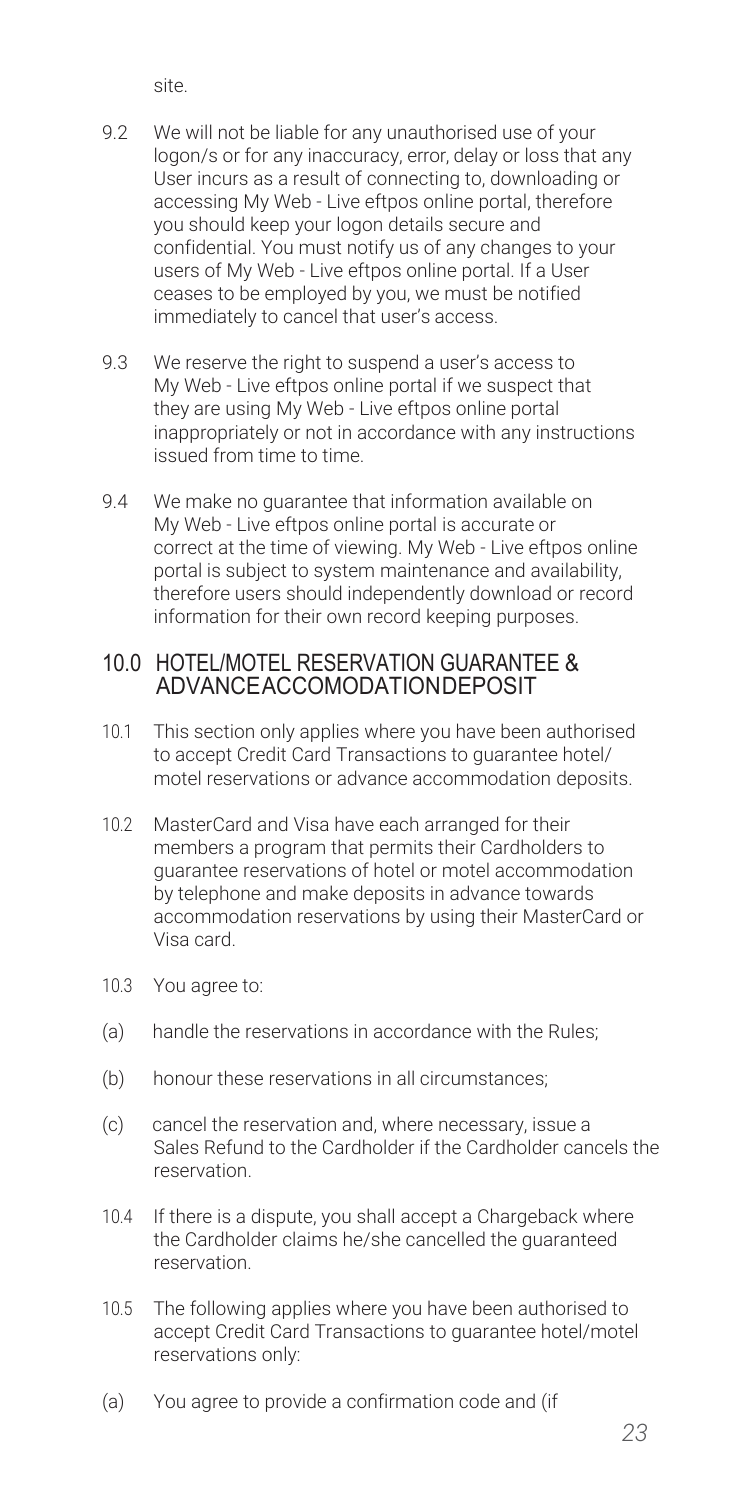applicable) a cancellation code, and advise the Cardholder to retain these in the case of a dispute;

- (b) You must:
	- i. accept all cancellations prior to the specified time;
	- ii. not require cancellation notification more than 72 hours prior to the scheduled arrival date;
	- iii. if the Cardholder makes the reservation within 72 hours prior to the scheduled arrival date, ensure that the cancellation deadline is no earlier than 6.00pm merchant outlet time on the arrival date or date guaranteed;
	- iv. if you require that a Cardholder cancel before 6.00pm merchant outlet time on the date guaranteed, mail or email the cancellation policy, including the date and time that cancellation privileges expire, to the Cardholder;
	- v. if the Cardholder has not claimed or cancelled the hotel reservation service accommodations by the specified time, you must hold the rooms available according to the reservation until check-out time the following day. You may then complete a Transaction receipt that must contain the following:
	- Amount of one night's lodging plus applicable tax;
	- Cardholder's name, account number and expiration date; and
	- The words "No Show" on the signature line of the Transaction receipt.
- 10.6 You shall have the guaranteed room available for the arrival of the Cardholder. If for any reason you are unable to provide the room, you shall provide at no charge a comparable room for one night at some other establishment and a three minute local or long distance telephone call. You shall not have to hold accommodation available for subsequent nights if the Cardholder has failed to appear for their reservation guarantee by checkout time following the first night of the guaranteed reservation.

### <span id="page-22-0"></span>11.0 EXPRESS CHECKOUT

- 11.1 This section only applies where you have been authorised to accept Credit Card Transactions to permit express check out from hotels or motels.
- 11.2 MasterCard and Visa have each arranged for their members a program that permits their Cardholders to check out of your establishment at the end of their stay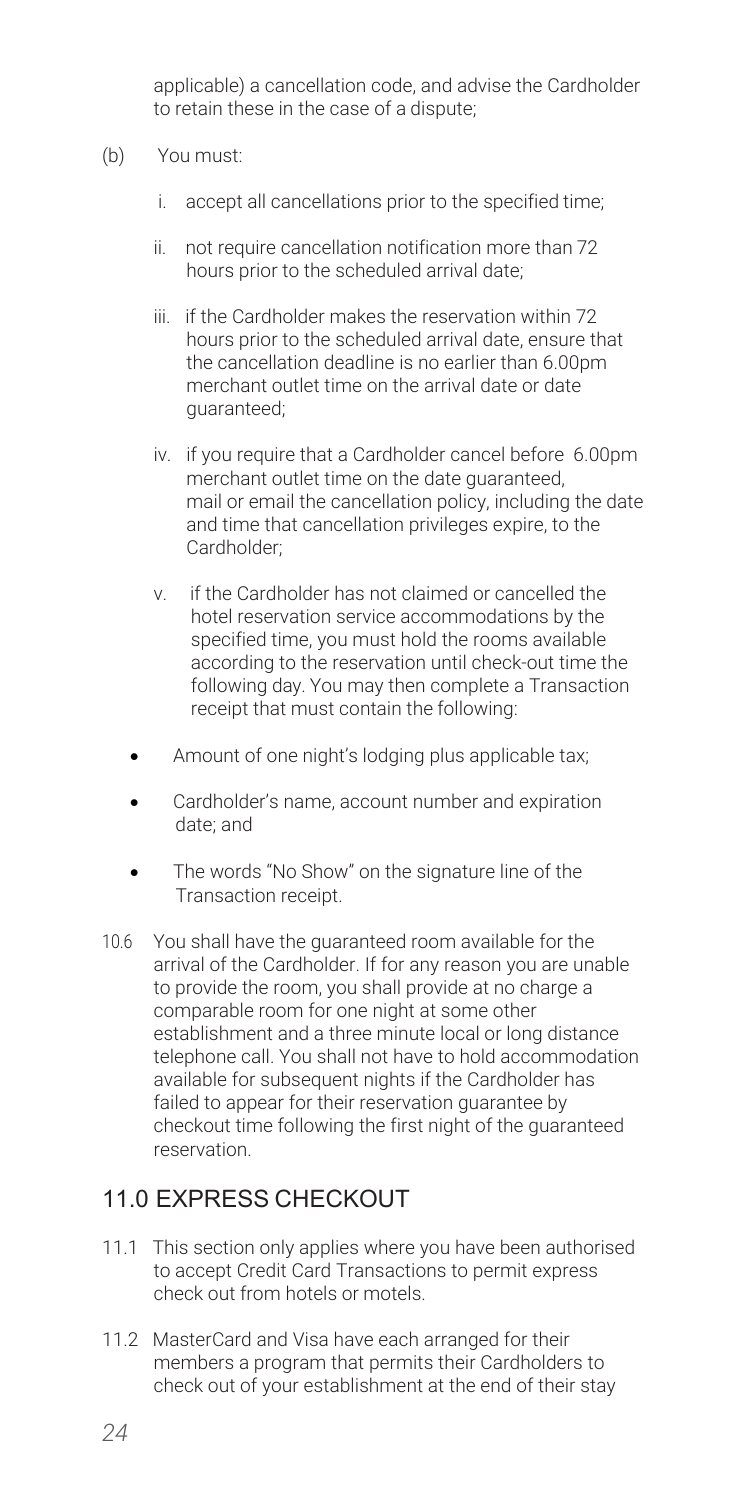without conducting the usual "checkout" process in person.

11.3 You agree to handle the express checkout Transactions as outlined in the Rules. You shall retain and make available to us the itemised hotel/motel bill. All disputes shall be resolved in accordance with the Rules as appropriate.

### 12.0 VEHICLE&EQUIPTMENT RENTAL **TRANSACTION**

This section only applies to merchants that provide rental for vehicles and other equipment including but not limited to cars, boats, tractors, trucks, ride-on mowers and planes.

- 12.1 Vehicle and equipment rental merchants may not include charges in the rental Transaction that represent any of the following:
- (a) the vehicle/equipment insurance deductible amount; or
- (b) an amount to cover;
	- (i) potential or actual damages when the Cardholder waives insurance coverage at the time of the rental;
	- (ii) additional costs which includes but is not limited to, parking tickets, traffic violations or vehicle/ equipment repairs.
- 12.2 A charge for loss, theft or damage must be processed as a separate transaction from the underlying rental Transaction. The Cardholder must authorise the charge after being informed of the loss, theft or damage.
- 12.3 A charge for additional costs must be processed as a separate Transaction from the underlying rental Transaction. For additional costs relating to parking tickets or traffic violations you must support the charge with documentation from the appropriate authority including the license number of the rental vehicle, date, time, and location of the violation, statute violated, and amount of the penalty.
- 12.4 For additional costs relating to vehicle/equipment repairs you must provide the Cardholder with written confirmation of the damage upon return of the vehicle/equipment, or for vehicles/equipment returned using an express drop off facility a written confirmation receipt must be sent within 5 business days. You must provide a reasonable estimate of the cost of repairs and obtain agreement from the Cardholder prior to processing the Transaction. We recommend that the Transaction be card present and that you verify the identity of the cardholder to minimise the likelihood of Chargebacks. The transaction receipt must include a statement indicating that the estimated amount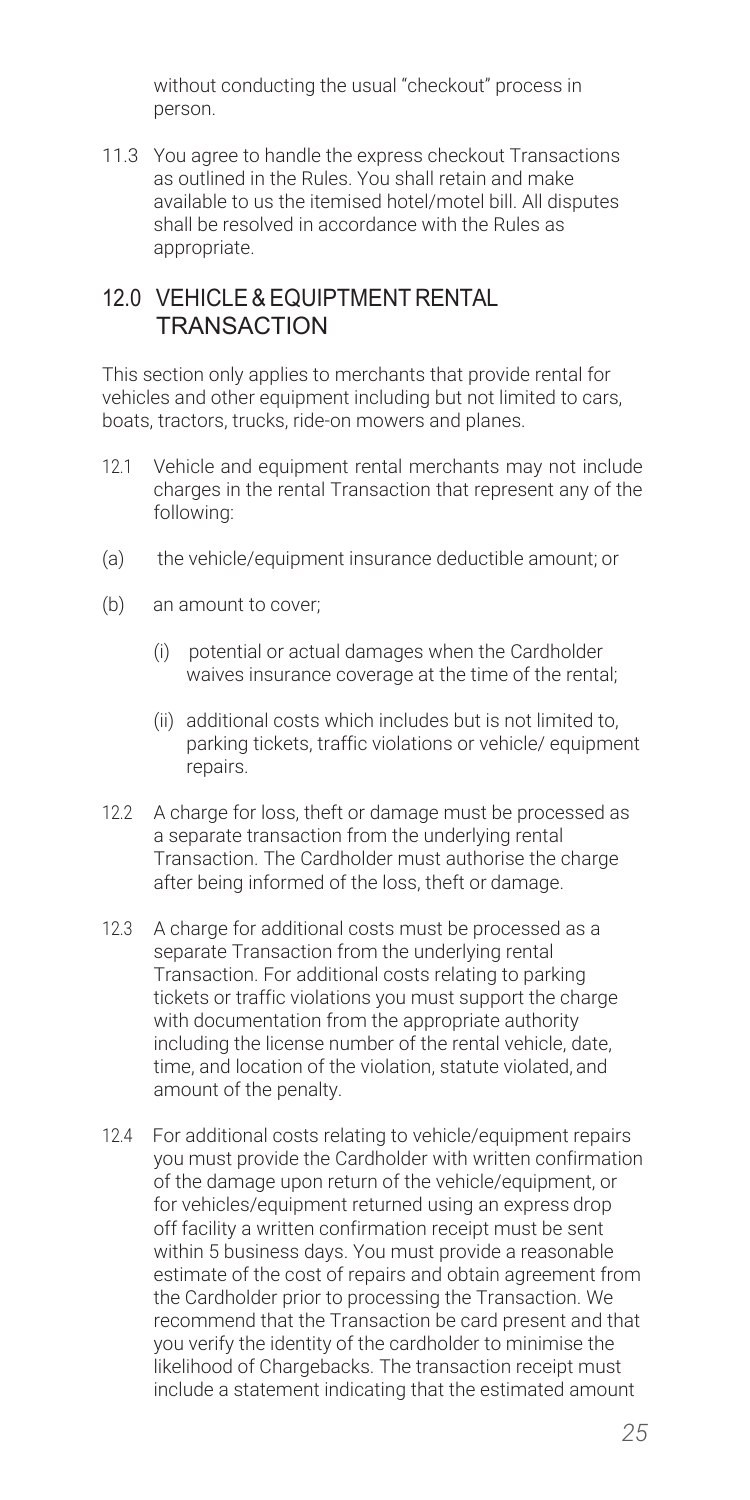charged for repairs will be adjusted upon completion of the repairs and submission of the invoice for such repairs. The final amount of the Transaction relating to the repairs may not exceed the Merchant's estimated amount by more than 15 percent. If the actual cost of repairs is less than the estimated amount, you must credit the difference to the Cardholder by processing a refund Transaction to the same Card account within 30 days.

## <span id="page-24-0"></span>13.0 QUASI-CASH TRANSACTIONS

- 13.1 This clause applies to Quasi-Cash Merchants conducting Quasi-Cash Transactions. To the extent that there is any inconsistency between this clause and the other provisions of the Agreement, this clause will apply.
- 13.2 You must identify the Cardholder as follows:
- (a) where the Card does not bear a photograph of the Cardholder, you must sight positive identification of the Cardholder, and indicate the type of identification sighted, including any serial number, on the Transaction receipt;or
- (b) where the Card bears a photograph of the Cardholder, you must note on the Transaction receipt that you verified the Cardholder's identity by the photograph on the Card.
- 13.3 You must verify the following:
- (a) the signature on the Card matches the signature on the Transaction receipt and, where clause 13.2(a) applies, on the identification presented; and
- (b) where clause 13.2(b) applies, the Cardholder resembles the person depicted in any photograph intended to be used as identification on the Card.
- 13.4 You must do the following before completing the Transaction:
- (a) compare the first four digits of the embossed Card account number to the first four digits printed below the Card account number; and
- (b) record the printed first four digits on the front of the Transaction receipt.
- 13.5 You must clearly disclose to the Cardholder any commission you charge for accepting a Quasi-Cash Transaction and include in the total Transaction amount, before completing the Transaction.

# <span id="page-24-1"></span>14.0 TRUSTEES

- 14.1 This clause applies where you are the trustee of a trust.
- 14.2 You confirm the following: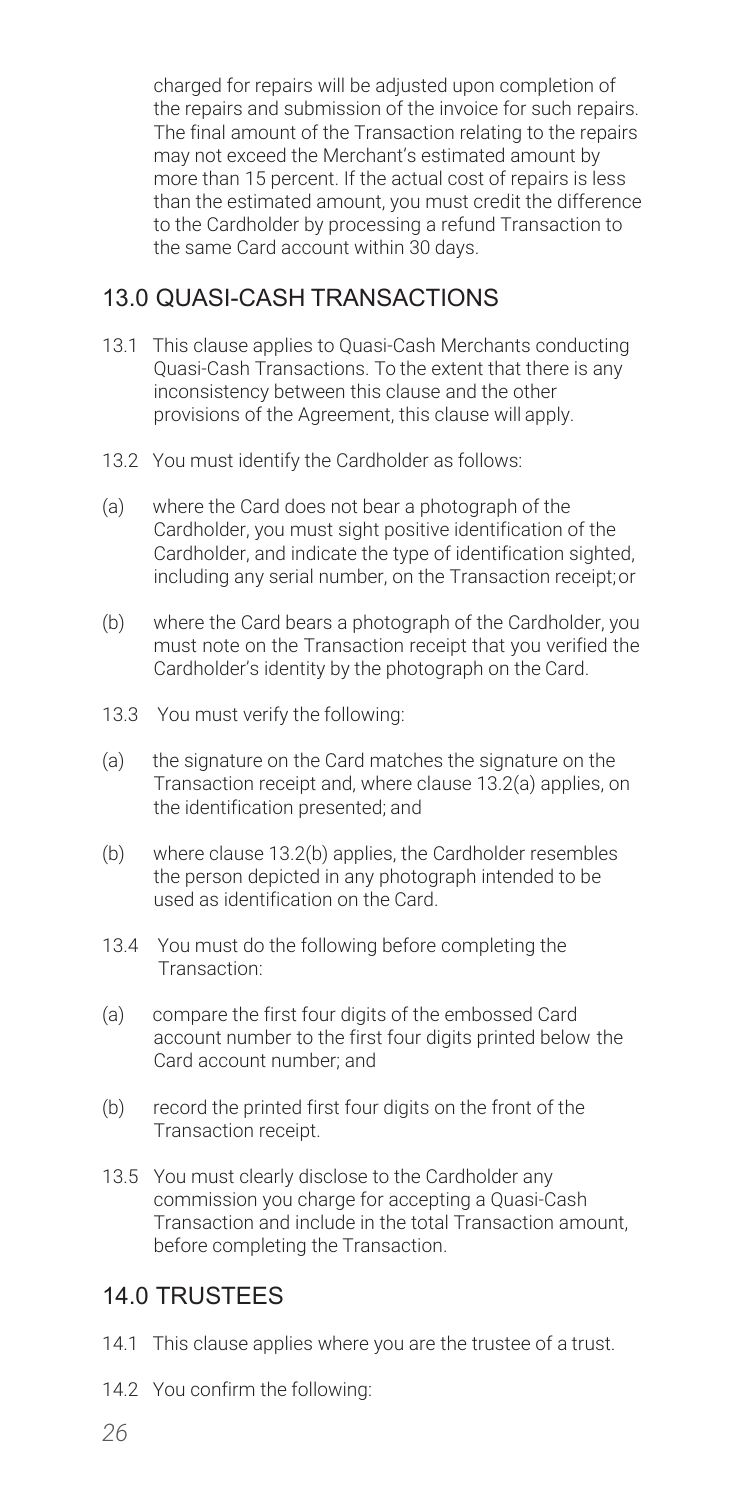- (a) the trust is validly formed. Any relevant trust document is valid and complies with the law;
- (b) any copy of the trust document you have given us is a true and complete copy and discloses everything about the trust;
- (c) you are properly appointed as sole trustee of the trust;
- (d) you have always fully complied with the terms of the trust, and your duties and powers;
- (e) you have a full right of indemnity from the trust assets in respect of the Agreement;
- (f) you have properly signed the application form under the terms of the trust and in accordance with your duties and powers as trustee, or if there is any doubt and all beneficiaries have full legal capacity, you have obtained their consent;
- (g) the Agreement and the Transactions entered into under it are for proper trust purposes;
- (h) you have done everything required under the trust document to enter into the Agreement and the Transactions it contemplates;
- (i) none of the trust assets have been resettled or set aside;
- (j) the trust has not terminated nor has any event for the vesting of the assets occurred.
- 14.3 You promise the following:
- (a) you will comply with the terms of the trust and your duties as trustee of the trust;
- (b) you will use all equipment and carry out all Transactions in accordance with the Agreement exclusively for proper trust purposes;
- (c) you will not do anything which may result in the loss of your right of indemnity from the trust assets or the termination of the trust;
- (d) you will remain sole trustee of the trust (with anyone else who signs the application form as trustee);
- (e) if, despite the above, you are replaced or joined as trustee, you will make sure the new trustee becomes bound to our satisfaction by the Agreement or a document and arrangement of identical effect;
- (f) you will not re-settle, set aside or distribute any of the assets of the trust without our consent unless compelled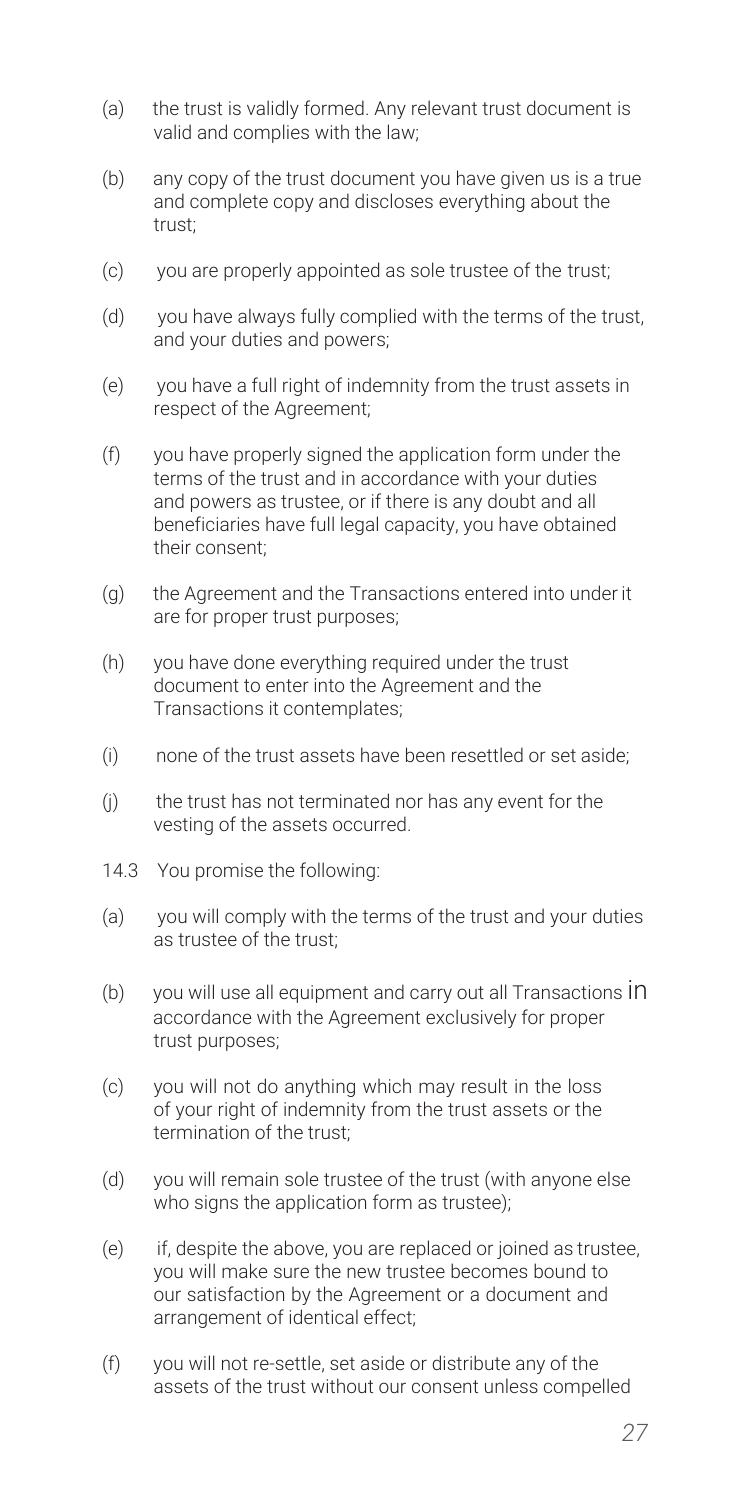# <span id="page-26-0"></span>15.0 RECORDS

You shall:

- (a) maintain and retain in your possession (while complying with all applicable security requirements) your books of account and records (including all Transaction information, vouchers and tally rolls) relating to a Transaction for at least 18 months after the Transaction;
- (b) permit us to inspect and examine the books of account and records referred to in paragraph (a);
- (c) not disclose, give (other than to us or unless required by law), buy, sell or exchange a Cardholder's name or Card details to any person (including in the form of imprinted sales vouchers, carbon copies of imprinted sales vouchers, mailing lists, tapes, computer data or any other media obtained by reason of a Card Transaction.) This clause shall not prohibit you from providing Card number information to your agent solely to allow your agent to process Card Transactions to us on your behalf;
- (d) keep all systems and media containing a Card number, Cardholder or Transaction information in a secure manner to prevent access by or disclosure to anyone other than your authorised personnel or agent processing Card Transactions. If the item needs to be discarded, you shall destroy it in a manner which makes the information unreadable;
- (e) provide us with all clear and legible documentation relating to a Transaction when requested. Otherwise we may Chargeback the Transaction to your Account.

# <span id="page-26-1"></span>16.0CREDITWORTHINESSOF THE CARDHOLDER

We do not guarantee any Cardholder's creditworthiness or their identity. You waive any right you may have against us by reason of any inference from the fact that a Cardholder has been issued with a Card or that a Transaction has been processed.

# <span id="page-26-2"></span>17.0 VARIATIONS

We may change the terms and conditions that apply to your Merchant Facility(ies) (including the terms and conditions of the Agreement) at any time and will notify you of any changes as set out in the table below. Use of your Merchant Facility after notification of changes to the terms and conditions will constitute acceptance of those changes.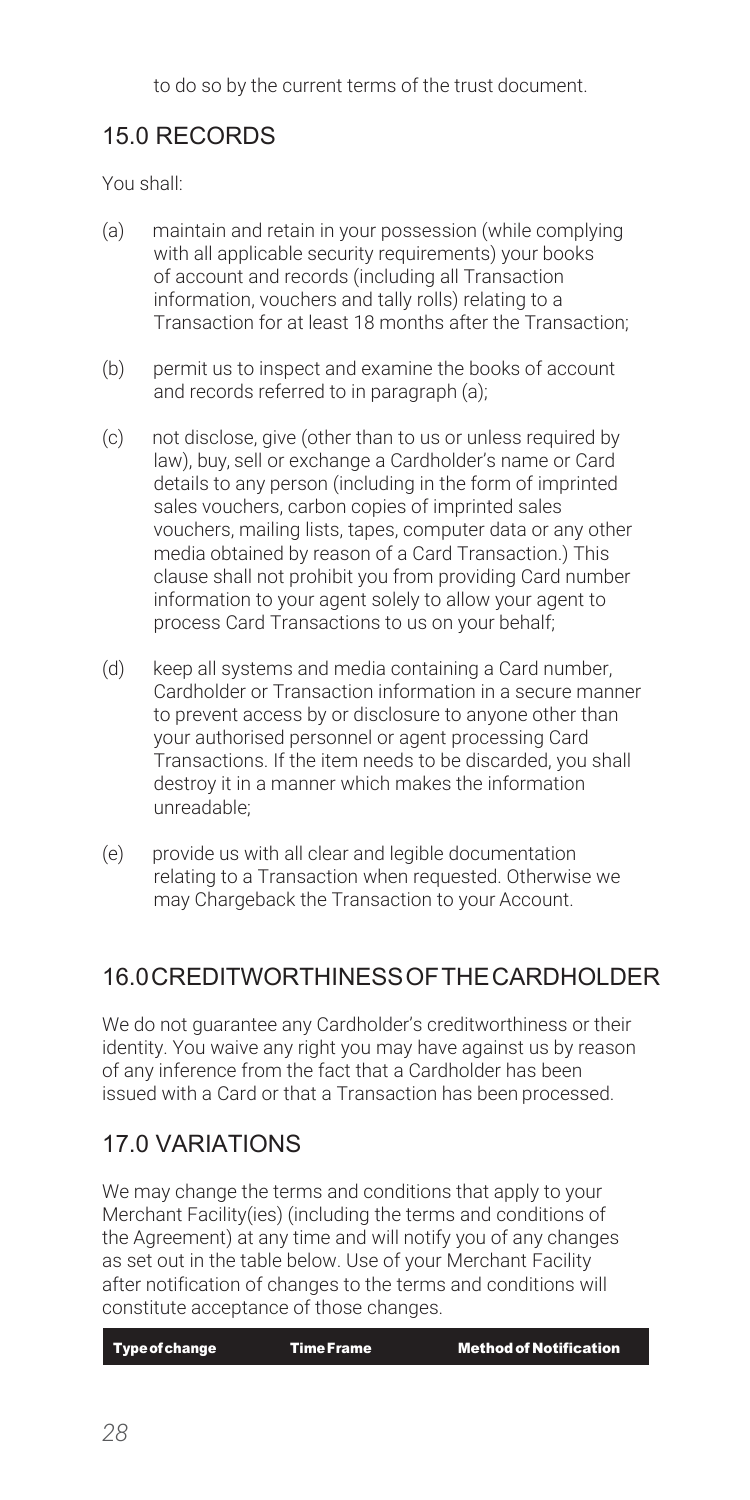| New fee or charge<br>(other than a<br>government charge).                           | 30 days in advance.                                                                                                                                                                   | In writing or Electronically.                                                       |
|-------------------------------------------------------------------------------------|---------------------------------------------------------------------------------------------------------------------------------------------------------------------------------------|-------------------------------------------------------------------------------------|
| A new or varied<br>government charge that<br>directly or indirectly<br>affects you. | In advance of the<br>change, or as soon as<br>practicable afterwards,<br>unless the change has<br>been publicised by a<br>government agency,<br>government or<br>representative body. | In writing, Electronically<br>or through an advertisement<br>in a major newspaper.  |
| Any other term or<br>condition (including a<br>variation of fees and<br>charges).   | In advance of the date<br>of the change.                                                                                                                                              | In writing, Electronically or<br>through and advertisement<br>in a major newspaper. |

Advance notice may not be given in some circumstances, for example, when a change is necessitated by an immediate need to restore or maintain the security of our systems or where you cannot be reasonably located.

### <span id="page-27-0"></span>18.0 NOTICES

- 18.1 We might provide you notices in writing, including in your statement of account, by facsimile, newspaper advertisement or Electronically depending on the nature of the notice.
- 18.2 You can give us a notice by phone or by posting it in a prepaid envelope to the address in this booklet or by transmitting by facsimile to the number in this booklet. We reserve the right to seek confirmation from you before acting upon any facsimile received.

### 19.0 WARRANTIES AND INDEMNITIES

- 19.1 You must not make any warranty or representation whatsoever in relation to any of your goods or services which may bind us.
- 19.2 The processing of any Transaction by you, or your presentation to us of any voucher (or audit log) shall constitute warranties to us that:
- a) all particulars are true and correct;
- b) the Transaction and any voucher (audit log) is valid; and
- c) the sale is not subject to any dispute, set off or counterclaim.
- 19.3 You indemnify and keep us indemnified against, and must pay us on demand against all losses, liabilities, expenses, costs (including legal costs) and damages we may incur or suffer arising out of or in connection with:
- (a) your failure to observe any of your obligations under the Agreement including any procedures set out in the Manuals;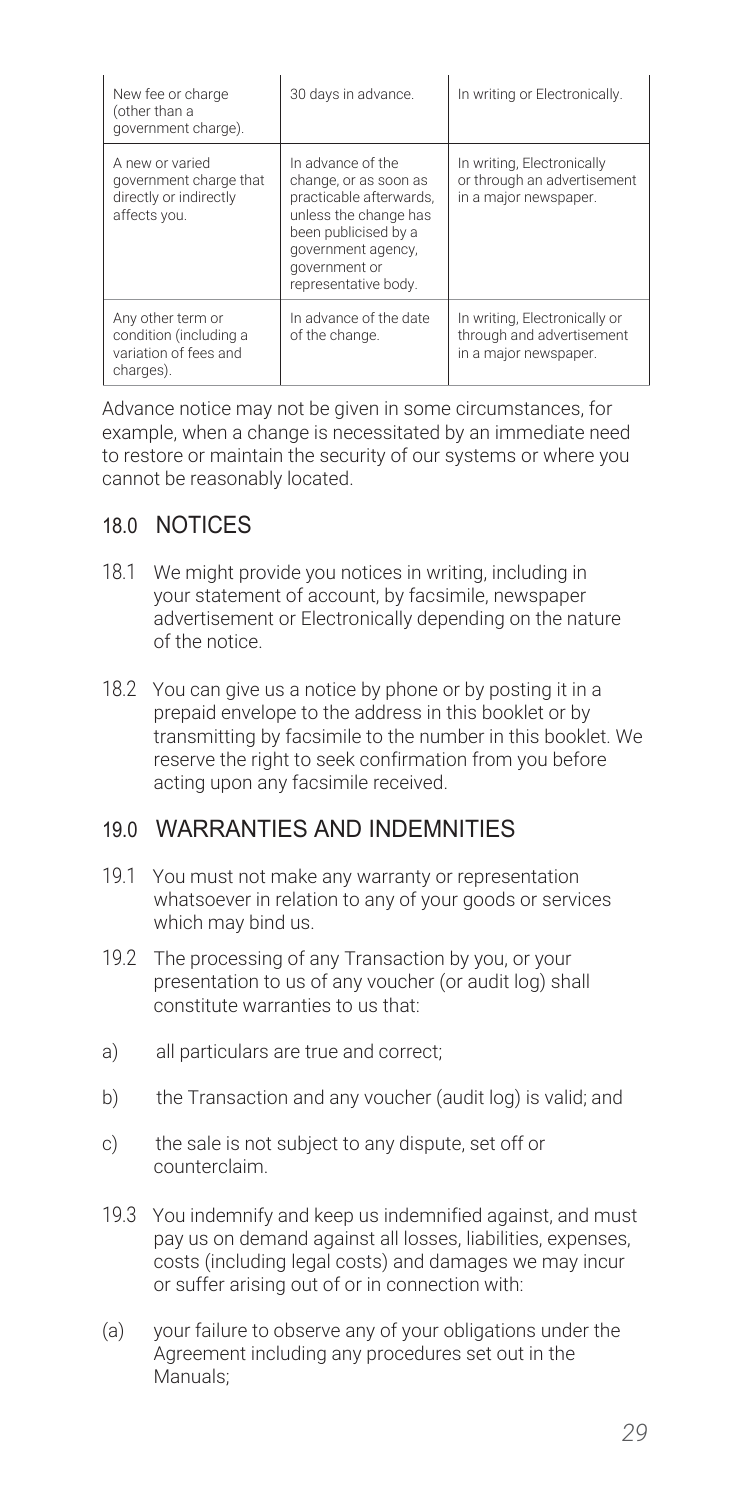- (b) a breach of your obligations under the Agreement by any of your Service Providers, officers, employees, advisors or contractors;
- (c) any failure to pay any charges or fees payable by you under the Agreement;
- (d) any dispute between you and a Cardholder;
- (e) any error, negligence or fraud relating to a Transaction by you, your servants, agents, employees or contractors;
- (f) any damage to, or loss of the Terminals due to your, or your employees', neglect or misuse; or
- (g) any fees, fines or penalties (including but not limited to Card Scheme fines) that we are required to pay as a direct or indirect result of your failure to observe any of the procedures, requirements or obligations required to be complied with by you under the Agreement.
- 19.4 Each indemnity given by you under the Agreement is a continuing obligation and continues after the Agreement ends. It is not necessary for us to incur expense or make payment before enforcing the relevant indemnity.
- 19.5 With the exception of any guarantees, conditions, rights or warranties that are implied or imposed by law in relation to the Agreement and may not legally be excluded, we give no guarantee, warranty or representation in respect of any Transaction or Terminals and all other terms, conditions or warranties whether expressed or implied are expressly excluded.
- 19.6 You acknowledge that our liability for breach of any condition, right or warranty that cannot be excluded from the Agreement by law is limited at our discretion to the replacement or the repair of the Terminals, or the re-performance of the Terminal Access Service. In no circumstances will we be liable whether in contract, tort (including negligence) or otherwise to you or persons claiming through you for;
- a) special, consequential or indirect or incidental loss or damage of any kind (including exemplary or punitive damages);
- b) loss of business, profits or income whether actual or anticipated;
- c) any disruption caused by a malfunction of a Merchant Facility or any period when the Merchant Facility is unavailable and you are waiting for a replacement Terminal;
- d) any delay in crediting your Account; or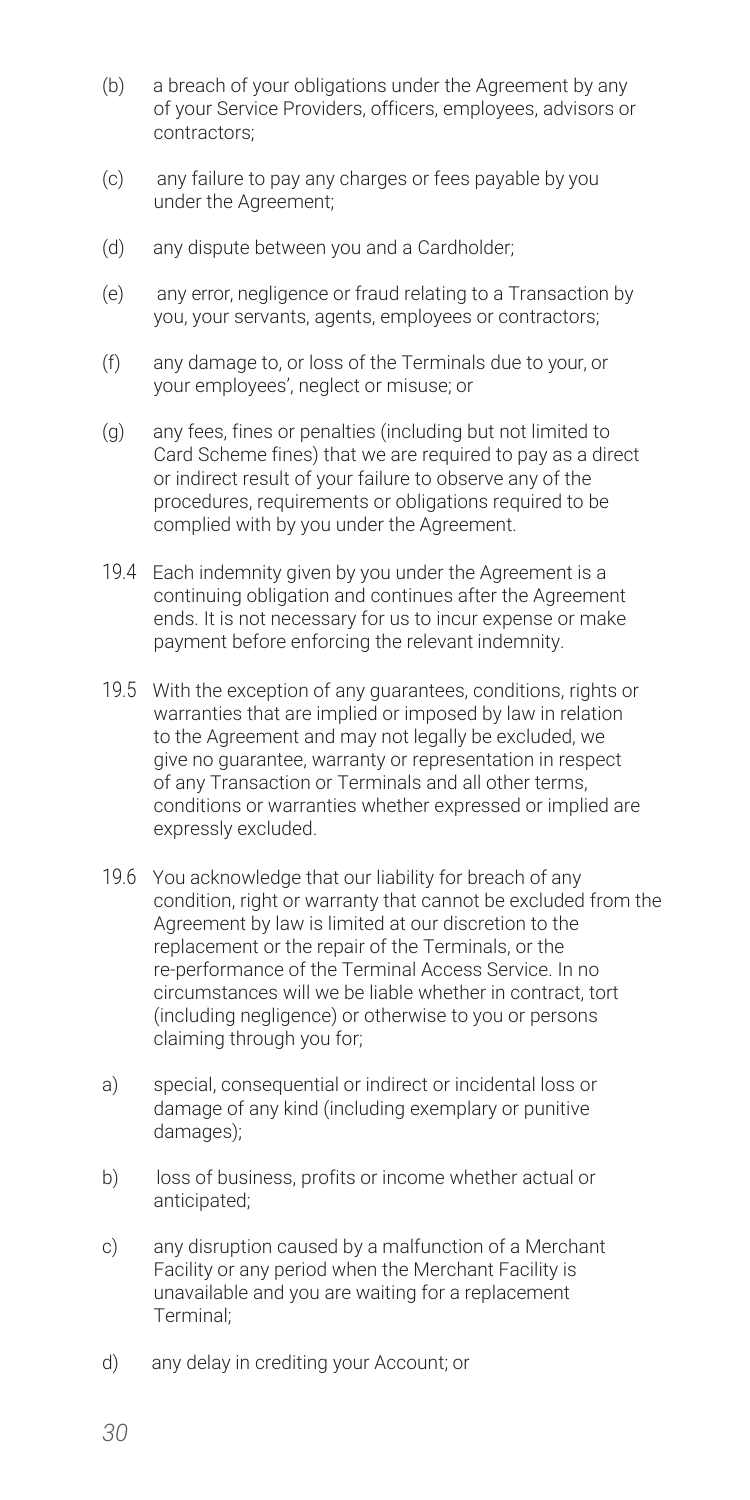- e) termination of the Terminal Access Services for any reason. This section applies notwithstanding that we or any of our employees, contractors or agents are aware of the likelihood of such loss or damage.
- 19.7 Any payments made by you under this clause shall be automatically increased by the amount of any goods and services tax liability incurred by us in respect of those payments.

## <span id="page-29-0"></span>20.0 FRAUD PREVENTION

- 20.1 PCI DSS Compliance
- (a) You must ensure your business and any Service Provider acting on your behalf is compliant to the standardise document at all times.
- (b) Your merchant classification according to the PCI DSS will be determined at the discretion of Live eftpos.
- (c) All costs in relation to complying with this clause 21.0 will be borne by you.
- (d) In the event that your business suffers or is suspected to have suffered an ADC, we may pass any penalties levied by the Card Schemes on to you and reserve the right to pass on any charges that relate to the investigation of an ADC.
- 20.2 PCI DSS Validation
- (a) If we determine that you are a Level 1, 2 or 3 merchant under the PCI DSS, you must, upon our request, validate your compliance with the PCI DSS on an ongoing basis.
- (b) Validation of compliance to the PCI DSS must be completed within 3 months of notification to you.
- 20.3 If you use any 'off the shelf' software that stores, processes or transmits Cardholder Data during Authorisation or settlement, you must ensure that it has been certified by a PA-QSA as being compliant with the PCI PA-DSS.

For more information on the PCI DSS refer to the 'Your guide to the Payment Card Industry Data Security Standards' brochure provided with your confirmation letter or on the Live eftpos website [www.liveeftpos.com.au.](http://www.liveeftpos.com.au/)

20.4 You must ensure that any software or hardware you purchase, create or otherwise utilise for the purpose of selling goods or services does not retain its original password before employing it for the acceptance of Transactions. You must also ensure that all system and/or software passwords are changed on a regular basis.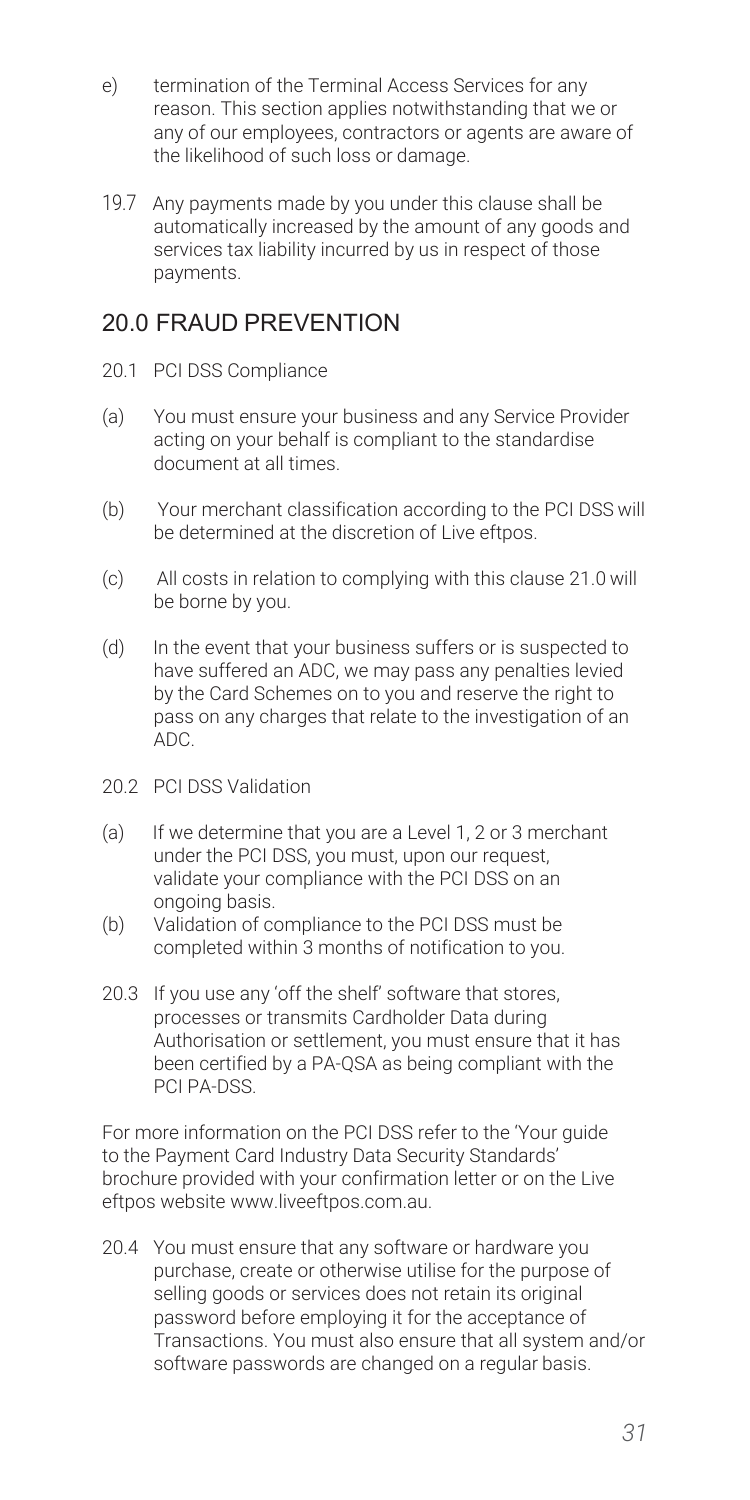#### 20.5 Account Data Compromise (ADC) Events

You must comply with the ADC procedures detailed in the booklet "Your Guide to the Payment Card Industry Data Security Standards" that we provide to you, immediately upon suspected or known breaches of confidential Card holder Data whether or not the breach has occurred through your Service Provider or otherwise. If your business is suspected of having suffered an ADC or been the subject of Terminal manipulation:

- a) You must give Live eftpos and its agents full access to your systems and databases to facilitate a forensic analysis to ascertain:
	- i. what card data has been compromised;
	- ii. what weaknesses in the system permitted the unauthorised access to the database; and
	- iii. whether card data was created, deleted, altered, copied or manipulated in any manner.
- b) If you use the services of an external Service Provider, you must ensure that Live eftpos and its agents are given full access to necessary outsourced components such as databases, web hosting systems, etc.
- c) You must pay all costs in connection with analysing and resolving the ADC.
- d) In order to continue processing Transactions, you will validate to our satisfaction that you are in compliance with the PCIDSS as a Level 1 Merchant within 3 months of the ADC or the event(s) giving rise to theTerminal manipulation. All costs incurred by you as a result of your compliance with this clause 21 will be borne by you.
- 20.6 Consent to share information:
- a) Live eftpos may report all ADC events to Card Schemes and their members and may be required to report ADC events to law enforcement agencies and/or Australian regulators. You agree to grant an irrevocable and enduring consent to Live eftpos to disclose details of any such ADC (including information about you or your customers) to the aforementioned bodies.
- b) You agree to irrevocably confer upon Live eftpos the enduring right to contact any Services Providers that enable you to acquire Credit Card Transactions. This clause 21 is limited to the purpose of determining the extent of an ADC, assessing remedies for that ADC and assessing your level of compliance with the PCI DSS.

#### 21.0 FINANCIALCRIMESMONITORINGAND ANTI-MONEYLAUNDERING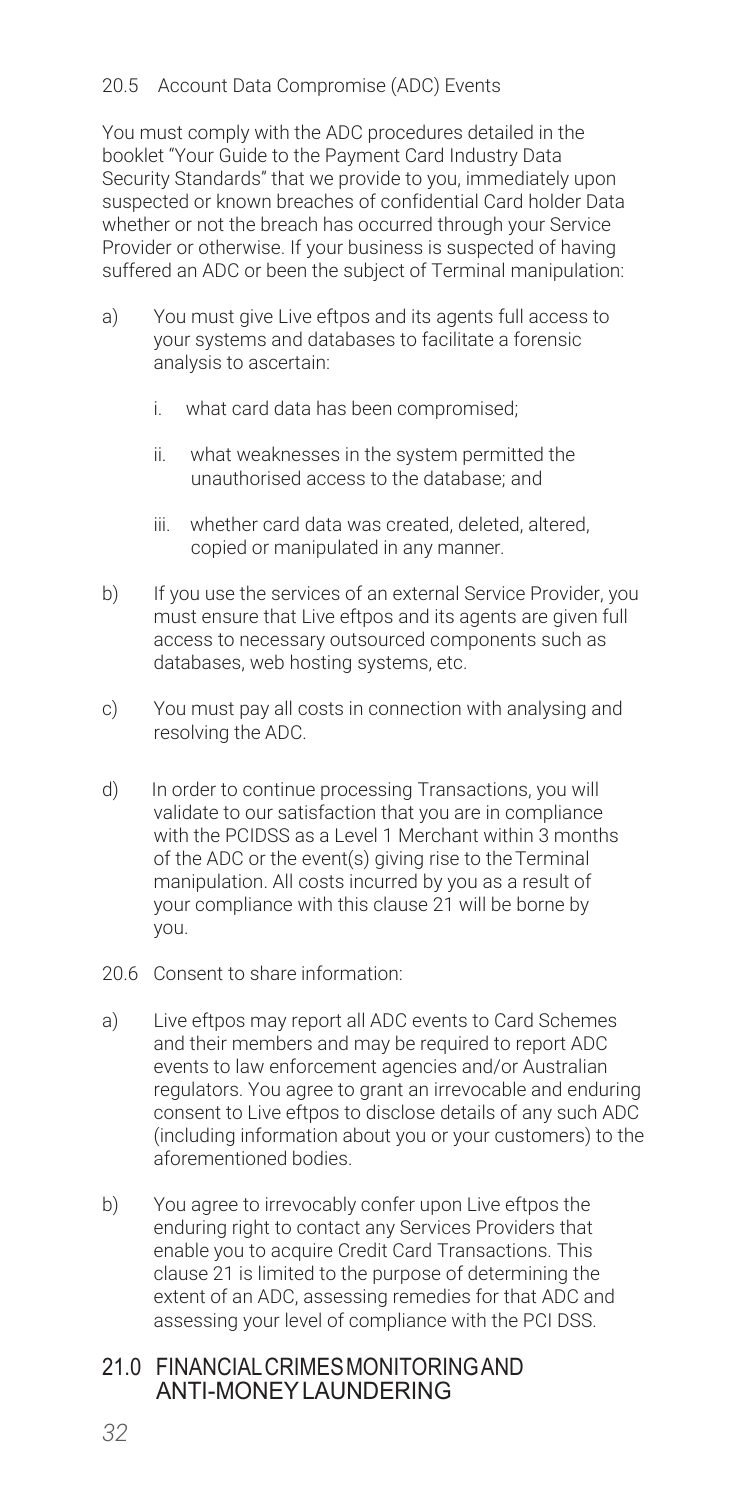- 21.1 In order for Live eftpos to meet its regulatory and compliance obligations for anti-money laundering and counter-financing of terrorism, we will be increasing the levels of control and monitoring we perform.
- 21.2 You should be aware that:
- (a) Transactions may be delayed, blocked, frozen or refused where we believe that they breach Australian law or sanctions (or the laws or sanctions of any other country). Where Transactions are delayed, blocked, frozen or refused, Live eftpos and its accredited processors are not liable for any loss your business suffers (including consequential loss) whatsoever caused in connection with the Service;
- (b) we may from time to time require additional information from you to assist us in order to meet our anti-money laundering and counter-financing of terrorism obligations. This information may include "personal information" as defined by the Privacy Act 1988. If we request such information you must provide us with the information immediately, or at least within 24 hours of such a request;
- (c) where legally obliged to do so, we may disclose the information gathered to regulatory and/or law enforcement agencies, other Banks, other members of the Westpac Group, service providers who do things on our behalf or to other third parties; and
- (d) where we have reasonable grounds to believe that a suspicious matter has arisen in relation to the Merchant

Facility, we are obliged to complete and render a report to the Federal Government (AUSTRAC). A suspicious matter includes any Transaction that Live eftpos believes may be of relevance to the investigation or prosecution of any breach or attempted breach of an Australian law (including laws related to money laundering, tax evasion, financing of terrorism or the proceeds of crime).

- 21.3 You provide Live eftpos the following undertakings and indemnify Live eftpos against any potential losses arising from any breach by you of such undertakings;
- (a) you will not initiate, engage in, or effect a Transaction that may be in breach of Australian law or sanctions (or the law or sanctions of any other country); and
- (b) the underlying activity/product for which the Service is being provided does not breach any Australian law or sanctions (or the law or sanctions of any other country).
- 21.4 You must not initiate, engage in or effect a Transaction that may be in breach of Australian law (or the law of any other country).

# <span id="page-31-0"></span>22.0 ASSIGNMENT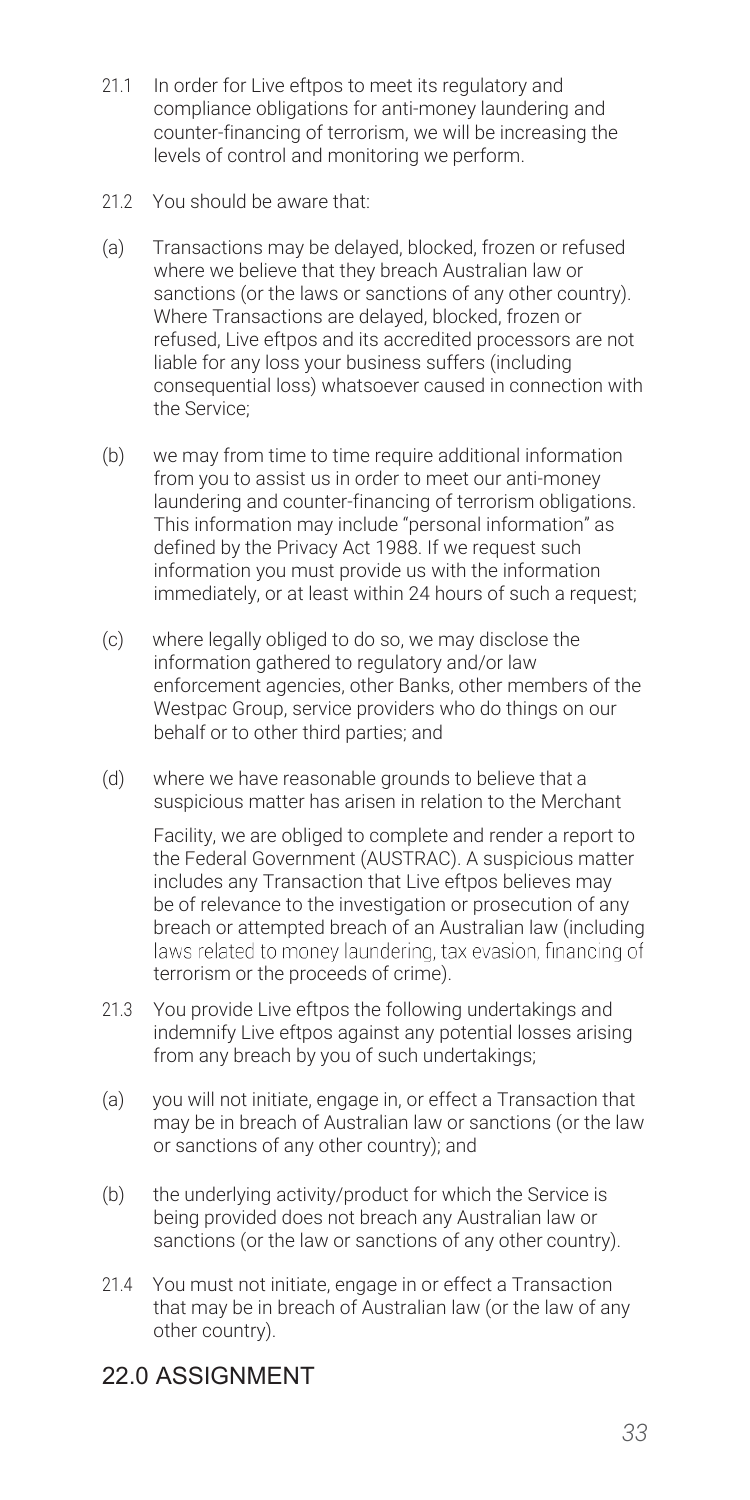- 22.1 The Agreement shall be binding upon the parties, their executors, administrators, successors and assignees. Where you consist of any two or more persons, your obligations shall be joint and several.
- 22.2 You may not assign the Agreement to any other person without our written consent. We may assign our rights or novate our rights and obligations under the Agreement. We may also transfer our interest in the Agreement, or give another person an interest or security in the Agreement without getting your consent. You appoint us and any person authorised by us to be your attorney to sign any document or do anything necessary to give effect to the assignment, novation or transfer contemplated in this clause 24.2.

# <span id="page-32-0"></span>23.0 TERMINATION

- 23.1 The Agreement commences when you accept our offer in accordance with clause 1 and will continue until such time as it is terminated in accordance with this clause 23.
- 23.2 Notwithstanding the return of Equipment to us, you may terminate this Agreement or use of an underlying Merchant Facility by providing us with 7 days written notice to support@liveeftpos.com.au. If you fail to provide us the above mentioned notice within that timeframe, your Agreement (including fees and charges) will continue to apply. Should you terminate this Agreement within 6 months of application approval, a \$50 postage/administration fee may apply. This may be waived at Live eftpos' discretion.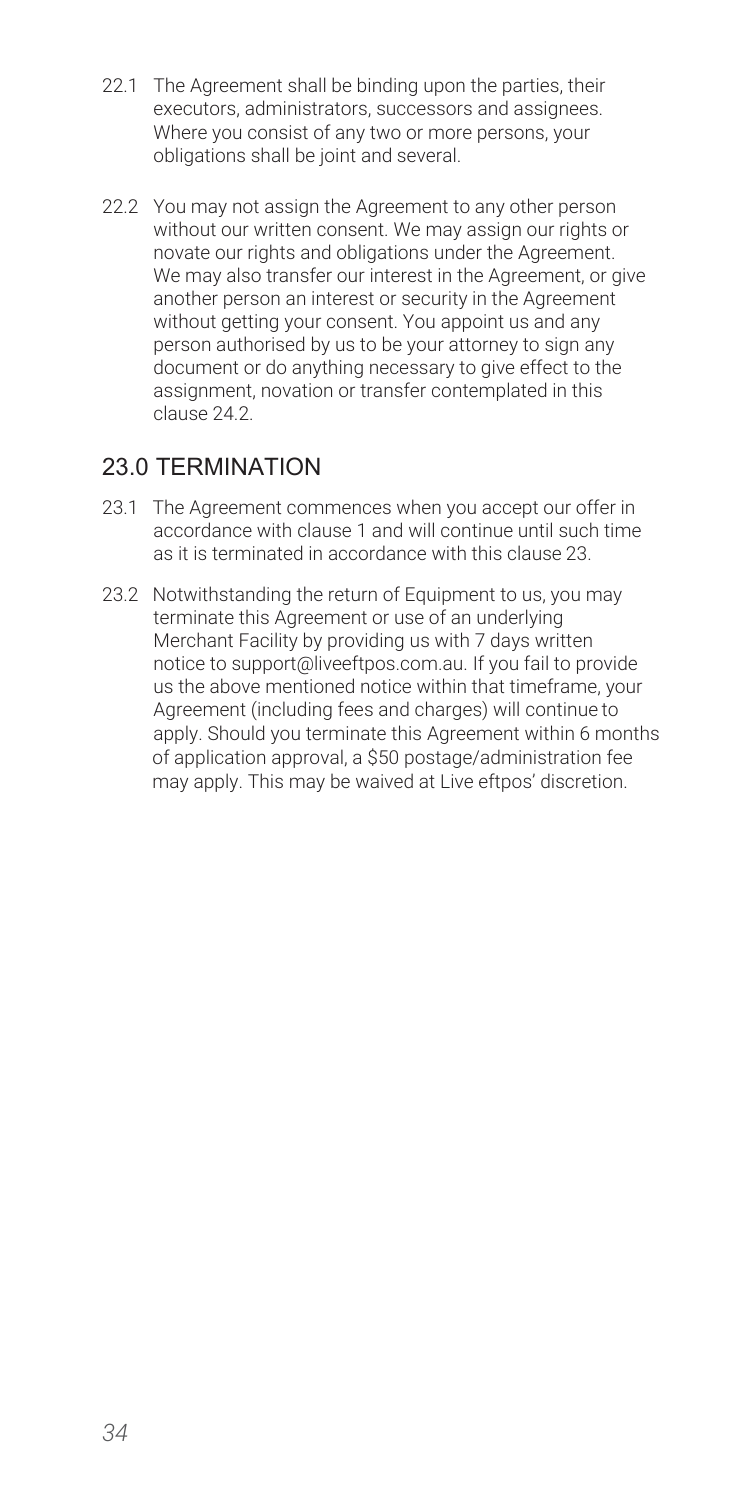- 23.3 It is your obligation to reconcile your bank account after termination of this agreement and notify us of any discrepancies.
- 23.4 If for any reason there are discrepancies in your Account then our maximum aggregate liability to you for reimbursement will be limited to one months worth of the monthly applicable charges.
- 23.5 We may terminate the Agreement or use of an underlying Merchant Facility at any time and for any reason. The grounds on which we may do so include, but are not limited to, the following:
- (a) a Merchant Facility does not comply with the Rules;
- (b) we consider your ratio of Chargebacks to sales, whether by number or dollar value of Chargebacks, to be excessive;
- (c) you have substantially changed your line of business, or the types of goods or services that you supply to your customers or clients without first notifying us and receiving consent;
- (d) we have concerns about your solvency, or the solvency of your business;
- (e) we have concerns about your ability to meet or repay the amounts of any Chargebacks that have been received, or that are likely to be received in the future conduct of your business;
- (f) you have a significant adverse credit event recorded against you;
- (g) we have reasonable grounds to suspect that you have fraudulently processed Transactions, or have knowingly allowed fraudulent Transactions to be processed through your merchant facility;
- (h) you or any of your Services Providers are not compliant with the PCI DSS:
- (i) you or any Service Provider that you use has suffered an ADC.
- 23.6 We will endeavour to give you verbal or written notice before we terminate the Agreement or facility. If we are unsuccessful in contacting you, we can choose to continue to terminate the Agreement or Merchant Facility. However, we will give you subsequent written confirmation that the Merchant Facility has been terminated.
- 23.7 We may terminate the Agreement on the grounds that you have not processed Transactions through your Merchant Facility for a period of six (6) months. Under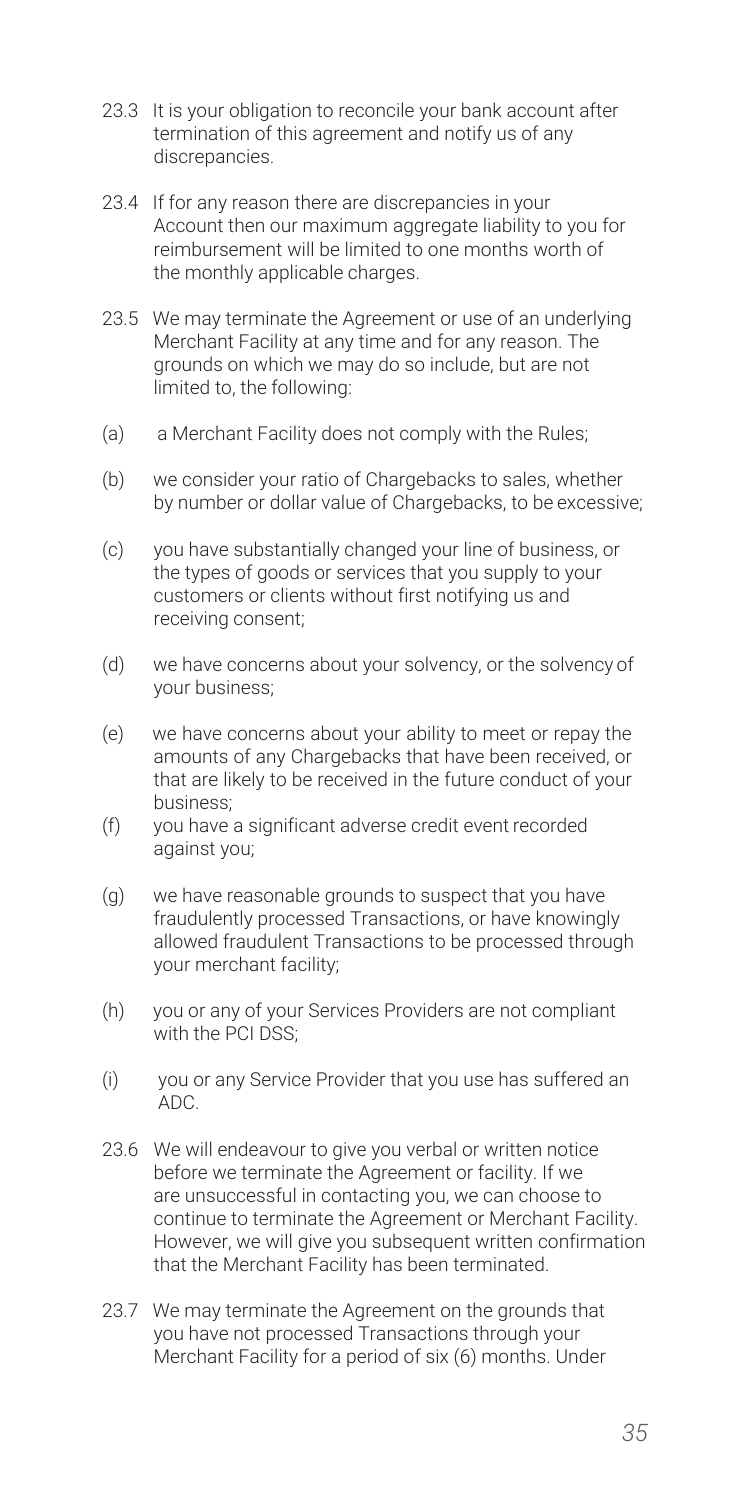these circumstances we will advise you, in writing, of our intention to terminate and will allow you a period of 14 days from the date of our letter in which to contact us. After that time, we may terminate the Agreement or Merchant Facility without further notice.

- 23.8 Termination will be effective immediately and we are not obliged to accept any Transactions you process after the Agreement or facility is terminated.
- 23.9 You warrant to cease to use the Terminal Access Services immediately if this Agreement is terminated, we will be entitled to terminate the availability of the Terminal Access Services to you if that occurs.
- 23.10 For clarity, termination of a Merchant Facility or the Agreement does not affect any obligations incurred prior to termination. Clauses 6, 7, 8, 15, 19, 23 and 24 survive termination.
- 23.11 On termination of the Merchant Facility or the Agreement you will immediately return all relevant Equipment. Fees and charges will continue to be incurred by you until the Equipment is returned to us. Merchants are required to pay for a tracking number at the post office. However postage is free by using the reply paid service. You autho rise us to enter the premises where the Equipment is kept and take possession of the Equipment without notice to you in the event the Equipment is not returned to us immediately in accordance with this clause 23.11.
- 23.12 A combined terminated merchant file is a list containing the business name and the names and identification of principals of merchants that have been terminated by<br>acquiring financial institutions. You consent to us providing information about you and any persons named in your application for a Merchant Facility to Westpac Group, to MasterCard, Visa or any other Card Scheme for addition to the file if the Agreement is terminated (this may include sending information overseas). You acknowledge that this information will be available to any member of the Card Scheme(s) and may be used to assess subsequent applications for Merchant Facilities. You shall indemnify us against all claims, actions, suits, losses, defaults, damages and liabilities resulting from the inclusion of you or your principals on this file.
- 23.13 Without prejudice to any right or remedy of ours, we are entitled to charge you a termination fee for termination of the Agreement, at our discretion. You must promptly pay any such termination fee after we notify you of it.

## <span id="page-34-0"></span>24.0 RE-ESTABLISHMENT FEE

24.1 Re-establishment fee: Unless this Agreement has been terminated by Live eftpos, you may re-establish your agreement with Live eftpos at any time. A \$50 administration fee will apply.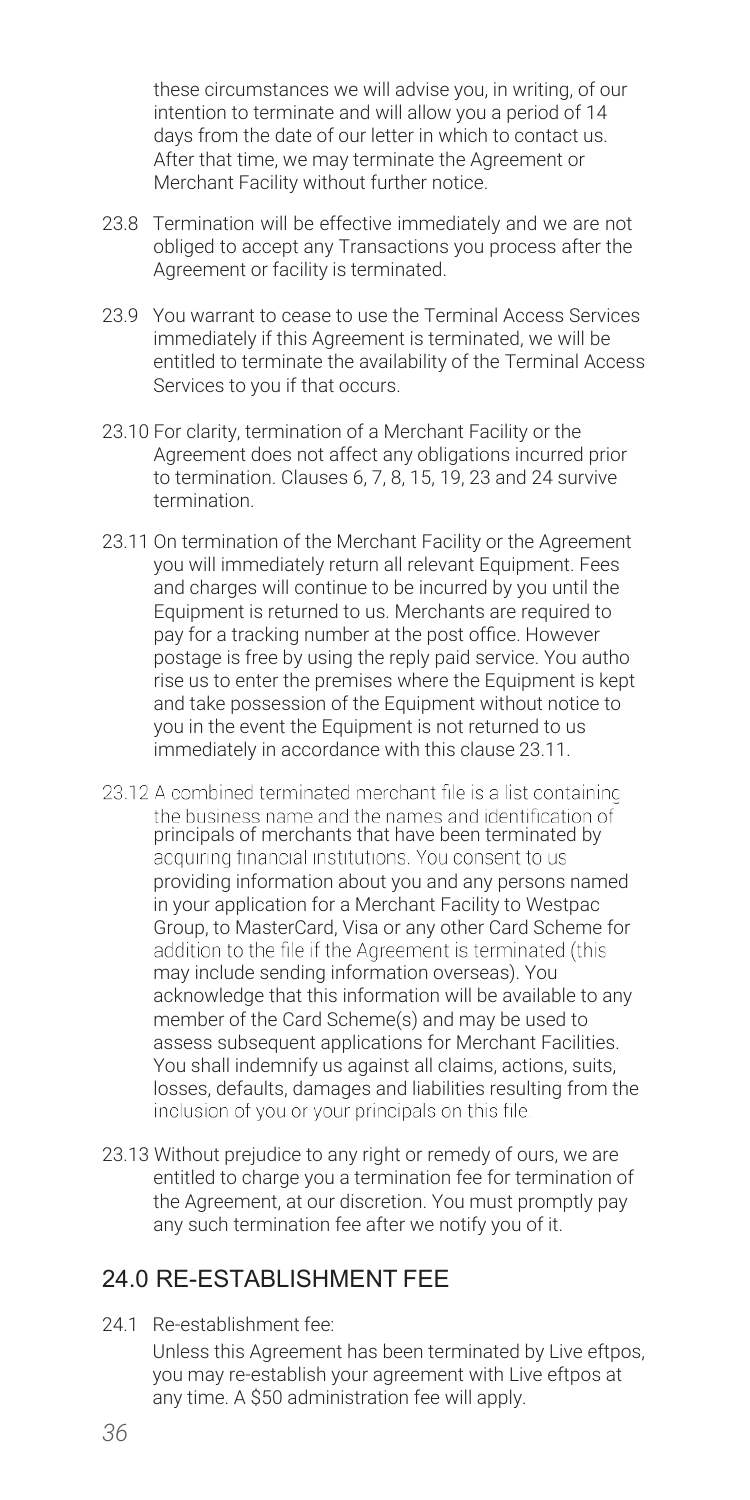# <span id="page-35-0"></span>25.0 PRIVACY LAW

- 25.1 You agree to comply with:
- (a) any privacy laws by which you are bound; and
- any other privacy requirement notified by us to you.  $(b)$
- 25.2 You acknowledge that you do not rely on any information or representation supplied by us to you as advice regarding compliance with the Privacy Laws.
- 25.3 You warrant that you are aware of the Privacy Laws which apply to you in respect of this Agreement, and also warrant that, after the enquiry, you are not aware of having breached any of those Privacy Laws.
- 25.4 You agree that we may obtain from and disclose information to any person who issues a Card or Card Scheme for any purpose relating to the operation of your Merchant Facility that we deem necessary. Our rights under this clause continue after the Agreement is terminated.
- 25.5 You authorise us to obtain from any Card Scheme information ("your history") relating to facilities you obtained or are obtaining from other suppliers.
- 25.6 We use information about your history and personal information about you, including information about you collected from third parties, for any one or more of the following purposes:
- (a) to assess and process your application for facilities we supply under the Agreement;
- (b) to administer and manage the facilities we supply to you under the Agreement; and
- (c) to facilitate our internal business operations, including fulfilling any legal requirements and systems maintenance and testing.
- 25.7 You acknowledge and agree that we may disclose information about you that we collect from your application, your history or conduct of the facilities we supply you under the Agreement, in the following circumstances:
- (a) to our external service providers (some of which may be located overseas) that provide services for the purposes only of our business, on a confidential basis (for example, without limitation, mailing houses);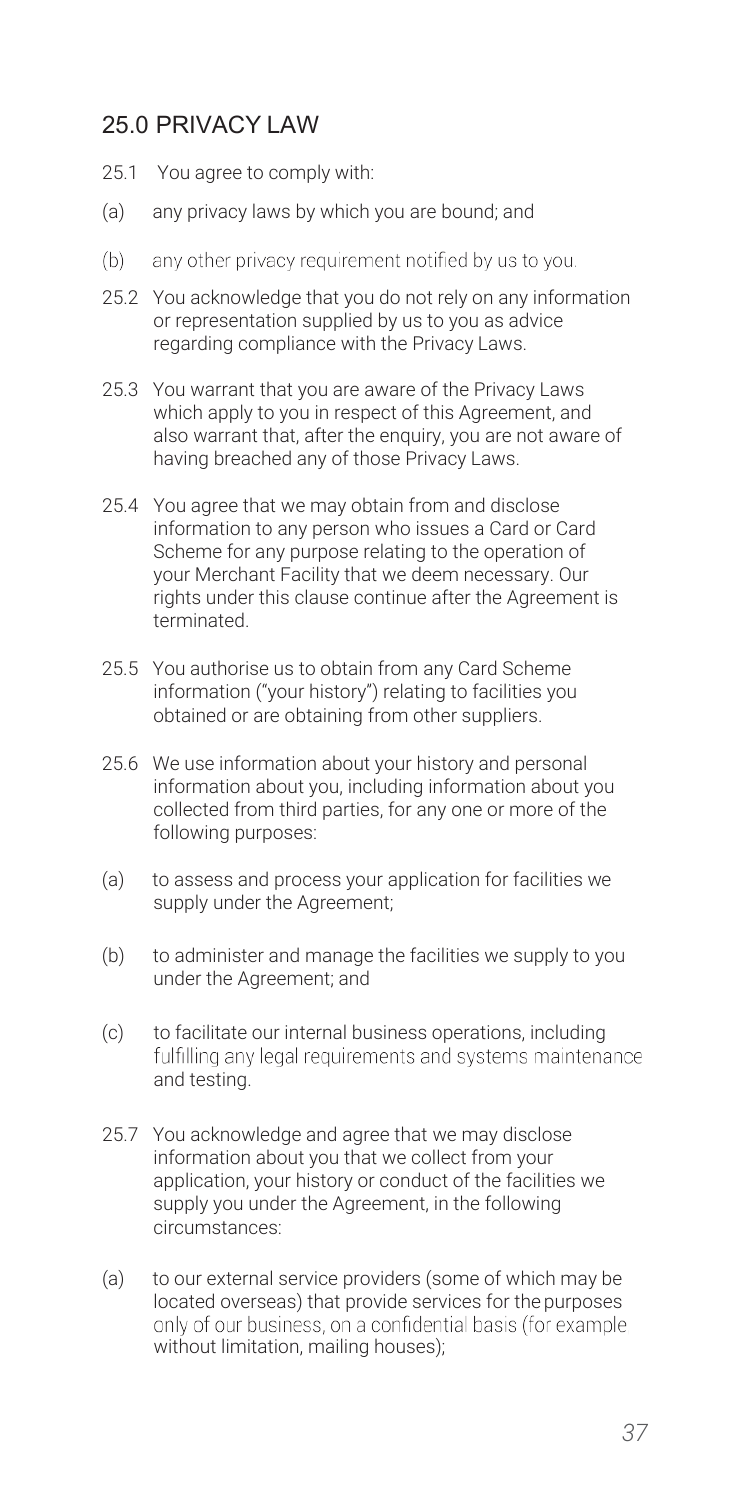- (b) to any person who is a card issuer, Card Scheme operator or otherwise involved in any Card Scheme, for any purpose relating to the operation of those schemes (for example Visa, MasterCard, EPAL and card fraud detection agencies). This information may include information about terminating a Merchant Facility and the reasons for that termination. Another service provider may use this information (amongst other things) to determine whether or not to make facilities available to the Merchant;
- (c) to persons who you inform us supply services related to your Merchant Facility (including but not limited to Ingenico, Hypercom, Verifone, American Express or Diners Club); and
- (d) if you consent or where the law requires or permits us to do so.
- 25.8 You acknowledge and agree that we may also use your personal information or give access to personal information about you to any member of Live eftpos to:
- (a) assess your total relationship and product holding with Live eftpos, analyse products and customer needs and develop new products; and
- (b) inform you of products and services provided by any member of Live eftpos or by preferred providers which we consider may be of value or interest to you, unless you tell us not to do so.
- 25.9 You acknowledge and agree that we may also use your personal information or give access to personal information about you to any member of the Westpac Group to:
- (a) assess your credit worthiness and provide required approval of your Merchant Facility
- (b) for any other reason we deem neccessary

## <span id="page-36-0"></span>26.0 CHANGES

26.1 You must notify us within 14 days of any changes in your company, trading name or address. You can do this by writing to us at the address in this booklet, by transmitting by facsimile to the number in this booklet or via email to [support@liveeftpos.com.au. Y](mailto:support@liveeftpos.com.au)ou must continue to notify us of any changes for a period of 12 months after the Agreement is terminated for any reason. We will not be responsible for any errors or losses where we have not received adequate prior notice.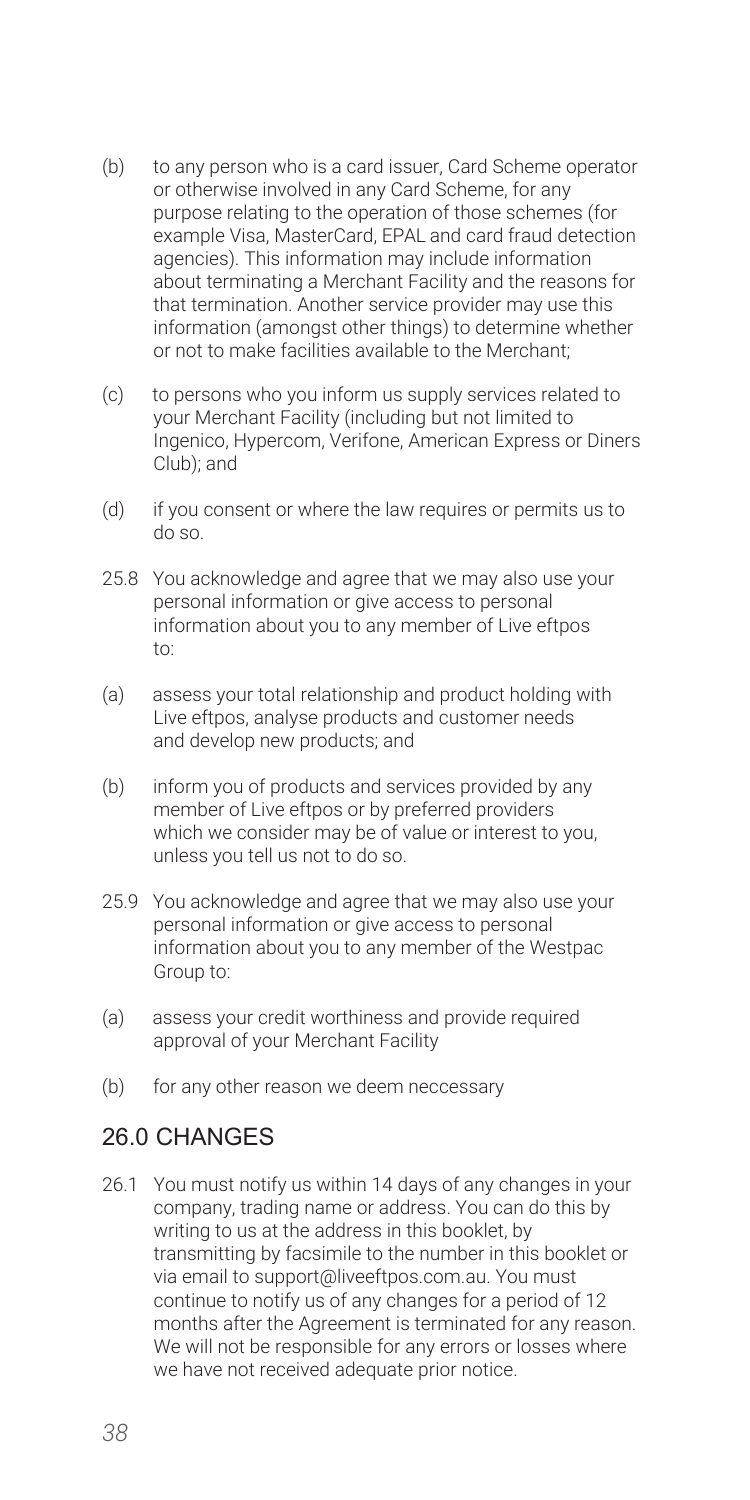26.2 You must not substantially change your line of business, or the types of goods or services that you supply to your customers or clients, without first notifying us and receiving our written consent. In addition, you must notify us immediately if the ownership or control of your business (including any delegation by way of power of attorney) or your ability to meet liabilities as and when they fall due changes. The new owner will need to apply for a new Merchant Facility with us if they wish to continue using our merchant services.

# <span id="page-37-0"></span>27.0 THIRD PARTIES

- 27.1 You will not present to us any sales vouchers accepted on behalf of any third party without our prior approval.
- 27.2 We may pay a fee or commission to a third party who introduces you to us.

# <span id="page-37-1"></span>28.0 GST

- 28.1 We may increase the amount ("original amount") of any fee or other consideration payable by you under the Agreement which has not been specified to include GST by an additional amount so that the total amount payable by you is equal to the original amount plus the amount of any GST liability payable by us on the total amount.
- 28.2 You must pay at any time and in any manner requested by us any amount which we decide to be necessary to reimburse us for any direct or indirect increase resulting from any GST in the cost to us of:
	- i. making, maintaining or administering;
	- ii. any action relating to any property connected with; or
	- iii. carrying on any business connected with the supply of any facilities or property under:

the Agreement or any facilities provided under the Agreement.

28.3 For the purposes of the Agreement, "GST" has the meaning given by the GST Law. "GST Law" has the meaning given to that term in A New Tax System (Goods and Services Tax) Act 1999, or, if that Act does not exist for any reason, means any Act or regulation imposing or relating to the imposition or administration of a goods and services tax in Australia.

# <span id="page-37-2"></span>29.0 SUSPENSION

29.1 We may suspend the facilities we supply to you under the Agreement without notice to you if we: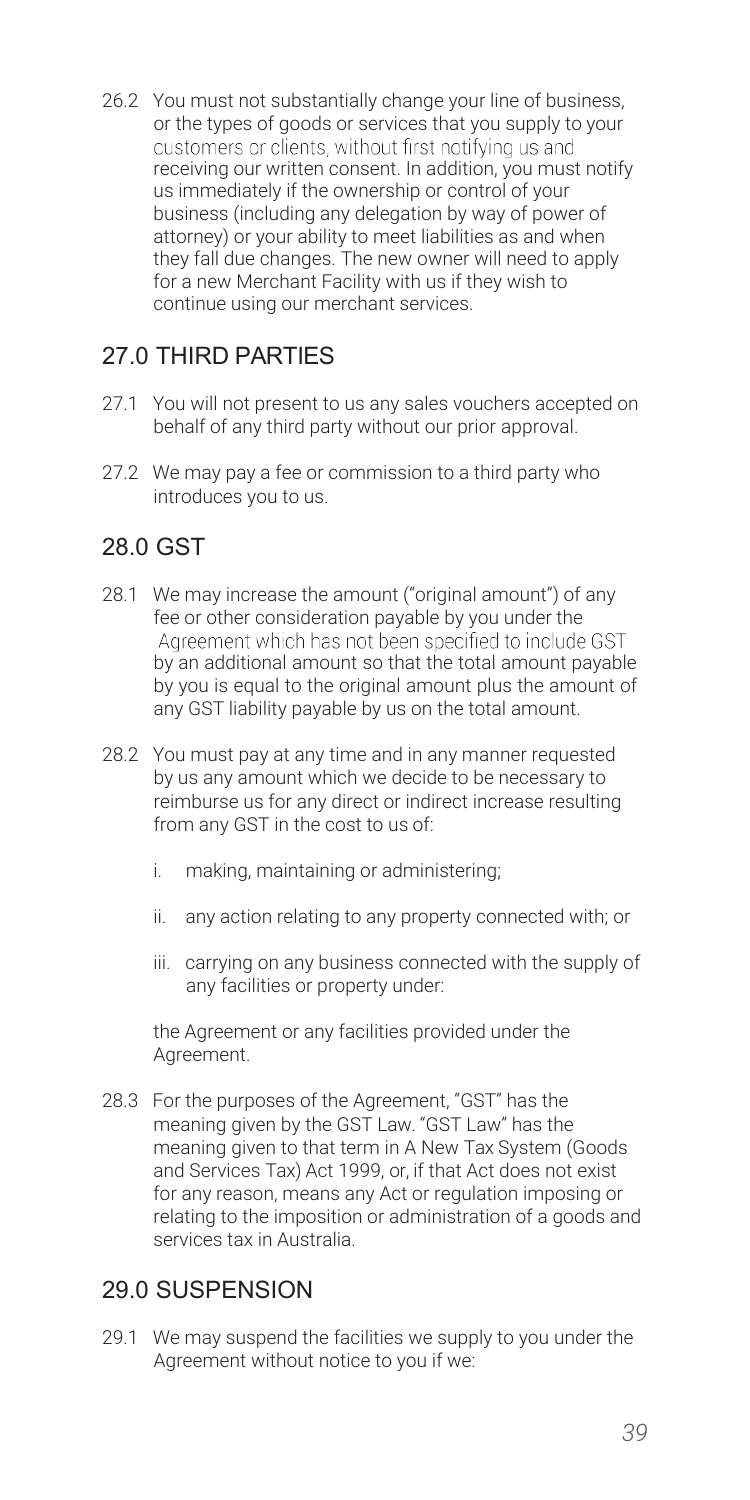- i. consider that we could suffer a loss as a result of your Merchant Facility continuing to operate;
- ii. think we could be subject to fraud if we continue to supply the facilities;
- iii. become aware of an event listed in clause 23.5;
- iv. are unable to contact you to discuss a matter relating to the use of your Merchant Facility.

We will inform you as soon as practicable after we suspend your facilities under this clause.

29.2 Whilst the facilities are suspended, you will not submit Card Transactions for processing and we will not process any Card Transactions you submit.

## <span id="page-38-0"></span>30.0 JURISDICTION

The Agreement shall be governed by and interpreted in accordance with the laws of New South Wales.

## <span id="page-38-1"></span>31.0 USE OF TRADEMARKS

- 31.1 You agree:
- a) to obtain our prior written consent before using any Trade Mark (which consent may be granted or withheld by us in our sole discretion);
- b) to comply with any Trade Mark use guidelines or directions provided by us to you from time to time;
- c) not to take any action which will adversely affect the value of the goodwill attached to the Trade Marks and/or our business.

## <span id="page-38-2"></span>32.0 PERSONALPROPERTIESSECURITIESACT

- 32.1 If we determine that this Agreement (or a Transaction in connection with it) is or contains a security interest for the purposes of the PPSA, you agree to do anything (such as obtaining consents, signing and producing documents, getting documents completed and signed and supplying information) which we ask and consider necessary:
- a) to provide more effective security over the Equipment or any other personal property over which we have a Security Interest;
- b) to ensure that a Security Interest created under or connected with this Agreement is enforceable, perfected (including, where possible, by control in addition to registration) and otherwise effective;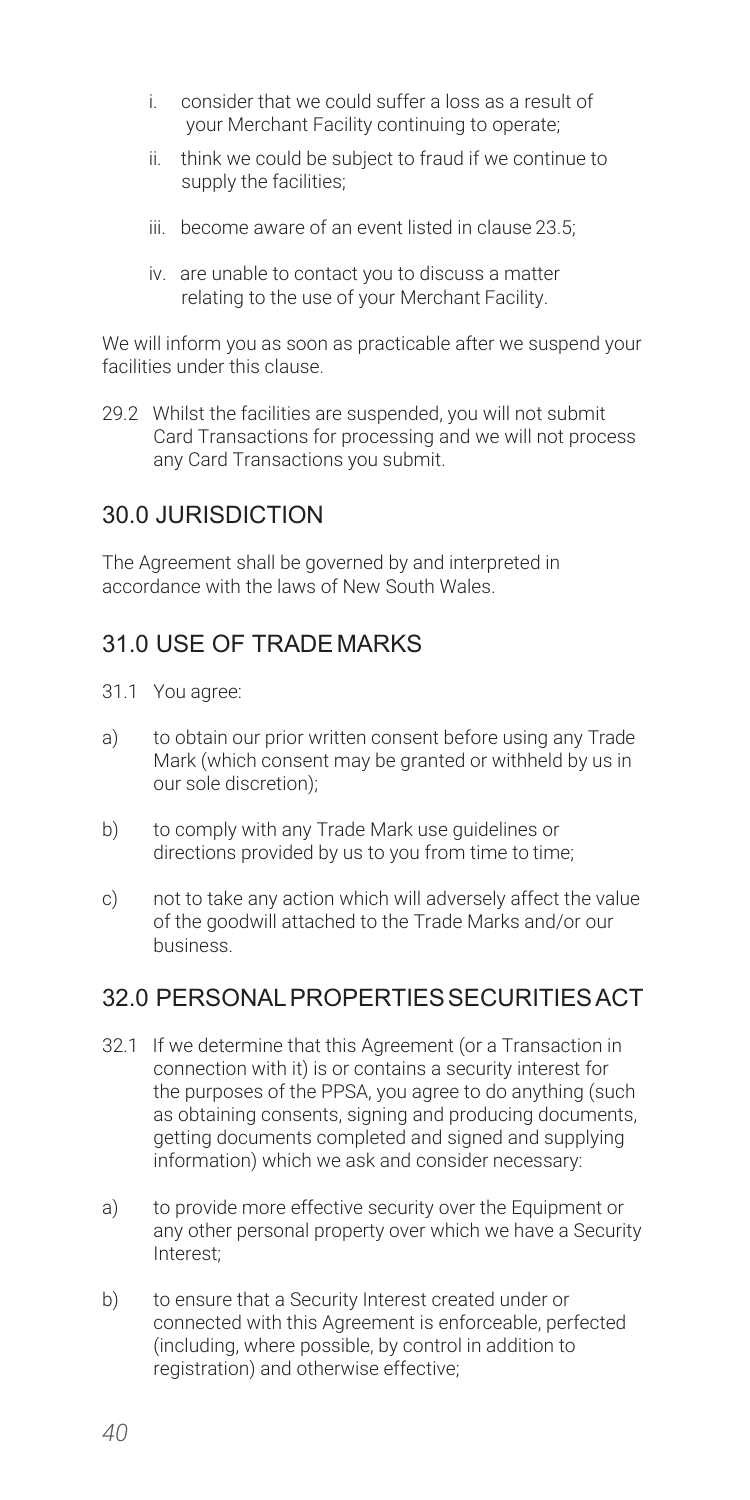- c) to enable us to apply for any registration, or give any notification, in connection with any Security Interest created under or connected with this Agreement so that the Security Interest has the priority we require;
- d) to enable us to exercise our rights in connection with any Equipment or any other personal property over which we have a Security Interest;
- e) to bind you and any other person intended to be bound under this Agreement; or
- f) to show whether you are complying with this Agreement.
- 32.2 You agree:
- that we may fill in any blanks in this Agreement or any a). document relating to it (such as Corporations Act forms, financing statements);
- b) that we may, at your expense, apply for any registration, or give any notification, in connection with any Security Interest created under or connected with this Agreement<br>and for whatever class of collateral we think fit. You consent to any registration or notification by us, and agree not to make an amendment demand;
- $\circ$ ) not to register a financing change statement in respect of a Security Interest created under or connected with this
- Agreement without our prior written consent;<br>not to register, or permit to be registered, a financing d). statement or a financing change statement in relation to any Equipment in favour of a third party without our prior written consent;
- e) that we need not comply with sections 95, 118, 121(4), 125, 130, 132(3)(d) and 132(4) of the PPSA, or any other<br>provision of the PPSA notified to you by us after the date of this Agreement;
- f) that you may not exercise any rights under sections 142 and 143 (reinstatement of security) of the PPSA;
- g) that neither we nor any receiver (or receiver and manager) appointed by us need give any notice required under the<br>PPSA (including a notice of a verification statement); and
- h) that you will not disclose or permit any party to disclose any information of the kind referred to in section 275(1) of the PPSA unless section 275(7)(b) or (e) of the PPSA applies.
- 32.3 In this clause 31, terms in italics have the meaning given to them in the PPSA.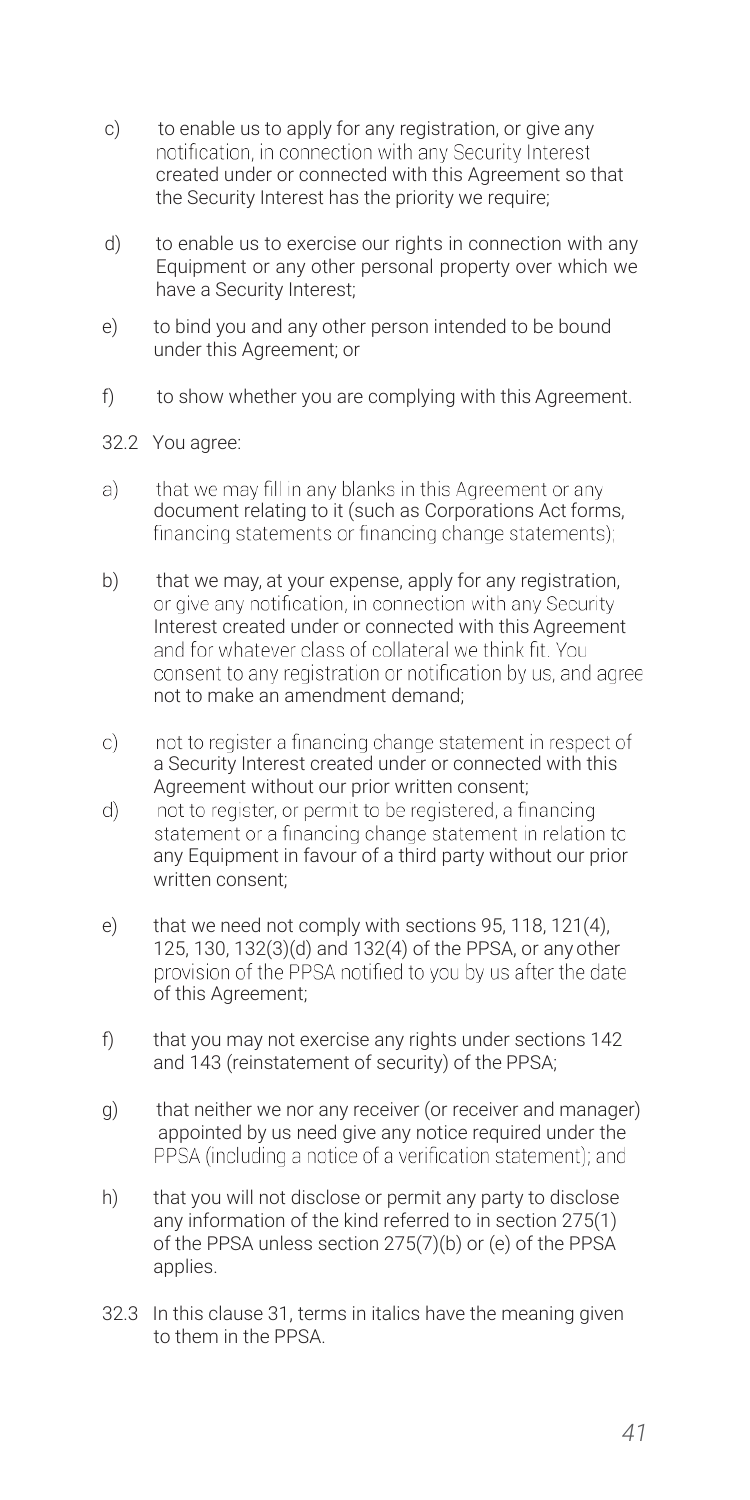# <span id="page-40-0"></span>33.0 HOLDS ON FUNDS

- 33.1 We may hold funds in your account for a variety of reasons as set out below. We will notify you if we place a hold on any funds in your account.
- 33.2 We hold funds to review and mitigate any actual or reasonably anticipated risk of us or our users being adversely affected.
- 33.3 We hold funds when:
- a) We need to ensure the integrity of a transaction;
- b) We believe that there's a risk associated with you or your account; or
- c) You receive a dispute, claim, Chargeback or Reversal in relation to any funds received into your account;
- d) You are a new Merchant and have a limited history
- 33.4 Before holding funds, we consider:
- a) Information we receive from related third parties:
- b) Whether the funds are related to an irregular or unusual transaction; and
- c) Other related information.
- 33.5 Holds are usually placed for 30 days.
- 33.6 Funds may be held for longer than 30 days if:
- a) You receive a dispute, claim or Chargeback relating to the transaction subject to the hold; and/or
- b) We have taken another action permitted under this Agreement, for example if we believe there is an increased risk associated with your account.
- 33.7 We may release a hold earlier than 30 days where we reasonably believe that the relevant transaction has completed successfully.
- 33.8 Funds held for disputes may not be released until we consider the issue resolved.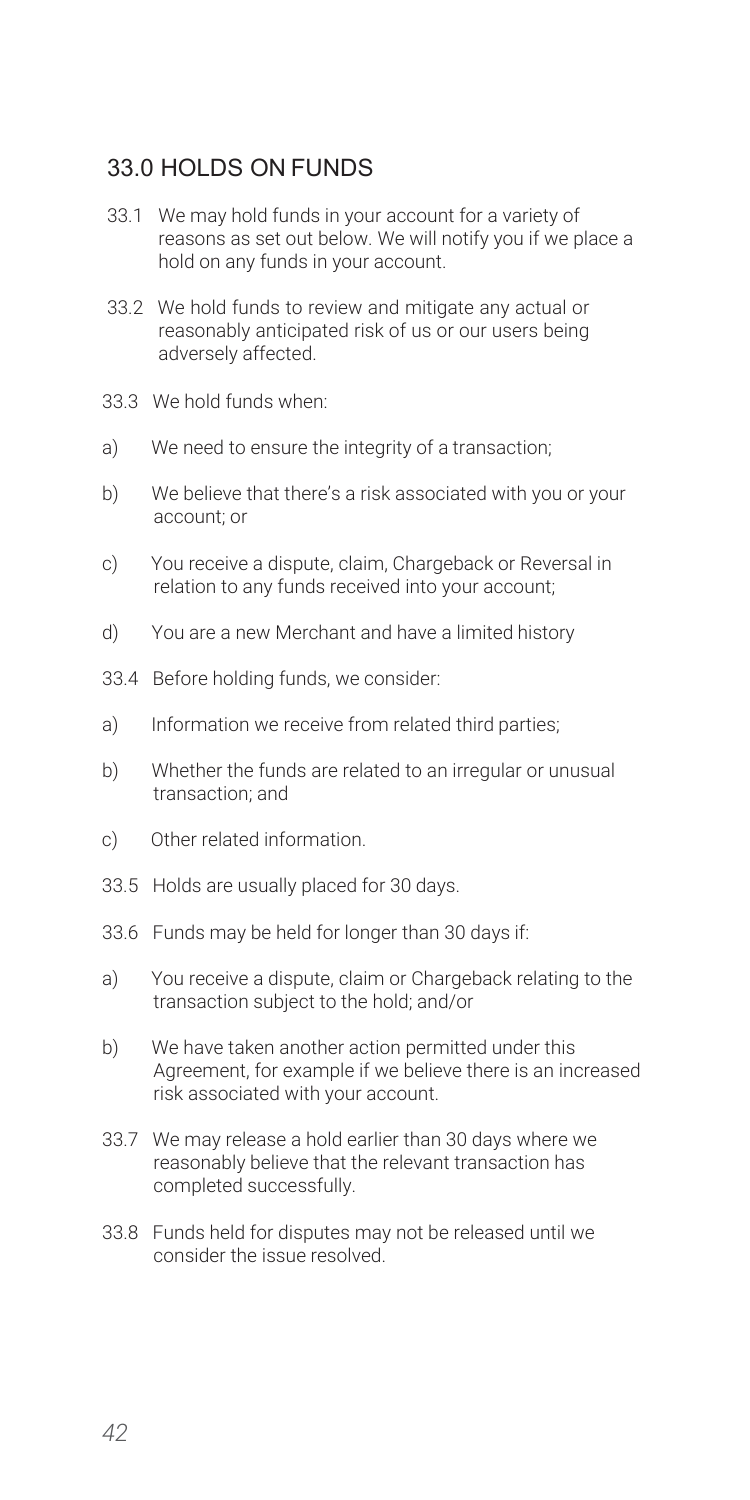- 33.9 You will not have access to held funds until the hold is released. You direct us to make any payments or refunds from held funds to a person entitled to them in accordance with this Agreement.
- 33.10 We may remove held funds from your account in accordance with this Agreement.
- 33.11 Funds subject to a hold may be subject to a subsequent Chargeback or claim, even after the hold has been released.
- 33.12 If a transaction is subject to Payment Review, we will place a hold on it and provide notice to the Merchant. Transactions may be subject to a Payment Review because:
- a) We have reasonable suspicion that the Payment Method being used is in breach of this Agreement; or
- b) For other reasons as determined by us in our reasonable discretion.

We will conduct a review and either complete or reverse the payment.

- 33.13 Transactions that complete Payment Review may still be reversed under the terms of this Agreement
- 33.14 A transaction subject to Payment Review is not a representation by us as to the commercial dealings, character or reputation of a party to the transaction.

## <span id="page-41-0"></span>34.0 LIMITING TERMINAL ACCESS SERVICES

- 34.1 If we have reason to believe that your account is not being used in accordance with this Agreement, we may limit or close your account.
- 34.2 If we hold a reasonable belief that there is an increased risk associated with your account, we may limit your access for up to 180 days. We may take these actions beyond 180 days if we reasonably believe the risk still exists or are prohibited by law from releasing funds or unrestricting your account.
- 34.3 The following is a non-exhaustive list of events which may lead to your account being limited:
- a) Reports of unauthorised or unusual Credit Card or Charge Card use associated with the account;
- b) Reports of unauthorised or unusual bank account use associated with the account;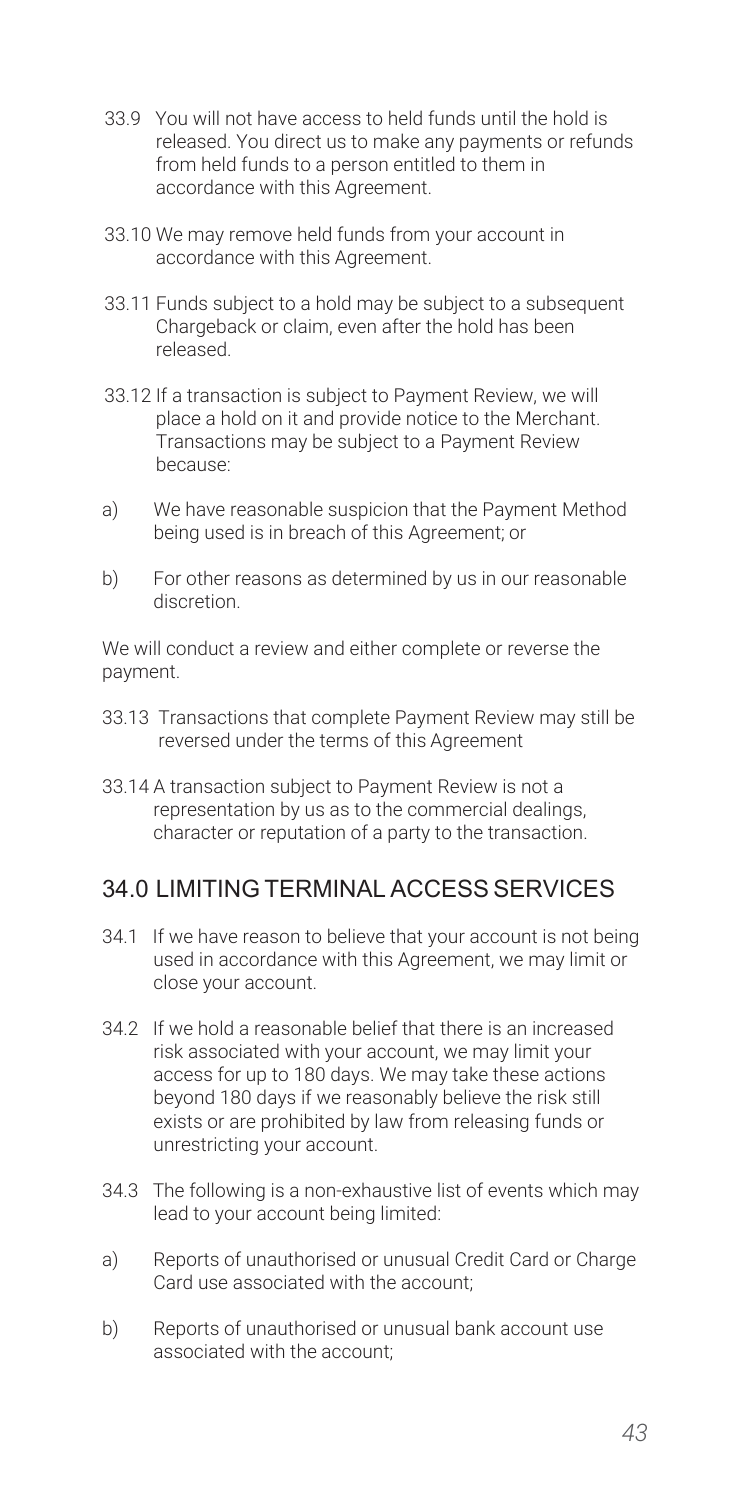- c) Abuse by a buyer of the Chargeback process provided by the buyer's bank or Credit Card provider;
- d) Multiple disputes received regarding non-despatch of merchandise, non-delivery of services, merchandise not as described or problems with merchandise shipped;
- e) Receipt of potentially fraudulent funds;
- f) Facilitation of fraudulent activity;
- g) Excessive disputes or Chargebacks;
- h) Attempts to "double dip" by receiving funds in a dispute both from us and through a Chargeback or a refund from the seller or a third party;
- i) Refusal to cooperate in an investigation;
- j) Initiation of transactions considered to be cash advances or assisting in cash advances;
- k) Material breaches of this Agreement or its incorporated policies;
- l) A risk assessment of your account conducted by us;
- m) The name on your bank account not matching your trading name/registration on ABN;
- n) Return of an incoming electronic funds transfer for<br>insufficient funds or incorrect bank details;
- o) Reports from credit agencies of a high level of risk;
- p) Use of your account is deemed by us, Westpac, Visa, MasterCard, American Express or any other Scheme to constitute abuse of the Credit Card systemor a violation of Credit Card rules, including using our system to test Credit Card behaviours;
- q) The occurrence of an Insolvency Event; and/or
- r) Any other activities which we reasonably deem as high risk
- 34.4 In assessing a risk, we will investigate your account and consider the reasonable risk of a Chargeback, a breach or likely breach of this Agreement, or other potential losses occurring to us or our users.
- 34.5 If access to your account is limited, you will be<br>notified and may be requested to provide information relevant to your account, a transaction or your identity.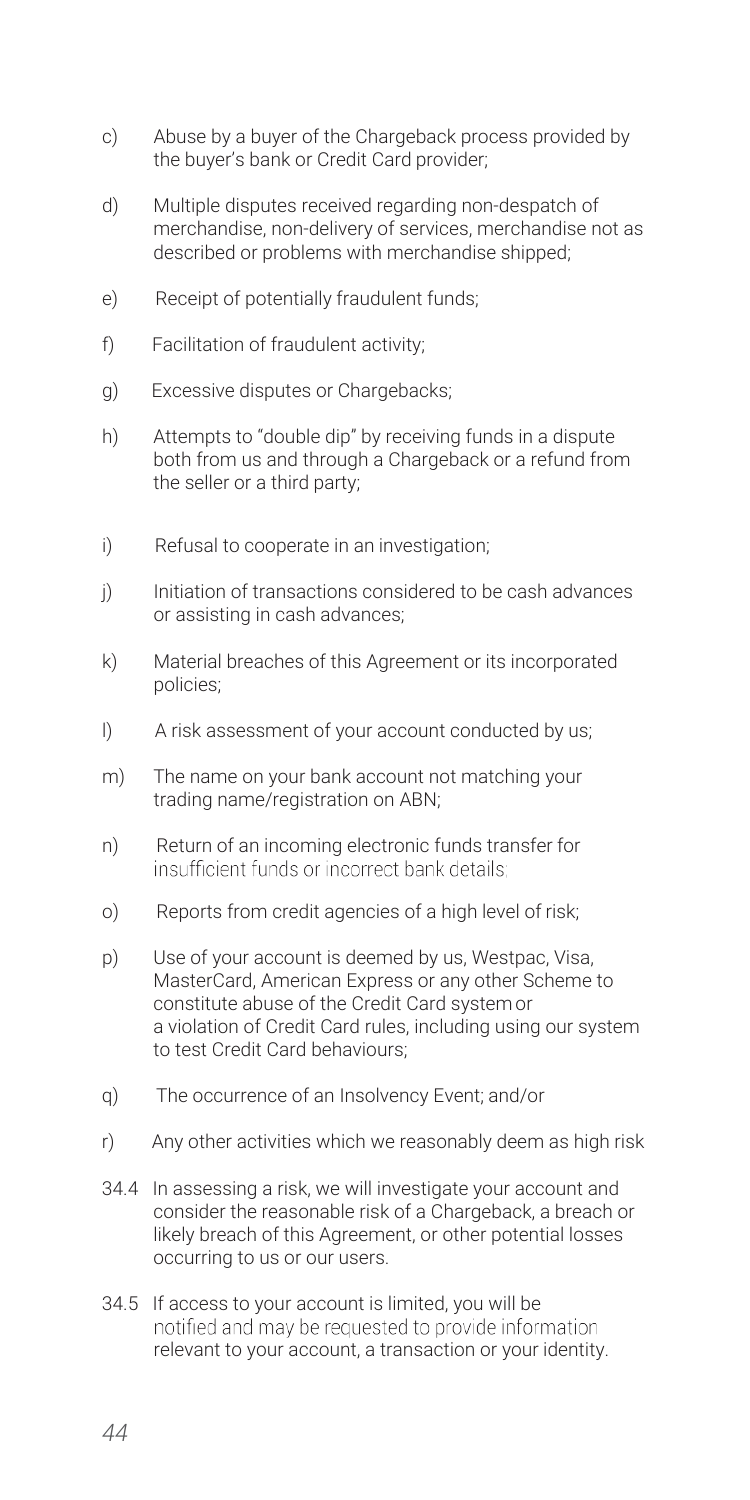- 34.6 Following our investigation, if we reasonably believe there is no longer a risk, we will restore your account, subject to any other actions we may take in accordance with this Agreement.
- 34.7 If we reasonably believe a risk still exists, we may:
- a) Return funds to the buyer and restore access to your account;
- b) Continue to limit your account to protect us against the risk of Chargebacks or because we may be prohibited by law from releasing funds or unrestricting your account; or
- c) Terminate your account by giving you notice and returning any funds held in your balance to you minus funds in dispute. If you are later determined to be entitled to funds in dispute we will return those funds to you.

### <span id="page-43-0"></span>35.0 RESERVES

- 35.1 We will continually monitor your account and assess it for initial and ongoing risk.
- 35.2 We, in our sole discretion, may place a reserve on funds where we reasonably believe there may be a higher than acceptable level of risk (based on the information available to us at the time of taking the reserve and what in our sole discretion we regard as an acceptable level of risk to us). The reserve helps protect us and our users from the risk of financial or other loss
- 35.3 If we place a reserve on funds, the funds will send you a notification.
- 35.4 If your account is subject to a reserve, we will notify you of the terms of the reserve.
- 35.5 If our risk assessment changes we will change the terms of the reserve accordingly and provide you with notice of the new terms.
- 35.6 In the event you do not agree to the terms of the reserve you may terminate your account, unless otherwise prohibited under this Agreement. However, if your account is closed for any reason, we have the right to hold the reserve for up to 180 days.
- 35.7 We may also limit or delay payments to you, set-off amounts from your balance and/or require that you, or a person associated with you, enter into other forms of security arrangements with us in order to manage risk.
- 35.8 You will, at your own expense, undertake any further action required to establish a reserve or other form of security.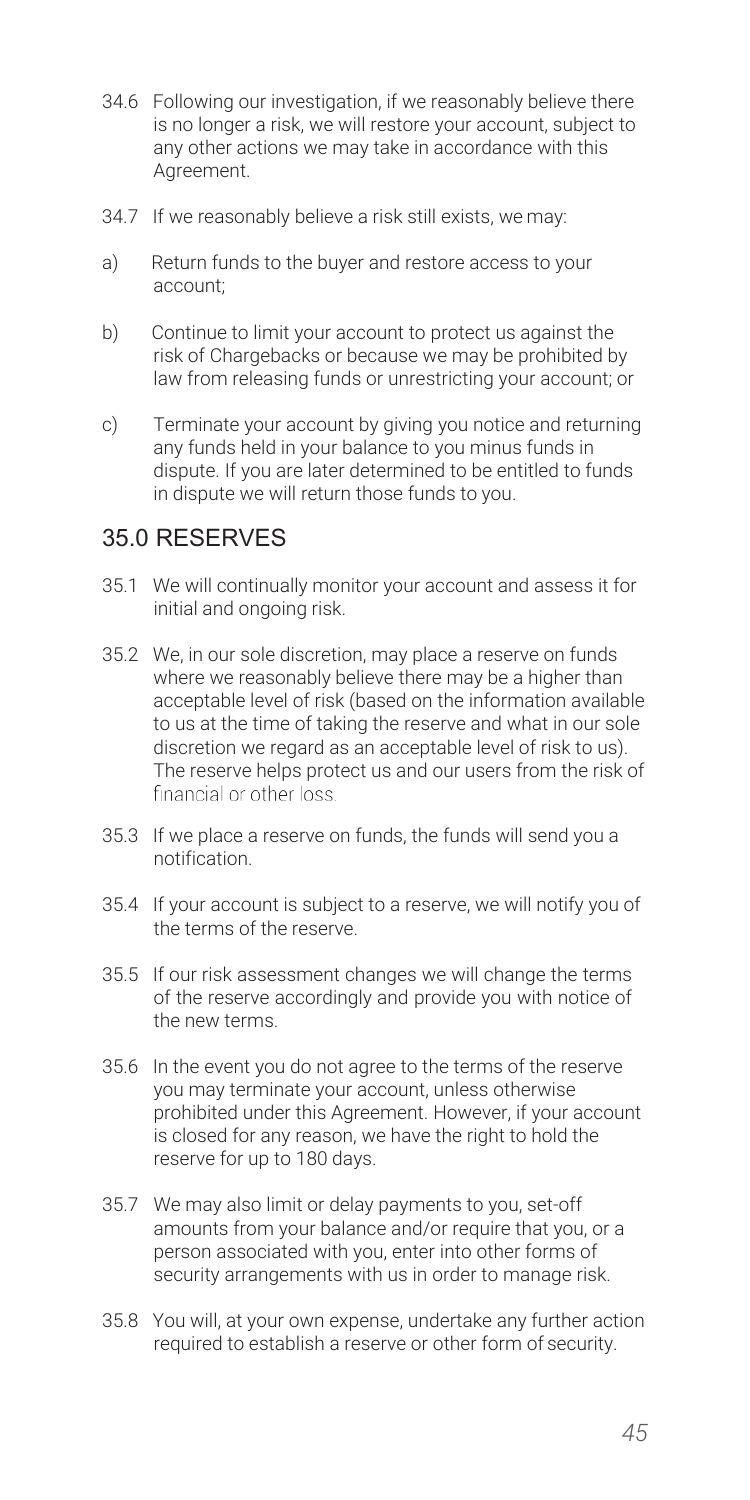### <span id="page-44-0"></span>36.0 WHATTODOIFYOUHAVEAPROBLEMOR DISPUTE

36.1 Getting your complaint heard:

We aim to resolve your complaint at your first point of contact with us. You can contact us during usual business hours from anywhere in Australia, by:

Telephone: 1300 780 788 E-mail[: support@liveeftpos.com.au](mailto:support@liveeftpos.com.au) Fax:

# <span id="page-44-1"></span>37.0 DAMAGED, LOST OR STOLEN EQUIPMENT

You are responsible for your equipment. If equipment is damaged, lost or stolen, you will be charged for their replacement.

## <span id="page-44-2"></span>38.0 INTERPRETATION

For the purposes of this Agreement:

- (a) Transaction information is presented by the completion and delivery of a voucher recording the Transaction or by any other form Live eftpos approves;
- (b) a sale includes the supply of goods or the supply of services or both;
- (c) the words "include", "including", "for example" or "such as" are not used as, nor are they to be interpreted as words of limitation and, when introducing an example, do not limit the meaning of the words to which the example relates;
- (d) the singular includes the plural and vice-versa;
- (e) the failure by either party to exercise any right under this Agreement does not mean that party has waived that right; and
- $(f)$ the word "person" includes an individual, a firm, a body corporate, a partnership, a joint venture, an unincorporated body or association, or any government agency.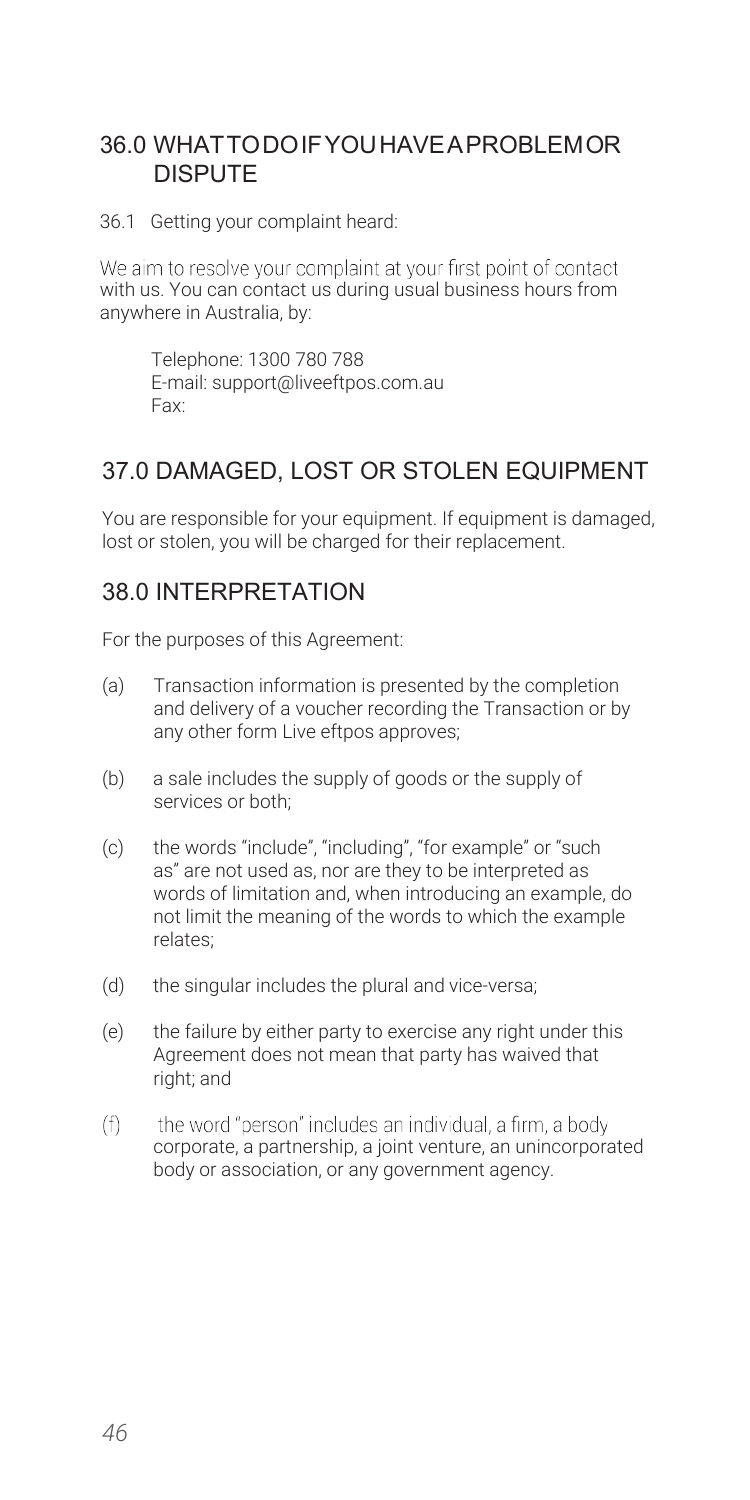# <span id="page-45-0"></span>39.0 ACQUIRER

- 1. Terminal Access Services and Transactions may be enabled by any Acquirer chosen by us.
- 2. We may choose to replace an Acquirer at any time:
	- a. Provided that We provide You with notice in accordance with this Agreement.
- 3. Schedule 1 of this Agreement outlines the Acquirer who is enabling Terminal Access Services and Transactions.

| Product             | Visa    | Mastercard | eftpos  | American<br>Express | Diners<br>Club  | Union Pay | Zip Pay          |
|---------------------|---------|------------|---------|---------------------|-----------------|-----------|------------------|
| Verifone<br>VX675   | Westpac | Westpac    | Westpac | I ive<br>eftpos     | I ive<br>eftpos | Westpac   | I ive<br>eftpos  |
| Verifone<br>VX690   | Westpac | Westpac    | Westpac | I ive<br>eftpos     | I ive<br>eftpos | Westpac   | I ive<br>eftpos' |
| Verifone<br>P400    | Wpay    | Wpay       | Wpay    | I ive<br>eftpos     | I ive<br>eftpos | Wpay      | N/A              |
| Virtual<br>Terminal | Westpac | Westpac    | Westpac | I ive<br>eftpos     | I ive<br>eftpos | Westpac   | N/A              |
| eCommerce           | Westpac | Westpac    | Westpac | I ive<br>eftpos     | Live<br>eftpos  | Westpac   | N/A              |

Things you should know:

This information is current as at March 2022 and is subject to change. © 2013 Live eftpos ACN 150 373 069.